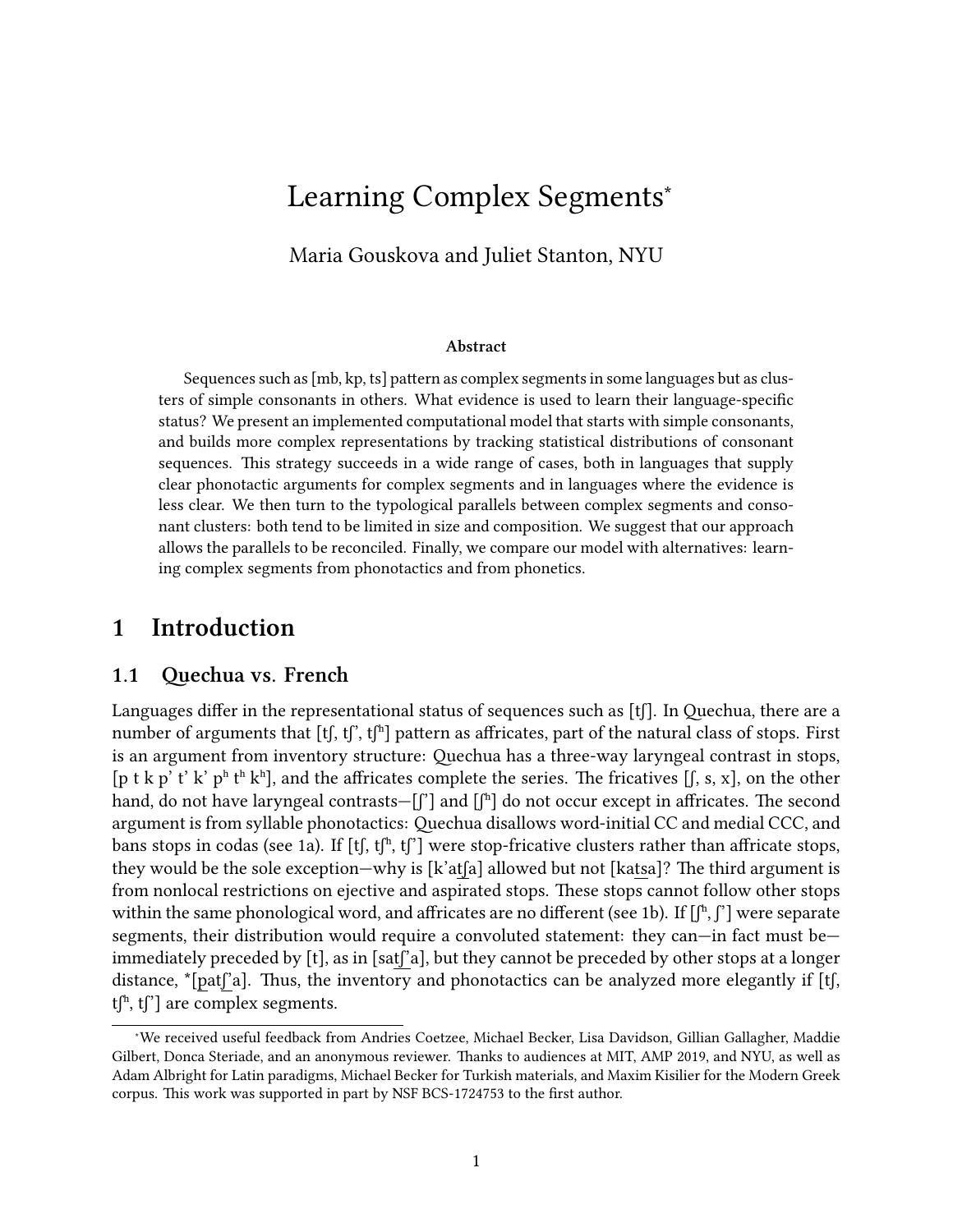<span id="page-1-0"></span>(1) Quechua affricates (data from [Gallagher](#page-43-0) [2016,](#page-43-0) [2019](#page-43-1), [Gouskova & Gallagher](#page-43-2) [2020\)](#page-43-2)

| a. |                               | Basic phonotactics: no stops in coda; no tautosyllabic clusters             |                                                    |  |
|----|-------------------------------|-----------------------------------------------------------------------------|----------------------------------------------------|--|
|    |                               | misk'i 'delicious' *miksi, *katsa but cf. k'atfa 'pretty'                   |                                                    |  |
|    |                               | t <sup>r</sup> impu 'boil' *tsimpu, *tintsu but cf. ant a lot of            |                                                    |  |
|    |                               | b. Laryngeal co-occurrence constraint: no [stopC'] or [stopC <sup>h</sup> ] |                                                    |  |
|    | $t$ <sup>r</sup> uspi to fly' |                                                                             | $*$ t $\int$ 'usp'i $*$ p'uk'i                     |  |
|    | satsa 'tree'                  |                                                                             | *pat <sup>r</sup> a *kap'a                         |  |
|    | $k^h$ utsi 'pig'              |                                                                             | $*k^h$ utf <sup>h</sup> i $*k^h$ ut <sup>h</sup> i |  |

By contrast, European French has only simplex segments([Fougeron & Smith](#page-43-3) [1993\)](#page-43-3). French allows [tʃ], which may appear in word-initial position in a few loanwords: [tʃad] 'Chad', [tʃetʃɛn] 'Chechen'. But French [tʃ] is not special: [ps] and [ks] can occur word-initially, too ([psikoloʒi] 'psychology', [kseʁɛs] 'sherry'). French phonology does not offer any arguments that [tʃ] is anything but a cluster of a stop followed by a fricative.

If the distinction between complex segments and clusters of simplex segments is a real difference in the mental representations, then these representations must be learned: the French speaker must discover that  $[f]$  is two consonants, while the Quechua speaker must discover that [tʃ] is an affricate. We ask how learners figure this out.

### **1.2 The learning problem**

The learning problem can be decomposed into two questions: (i) what language-internal cues do learners use to discover complex segment representations, and (ii) when does this happen?

The issue of language-internal cues is what we consider in this paper. It is a nontrivial problem, since even to analysts, the treatment of complex segments is not always straightforward. Starting as far back as [Trubetzkoy](#page-47-0) [1939](#page-47-0) and Martinet's [\(1939\)](#page-45-0) response, the heuristics have been controversial. Trubetzkoy's criteria set the stage for the subsequent developments in this field. Is the duration of the sequence like that of a cluster, or like that of a segment? Is the sequence heterosyllabic or tautosyllabic? Does the sequence have the same distribution as an uncontroversial singleton segment? Is the language's phonemic inventory more symmetric if the sequence is analyzed as a complex segment? Can the sequence be decomposed into parts that occur inde-pendently? We explore the last criterion, which we term INSEPARABILITY (following [Riehl](#page-46-0) [2008\)](#page-46-0). Unlike previous work, we define inseparability as a gradient measure: the likelihood of  $C_1$  and  $C_2$  occurring together as  $C_1C_2$ , rather than separately or in clusters with other Cs. Our findings indicate that in a range of languages, inseparability is the key to identifying complex segments. Inseparability succeeds both in languages where other heuristics clearly diagnose complex segments and in languages where the arguments for complex segments are less clear or contradictory.

As a proof of concept, we implement our proposal as a computational learner (*§*[2](#page-4-0)). Our model assumes that in the early stages of phonological acquisition, learners acknowledge only simplex segments. Learners then decide, based on the rates at which consonants occur alone and in clusters, whether each cluster would be better analyzed as a segment—that is, UNIFIED (following [Herbert](#page-44-0) [1986\)](#page-44-0). Our learner captures the difference between Quechua and French, and it can more generally differentiate complex segments from clusters in ways that mirror the conclusions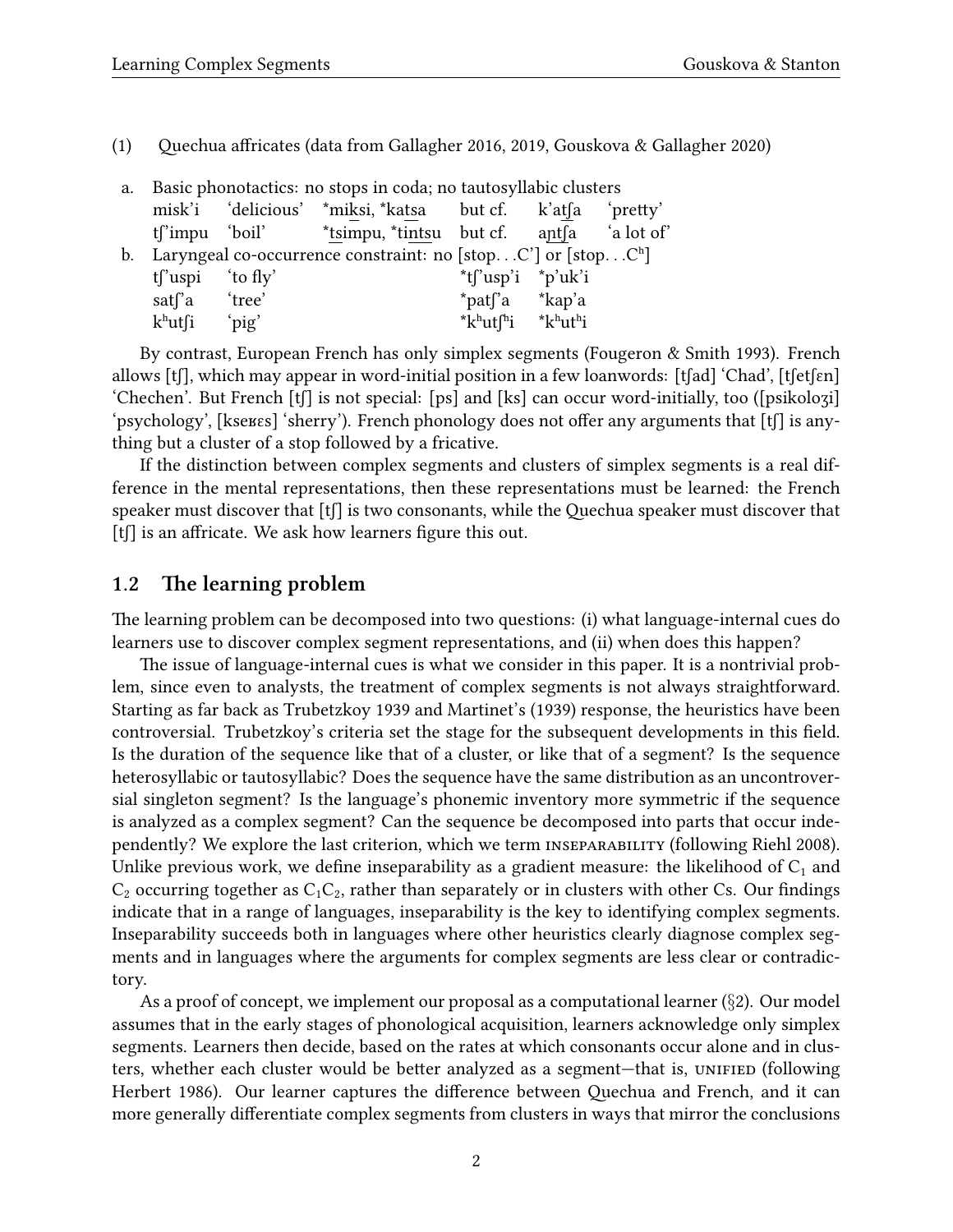of analysts. We discuss a range of cases, including Fijian, Mbay, Ngbaka, Turkish, Hebrew, Latin, English, Russian, Sundanese, Shona, and Greek. These languages have a variety of complex segments: affricates, prenasalized segments, labiovelars, labialized consonants. The learner finds all of them, demonstrating that the result is general.

The issue of the learning timeline is harder to address given the available evidence. We do not know when children acquire complex segment representations, or how these representations interact with the learning of phonotactics, alternations, and morpheme segmentation. Complex segment representations are difficult to study because they are covert; attempts to find phonetic or behavioral evidence of complex segments even in experiments with adult participants have not always produced interpretable results (*§*[6.4\)](#page-37-0). Until better evidence comes to light, we can study the timeline by investigating the data available to learners at different acquisition stages: connected speech (especially child-drected speech), segmented phonological words, a morphemic lexicon. There are relatively few languages for which all three types of data are available and where the analytic status of complex segments is clear. In several cases, we get substantially the same results no matter what type of data we use. But, as we discuss in more detail in *§*[2.7](#page-11-0), in the few cases where results diverge significantly between data types, the morphemic lexicon emerges as the likeliest data source.

## **1.3 Typology, phonotactics, and phonetics**

We suggest that our learner, coupled with additional assumptions, can explain certain facts about the typology of complex segments. One typological generalization about complex segments concerns their size: they are often composed of two subparts, sometimes three, and rarely four [\(Ste](#page-47-1)[riade](#page-47-1) [1993,](#page-47-1) [Shih & Inkelas](#page-47-2) [2019a](#page-47-2)). Under our proposal, this limitation follows naturally. If complex segments result from unification, we would only expect long segments to be common if long clusters are, too. In reality, long clusters are rare both cross-linguistically and languageinternally (see *§*[5\)](#page-29-0). When the learning data supply evidence of complex segments with more than three parts (as in Zezuru Shona), our learner finds them. Our proposal's ability to derive the size generalization—and its potential extensions to other as-of-yet unexplained generalizations favors it over other current theories of complex segments, which either do not address these generalizations or explain them through stipulation.

We consider some alternative approaches in *§*[6:](#page-32-0) learning complex segments from phonotactics and phonetics. In the phonotactic approach, ambiguous sequences such as [ts] are a hidden structure problem. Learners construct phonotactic grammars assuming cluster vs. complex segment representations, checking for improvement in fit. We argue against this approach, because the fit of the resulting grammars turns out to always improve as more complex segments are added to the inventory—regardless of whether these segments make sense for the language. Another alternative is phonetics: [ts] is not ambiguous; the learner can detect acoustic or articulatory differences that signal each sequence's status. We review the research looking for such differences, and show that (a) sometimes the phonetic evidence contradicts the phonotactics, and (b) it is not clear that there are reliable asymmetries in the phonetics of all clusters vs. all complex segments [\(Maddieson](#page-45-1) [1983,](#page-45-1) [Arvaniti](#page-41-0) [2007,](#page-41-0) a.o.).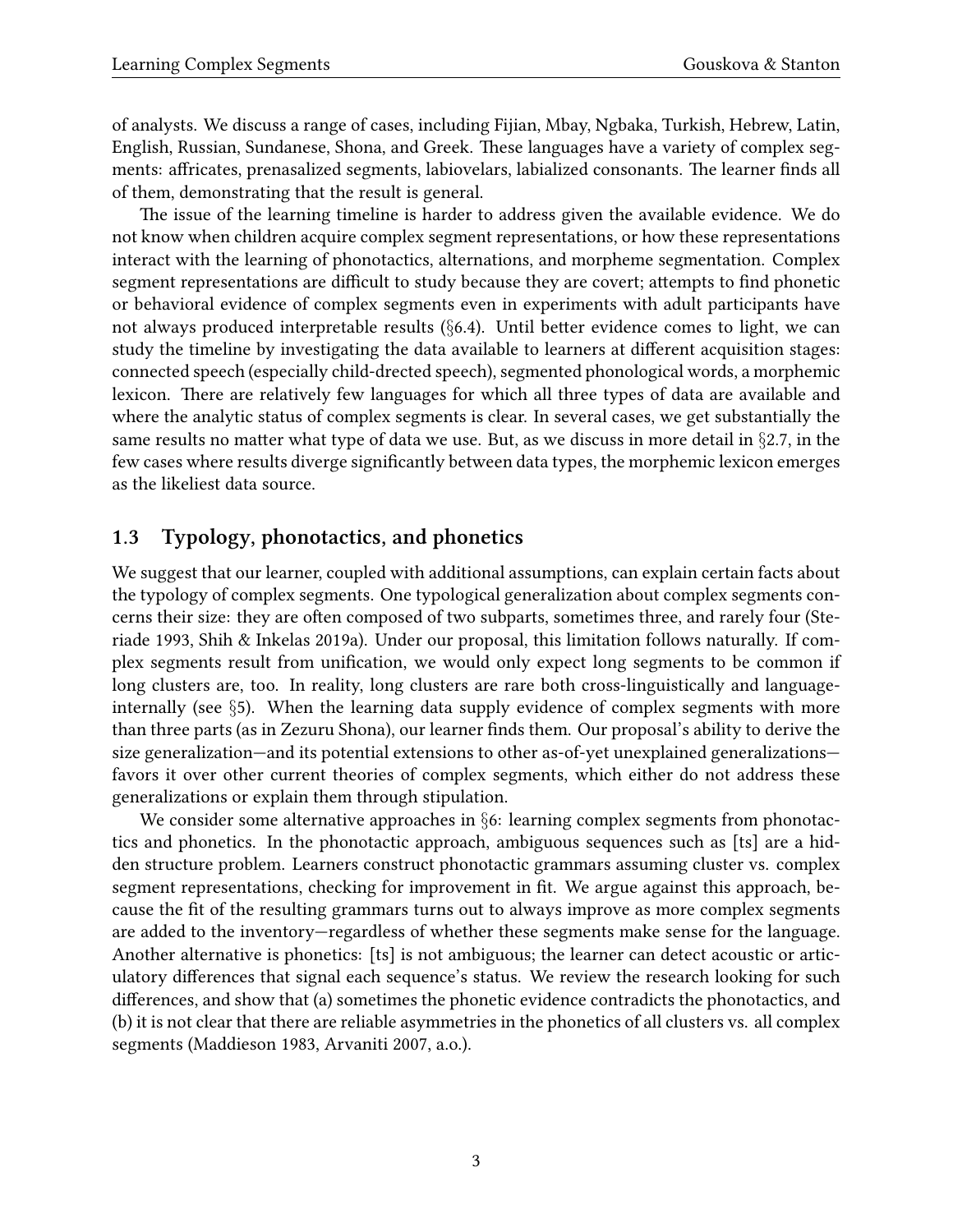### **1.4 The role of representations**

We need to clarify our terms. We assume that a SIMPLEX SEGMENT has unique, nonconflicting specifications for place and manner. An [m] is nasal and labial throughout; a [t] has a constriction at the alveolar ridge. On the other hand, in COMPLEX SEGMENTS, either the constriction or the manner of articulation involves two or more distinct specifications.<sup>[1](#page-3-0)</sup> Prenasalized stops and affricates mix manners: [mb] starts as nasal but ends as oral, [ts] involves stop and fricative constrictions. Doubly articulated stops and secondary articulations mix places and/or manners: [kp] involves labial and velar stop constrictions, and [kw] has a velar stop constriction with lip rounding. The one unifying feature of complex segments is that they are articulatorily complex in a way that simplex segments are not, and are decomposable into separate segments in the same language or other languages.

When discussing clusters of simplex segments, we will simply call them CLUSTERS. Complex segments are often written in a special way to highlight analytical assumptions or phonetic differences in duration: the alveolar affricate can be  $[\text{fs}]$ ,  $[\text{ts}]$ , or  $[\text{t}^s]$ ; nasal-stop segments can be  $[\text{nd}]$ ,  $[\text{nd}]$ , or  $[\text{nd}^d]$ . We eschew these conventions—when we need to highlight the difference between a cluster and a complex segment, we use spaces: [m b] is a cluster, and [mb] a segment.

We make no distinction, terminological or otherwise, between complex and contour segments (cf. [Sagey](#page-46-1) [1986](#page-46-1)). Sagey defines complex segments as having simultaneous articulations, and contour segments as sequential. But this distinction is not universally accepted. [Lombardi](#page-45-2) [\(1990](#page-45-2)) argues that affricates—clearly sequential phonetically—have phonologically unordered fricative and stop portions (see [Lin](#page-45-3) [2011](#page-45-3) on affricate debates). Even labiovelars such as [kp]—phonetically simultaneous—can phonologically pattern as contours: when nasals assimilate to labiovelars partially, it is the dorsal and never the labial part of [kp]([Padgett](#page-46-2) [1995a,](#page-46-2) [Van De Weijer](#page-47-3) [2011](#page-47-3)). Moreover, the contour-complex distinction rests on analytic arguments as much as on phonetic reality. In labiovelars such as [kp], the two constrictions are near-simultaneous, but their releases must be staggered to be audible([Maddieson](#page-45-4) [1990](#page-45-4), [Ladefoged & Maddieson](#page-45-5) [1996\)](#page-45-5). Phonologically complex labialized stops [kw, tw, pw] are articulatorily heterogeneous: simultaneous lip rounding and closure are impossible for [pw], but this doesn't necessarily affect its analytical treatment. Sequential constrictions are not even guaranteed for clusters: [Browman & Goldstein](#page-42-0) ([1989\)](#page-42-0) show that in the English *perfect memory*, [t] is inaudible because it is completely overlapped with surrounding stops). Crucially, all of these sequences present the same problem for the learner.

We are open to representational differences among complex segments. It is even possible that languages differ in whether, say, affricates have sequential or unordered representations, especially if learners construct the representations from language-internal phonological evidence. But we take the question of formal representation to be logically distinct from the question of how the presence complex segments is detected, and concern ourselves only with the latter issue.

Our major claim is that complex segments represent a learner's decision that certain clusters are better analyzed as segments, due to aspects of their distribution. Complex segments are shortcut representations for sequences that have the distributions of segments. These shortcut representations often result in more elegant phonotactic grammars and contrastive inventories, but those are consequences, not goals.

<span id="page-3-0"></span><sup>1</sup>Segments involving different laryngeal configurations (aspirates, ejectives, implosives) are sometimes treated as complex [\(Kehrein](#page-45-6) [2013](#page-45-6), [Shih & Inkelas](#page-47-2) [2019a](#page-47-2)); we have no quarrel with this view, but do not treat them as sequences to be unified in our simulations, to keep the paper to a reasonable length.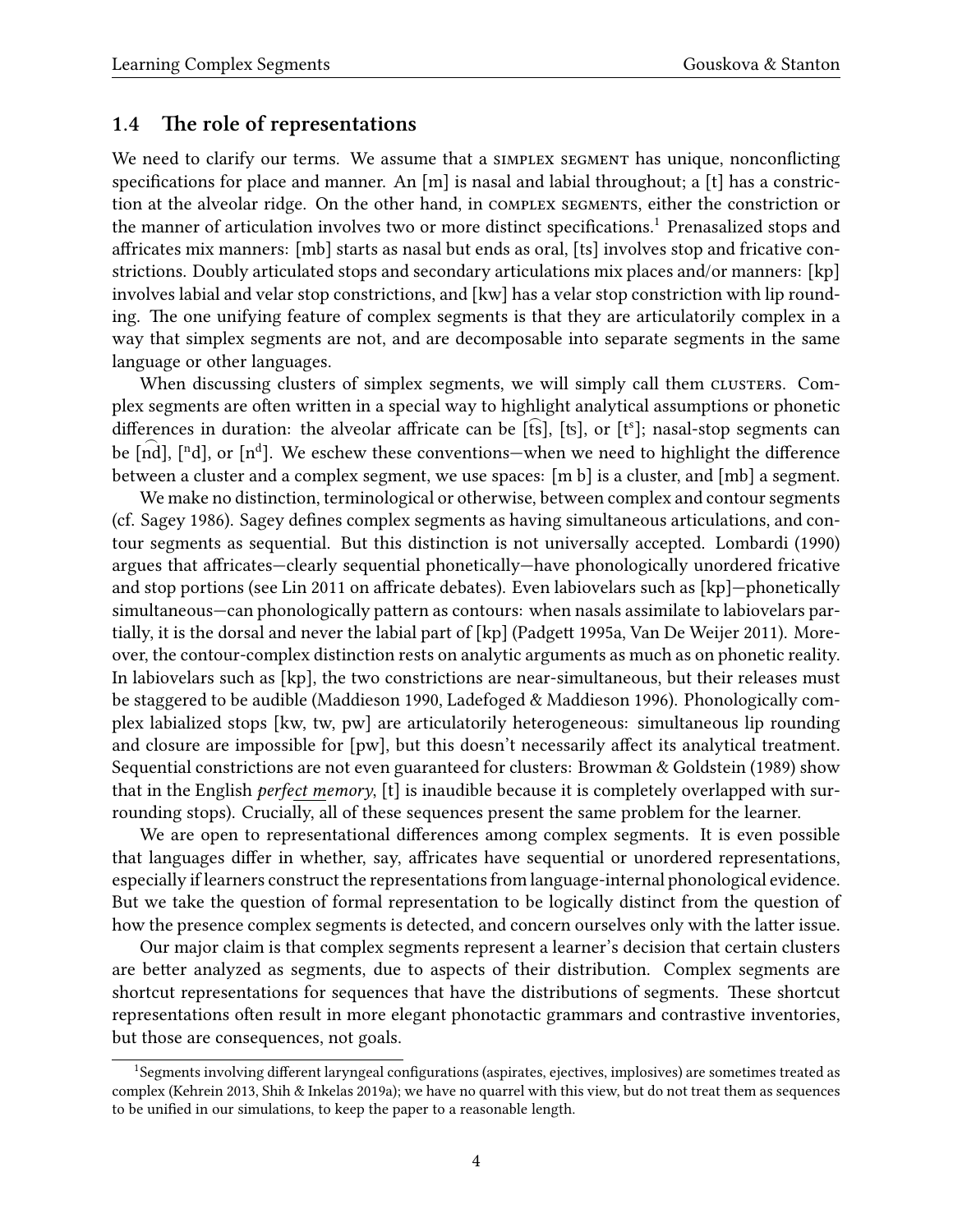# <span id="page-4-0"></span>**2 The learner**

This section introduces our computational learner (*§*[2.1](#page-4-1)) and illustrates its application to Boumaa Fijian (henceforth Fijian). The learner has three components: an inseparability measure (*§*[2.2\)](#page-5-0), a UNIFICATION PROCEDURE ( $\S$ [2.3](#page-7-0)), and ITERATION ( $\S$ [2.4](#page-8-0)). The algorithm is summarized as pseudocode in *§*[2.5;](#page-9-0) *§*[2.6](#page-10-0) discusses the source of the distributions that allow the learner to be successful, and *§*[2.7](#page-11-0) considers the issue of the learning data.

## <span id="page-4-1"></span>**2.1 The initial state**

The learner gets two types of information in the initial state. First is a lexicon of LEARNING DATA containing only simplex segments. Figure [1](#page-4-2) shows a snippet of the initial state lexicon of Fijian. Our Fijian corpus is from An Crúbadán [\(http://crubadan.org](http://crubadan.org), 26,000 words from internet texts— 17,600 after filtering out English).

| ambandoni               |
|-------------------------|
| ðanra                   |
| $n$ d a u l i $\beta$ i |
| seanganga               |
| endzita                 |

<span id="page-4-2"></span>Figure 1: Learning data in the initial state

Second, the learner gets a FEATURE TABLE of all simplex segments; the natural class defined by [-syllabic]—consonants—is extracted for later calculations. In the initial state, Fijian has the consonants in Table [2](#page-4-3). The target consonant inventory is in Table [1](#page-5-1) ([Dixon](#page-43-4) [1988](#page-43-4):13).<sup>2</sup> Dixon posits six complex consonants: [mb, nd, ŋɡ, nr, tʃ, ndʒ]. The affricates [tʃ, ndʒ] are usually allophones of /t, nd/ before /i/, but can occur in other contexts in loanwords.

<span id="page-4-3"></span><sup>&</sup>lt;sup>2</sup>Here and throughout, we convert non-IPA sources into IPA according to the descriptions. Dixon characterizes /k/ and /f/ as marginal. We follow Dixon in writing the velar glide as [w]. Fijian orthography writes prenasalized stops as singletons:  $[mb] = \text{>}, [nd] = \text{}, \eta q = \text{};$  the other complex segments are  $f[i = \text{}, ndz = \text{>},$ nr=<dr>. The remaining non-IPA orthographic correspondences are  $[\eta] = \langle g \rangle$ ,  $[\beta] = \langle v \rangle$ ,  $\delta = \langle v \rangle$ ,  $\gamma = \langle v \rangle$ ,  $j = \langle v \rangle$ ,  $j = \langle v \rangle$ ,  $j = \langle v \rangle$ ,  $j = \langle v \rangle$ ,  $j = \langle v \rangle$ ,  $j = \langle v \rangle$ ,  $j = \langle v \rangle$ ,  $j = \langle v \rangle$ ,  $j = \langle v \rangle$ ,  $j = \langle v \rangle$ <y>. All of the orthography-to-IPA conversion scripts, corpora, simulation results, and code for the learner are available on GitHub; see <https://github.com/gouskova/transcribers>, [https://github.com/gouskova/compsegcode,](https://github.com/gouskova/compsegcode) and <http://compseg.lingexp.org>.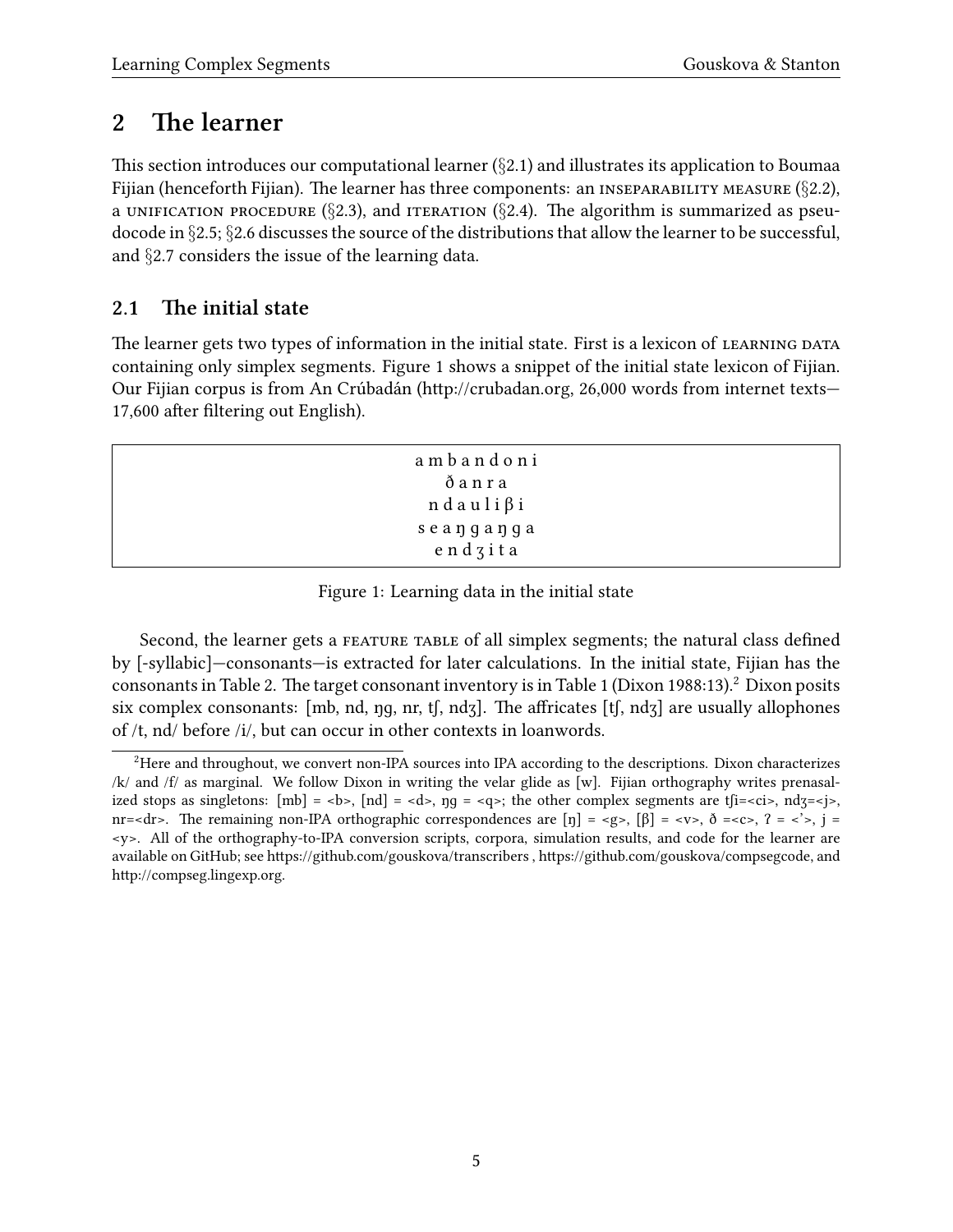|                    |            |             | labial dental postalveolar velar glottal |    |  |
|--------------------|------------|-------------|------------------------------------------|----|--|
| nasal              | m          | n           |                                          | ŋ  |  |
| voiceless stop     | р          |             |                                          | k  |  |
| prenasalized stop  | mb         | nd          |                                          | ŋg |  |
| prenasalized trill |            |             | nr                                       |    |  |
| fricatives         | f, $\beta$ | $s, \delta$ |                                          |    |  |
| affricates         |            |             | tf, $\eta$                               |    |  |
| liquids            |            |             | l, r                                     |    |  |
| semi-vowel         |            |             |                                          | w  |  |
|                    |            |             |                                          |    |  |

<span id="page-5-1"></span>Table 1: Fijian consonants: target inventory

Dixon's analysis of Fijian rests on a phonotactic argument. Aside from the complex segments, Fijian has no consonant sequences. Complex segments only occur prevocalically, just as singletons. Under this analysis, Fijian has (C)V syllables.

### <span id="page-5-0"></span>**2.2 The inseparability measure**

The first step in the learning procedure is to calculate an inseparability measure for each biconsonantal sequence. Intuitively, the inseparability measure tracks how likely a consonant is to be in a specific CC sequence as opposed to other environments—either as a singleton or in another sequence. To assess inseparability, we calculate the probability of each CC sequence, which is the frequency of CC divided by the total number of all CC sequences. We also calculate the probability of each consonant: the number of times the consonant occurs anywhere, divided by the total number of times all the consonants occur. Bidirectional inseparability, [4,](#page-5-2) is the product of the probability of  $C_1$  being in the cluster  $C_1C_2$  and  $C_2$  being in the cluster  $C_1C_2$ . This calculation is essentially the same as Mutual Information([Cover & Thomas](#page-42-1) [2012\)](#page-42-1), which also tracks the probability of two things co-occurring as a function of their independent probabilities. Our calculation is specific to consonants (that is, [-syllabic] segments; see *§*[6.2\)](#page-35-0). We discuss why the calculation must be over segments rather than natural classes in *§*[6.1.](#page-33-0)

<span id="page-5-3"></span>
$$
(2) \qquad \text{Insep}_{forward}(\text{xy}) = \frac{Prob(xy)}{Prob(x)}
$$

<span id="page-5-4"></span>
$$
(3) \qquad \text{Insep}_{backward}(\text{xy}) = \frac{Prob(xy)}{Prob(y)}
$$

<span id="page-5-2"></span>(4) Insep $_{bidir}(xy) = Insep_{forward} * Insep_{backward}$ 

Our notion of inseparability borrows its name from Riehl's([2008\)](#page-46-0) inseparability criterion, whereby a sequence must be analyzed as a complex segment if at least one of its subparts is not independently attested (cf. Trubetzkoy's [1939](#page-47-0) rule VI). For Riehl, Fijian [mb] must be a complex segment, because /b/ does not independently exist. The English sequence [mb], however, does not have to be a complex segment, because /m/ and /b/ both independently exist. The difference between Riehl's conception of inseparability and ours is that our inseparability is probabilistic and gradient: both English and Fijian [m b] have definable inseparability measures.

This bidirectional inseparability measure (henceforth just inseparability) will be very high for any sequence in a language like Fijian, which has complex segments but no clusters. The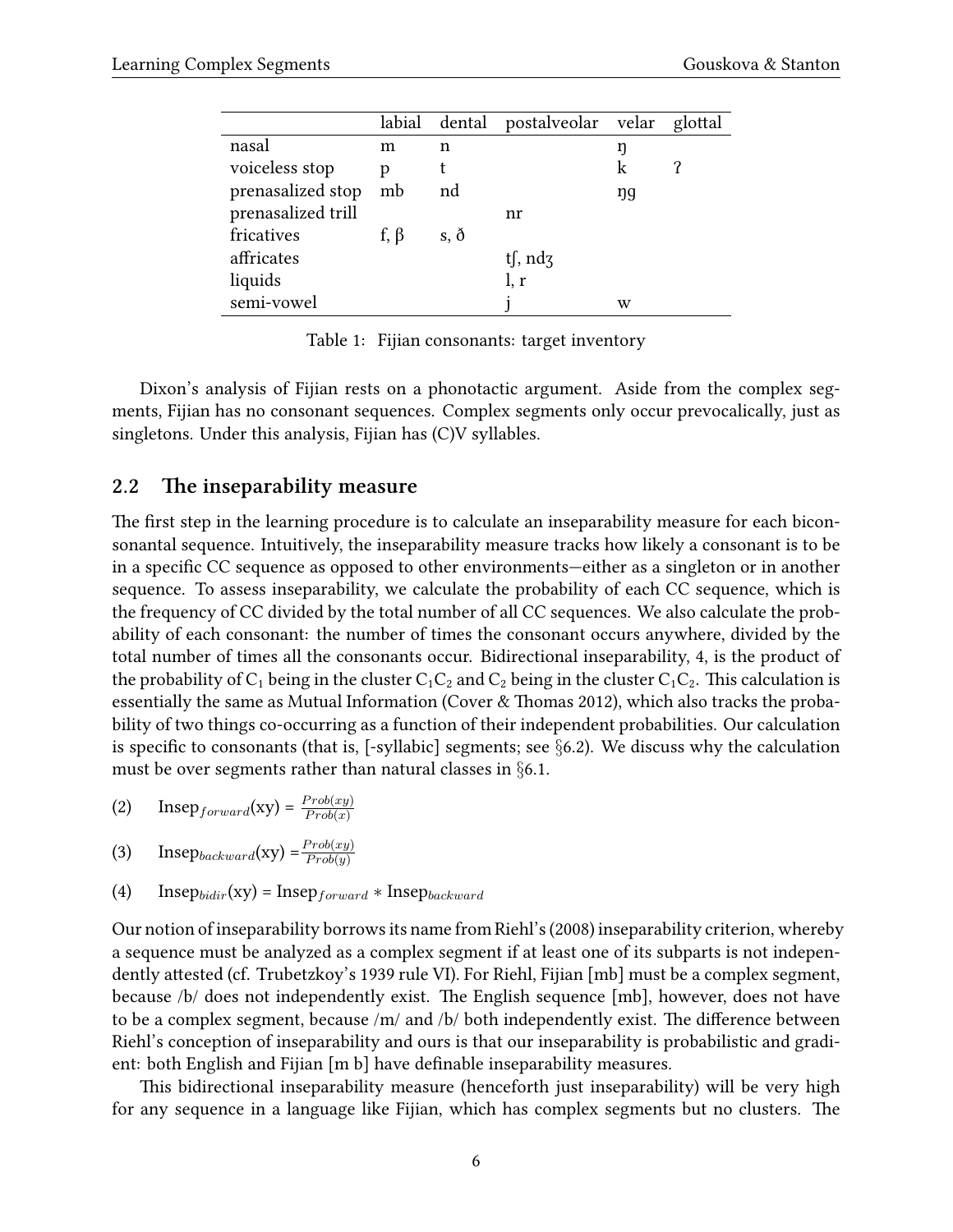reason is that the range of CC sequences in such a language will be fairly limited compared to a language that freely combines consonants in true clusters. Inseparability will also be high if a part of a sequence only occurs in that sequence, or mostly occurs in that sequence. Inseparability will be greater than 1 for any sequence that is more likely to occur as a sequence than as separate parts; taking the product of the two measures in [2](#page-5-3) and [3](#page-5-4) ensures that the relative freedom of one consonant can be balanced against the boundedness of another. For example, in Fijian, [m] occurs outside of [mb], but [b] does not; the inseparability of [mb] takes into account the distribution of both [m] and [b].

To illustrate, we show the frequencies of individual Fijian phones in Table [2](#page-6-0), and the frequencies and inseparability measures of CC sequences in Table [3.](#page-6-1) Since the learner always looks at bigrams, it only sees the subparts of  $[n d]$ :  $[n d]$  and  $[d]$ .

|               |                 |  |  |  |  |  |  |  | p 1137 b 2328 m 6339 f 394 β 8834 w 1202  |        |
|---------------|-----------------|--|--|--|--|--|--|--|-------------------------------------------|--------|
|               |                 |  |  |  |  |  |  |  | t 8372 d 2512 n 7653 s 4871 ð 2467 r 4947 |        |
|               |                 |  |  |  |  |  |  |  | k 9824 g 1026 n 2281 f 1985 z 320 l 6092  |        |
|               | <sup>2</sup> 14 |  |  |  |  |  |  |  |                                           | i 1001 |
| total: 73,599 |                 |  |  |  |  |  |  |  |                                           |        |

<span id="page-6-0"></span>Table 2: Individual phone frequencies for Fijian (first iteration)

| inseparability | CC frequencies |
|----------------|----------------|
| 30.91          | 1026           |
| 25.23          | 2328           |
| 22.55          | 2512           |
| 16.29          | 1985           |
| 8.75           | 320            |
| 0.91           | 708            |
|                | total: 8879    |
|                |                |

<span id="page-6-1"></span>Table 3: Inseparability measures and CC counts for Fijian (first iteration)

The calculations leading to inseparability measures for [ŋ ɡ] (the most inseparable cluster) and  $\lceil n r \rceil$  (the least inseparable cluster) are presented in detail below. For  $\lceil n q \rceil$  in [5,](#page-6-2) the first term in the equation is the probability of  $\lceil \eta \rceil$  (given all the clusters) divided by the probability of [n] (given all the consonants). This is roughly 3.729. The second term is the probaility of  $\lceil \eta \rceil$ divided by the probability of  $[g]$ —roughly 8.317. (The probability of  $[g]$  is higher than  $[\eta]$  because [ɡ] does not occur as a singleton, while [ŋ] does.) The product of these two terms is **30.91**.

<span id="page-6-2"></span>
$$
(5) \qquad \frac{1026/8879}{2281/73599} * \frac{1026/8879}{1026/73599} = \frac{.1156}{.0310} * \frac{.1156}{.0139} \approx 3.729 * 8.317 \approx 30.91
$$

For  $[n r]$ , in [6,](#page-6-3) the first term in the equation is the probability of  $[n r]$  (given all the clusters) divided by the probability of [n] (given all the consonants). The second term is the probability of [n r] divided by the probability of [r]. The product of these two terms is **0.91**.

<span id="page-6-3"></span>
$$
(6) \qquad \frac{708/8879}{7653/73599} * \frac{708/8879}{4947/73599} = \frac{.0797}{.104} * \frac{.0797}{.0672} \approx 0.77 * 1.19 \approx \textbf{0.91}
$$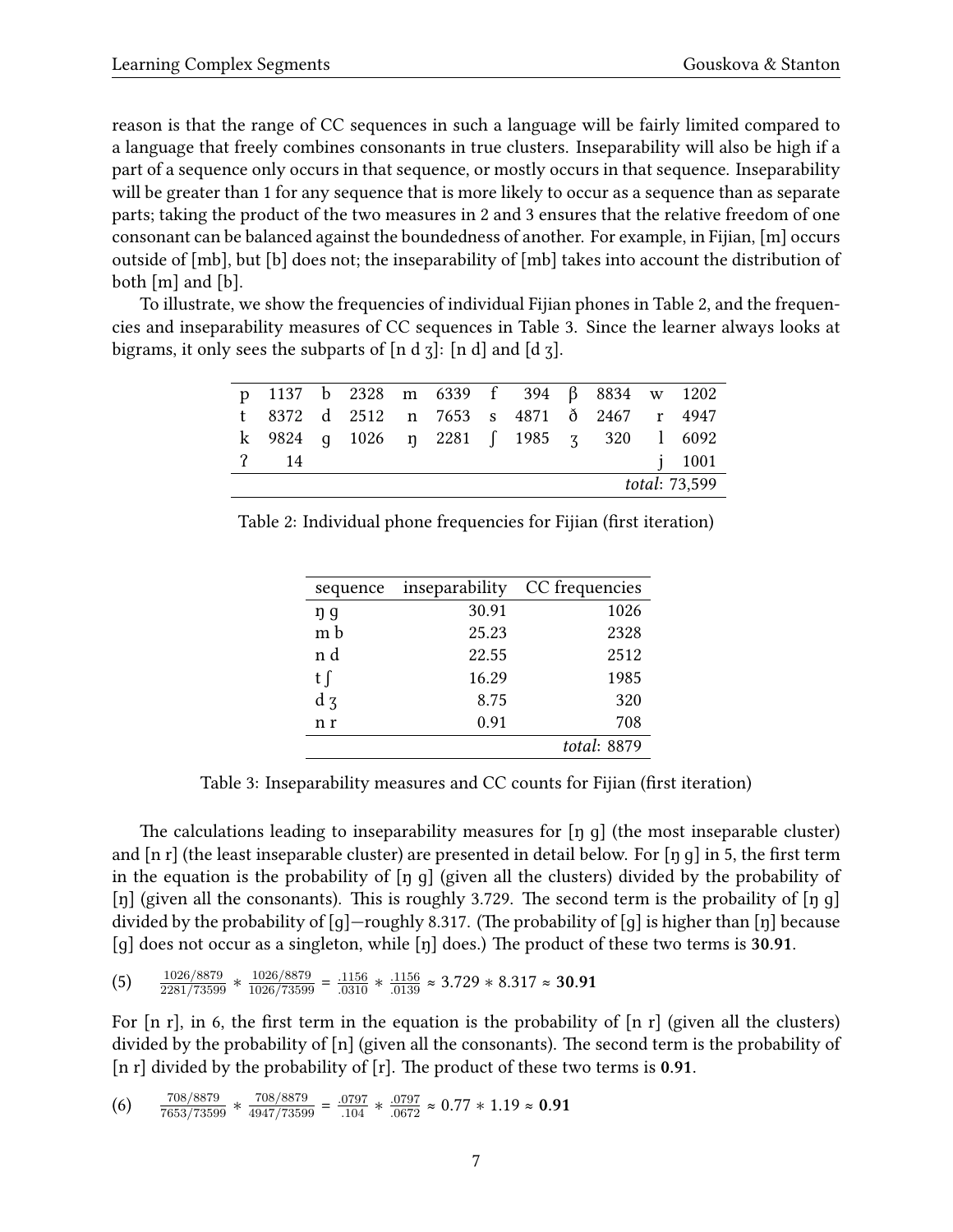There is a clear difference in Table [3](#page-6-1) between [n r] and the rest of the clusters. This is because [b], [d], [g], [f], and [z] only occur in CC sequences; clusters containing these segments have high inseparability because the denominator on at least one side of the equation is small. By contrast, both parts of [n r] are independently attested, so the denominator is larger and its inseparability is lower.

## <span id="page-7-0"></span>**2.3 The unification procedure**

After the learner has calculated the inseparability of each biconsonantal sequence, it decides which clusters to convert to complex segments and which clusters to leave as is. We call this step unification, as a nod to Herbert's [\(1986](#page-44-0)) proposal that all segment nasal-stop sequences are underlyingly clusters but are unified over the course of the phonological derivation.<sup>[3](#page-7-1)</sup> To qualify for unification, a sequence must satisfy two requirements:

- *Cluster inseparability must be equal to or greater than 1.* To qualify for unification, a biconsonantal sequence must pass the inseparability threshold of 1. The more frequent the cluster is, and the less frequent its subparts are, the higher its inseparability will be.
- *Cluster frequency must be significantly different than 0.* We do not want the learner to be swayed by residue in the data (loanwords, errors/misparses). To make the learner robust in the face of residue, small numbers must be ignored. We ensure this by adding a check to the learner: if the frequency of a cluster is not significantly different from 0 (using a Fisher's Exact Test at  $\alpha$  = .05), then it is not a candidate for unification.

We set the inseparability threshold to 1 because this setting consistently leads to interpretable results. It is logically simple: C1 and C2 are unified when they occur more often together than apart. This is comparable to how the O/E statistic is interpreted in [Frisch et al.](#page-43-5) ([2004](#page-43-5):185), for example. The threshold could, however, be treated as a variable parameter of the model, and our computational implementation allows for this.

Given the Fijian biconsonantal sequences in Table [3,](#page-6-1) [ŋ g], [m b], [n d], [t f], and [d  $\overline{3}$ ] have inseparability measures over 1. For each sequence, the learner checks that its total frequency is significantly different from 0. The Fisher's Exact tests are computed off a contingency table that compares (i) the actual frequency of a cluster and all other clusters, (ii) hypothetical frequencies were that cluster unattested. A sample contingency test for  $\lbrack d \rbrack$  is in Table [4](#page-8-1). The attested and hypothetical distributions are significantly different ( $p < .001$ ), so [d  $\tau$ ] satisfies both criteria for unification listed above (as do all other inseparable clusters).

<span id="page-7-1"></span><sup>&</sup>lt;sup>3</sup>While the spirit of the ideas is similar, our proposal differs from Herbert's in important ways. One major difference is the motivation for unification: Herbert proposes that complex segments are created so as to minimize the number of marked syllable types (see his p. 176, and our *§*[6.3](#page-35-1) for further discussion). Herbert also claims that complex segments must meet certain requirements (such as homorganicity, for nasal-stop sequences) to be unified; we make no such restrictions, but *§*[5](#page-29-0) discusses ways to derive some of these same generalizations regarding the typology of complex segments.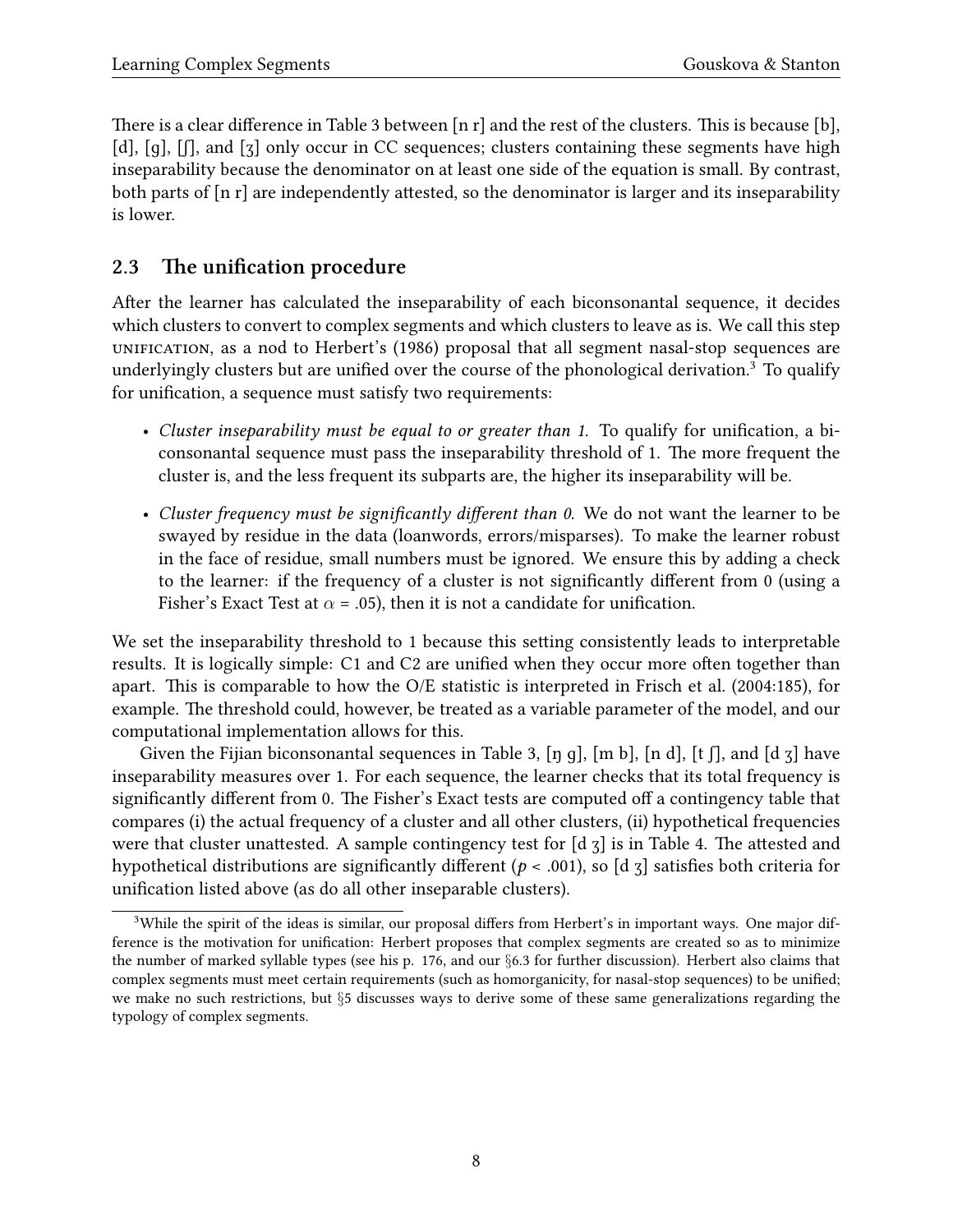|              | $\lceil d_3 \rceil$ | Other clusters |
|--------------|---------------------|----------------|
| Attested     | 320                 | 8.559          |
| Hypothetical | 0                   | 8.879          |

<span id="page-8-1"></span>Table 4: Sample Fisher's Exact Test for [d ʒ]

After the learner identifies unifiable sequences, it modifies the segmental inventory and its learning data. First, the learner modifies its feature table by adding the new complex segments.<sup>[4](#page-8-2)</sup> Second, the learner modifies its lexicon, unifying eligible clusters in order of inseparability: in Fijian, the learner replaces [ŋ ɡ] with [ŋɡ], then [m b] with [mb], and so on for each cluster that passes the unification threshold at this stage. If the learner operates on a lexicon of morphemes rather than morphologically complex words, this allows for the possibility of contrast between [m+b] and [mb] at morpheme boundaries; see *§*[2.7.](#page-11-0)

Unification of one cluster can bleed unification of another. In Fijian, unification of [n d] (with higher inseparability) bleeds unification of [d ʒ]. This is because all instances of [d ʒ] are part of the trigram [n d  $\overline{3}$ ]; the trigram is converted to [nd  $\overline{3}$ ] so no instances of [d  $\overline{3}$ ] remain. Finally, the learner checks that each segment in the feature table is still present in the lexicon, and removes any absent segments from the feature table. Since [b], [d], [q], [f], and [dʒ] do not occur independently, these segments are removed.

#### <span id="page-8-0"></span>**2.4 Iteration**

Following unification, the learner computes new frequencies for each segment and cluster, as well as inseparability for each cluster. These values for the second iteration of the Fijian learning simulation are in Tables [5](#page-8-3)–[6](#page-8-4).

|                       |                 |  | p 1137 mb 2328 m 4011 f 394 $\beta$ 8834 w 1202 |  |  |  |  |  |  |            |
|-----------------------|-----------------|--|-------------------------------------------------|--|--|--|--|--|--|------------|
|                       |                 |  | t 8372 nd 2512 n 5141 s 4871 ð 2467 r 4947      |  |  |  |  |  |  |            |
|                       |                 |  | k 9824 ng 1026 n 1255 t 1985 z 320 l 6092       |  |  |  |  |  |  |            |
|                       | <sup>2</sup> 14 |  |                                                 |  |  |  |  |  |  | $i = 1001$ |
| <i>total</i> : 65,748 |                 |  |                                                 |  |  |  |  |  |  |            |

Table 5: Individual phone frequencies for Fijian (second iteration)

<span id="page-8-3"></span>

|        |        | sequence inseparability CC frequencies |
|--------|--------|----------------------------------------|
| $nd_3$ | 521.09 | 320                                    |
| n r    | 80.62  | 708                                    |
|        |        | <i>total</i> : 1,028                   |

<span id="page-8-4"></span>Table 6: Inseparability measures and CC counts for Fijian (second iteration)

Only two clusters remain, [nd ʒ], [n r], so their inseparability measures are high. The total number of clusters has dropped, so the probability of the remaining clusters increases. The sequence  $\lceil n r \rceil$  has a lower inseparability because both  $\lceil n \rceil$  and  $\lceil r \rceil$  occur as singletons. The frequency

<span id="page-8-2"></span><sup>&</sup>lt;sup>4</sup>The learner also attempts to add feature representations for the new segments, for compatibility with other statistical learners such as [Hayes & Wilson](#page-44-1) [2008.](#page-44-1) See <http://compseg.lingexp.org/help> for specifics.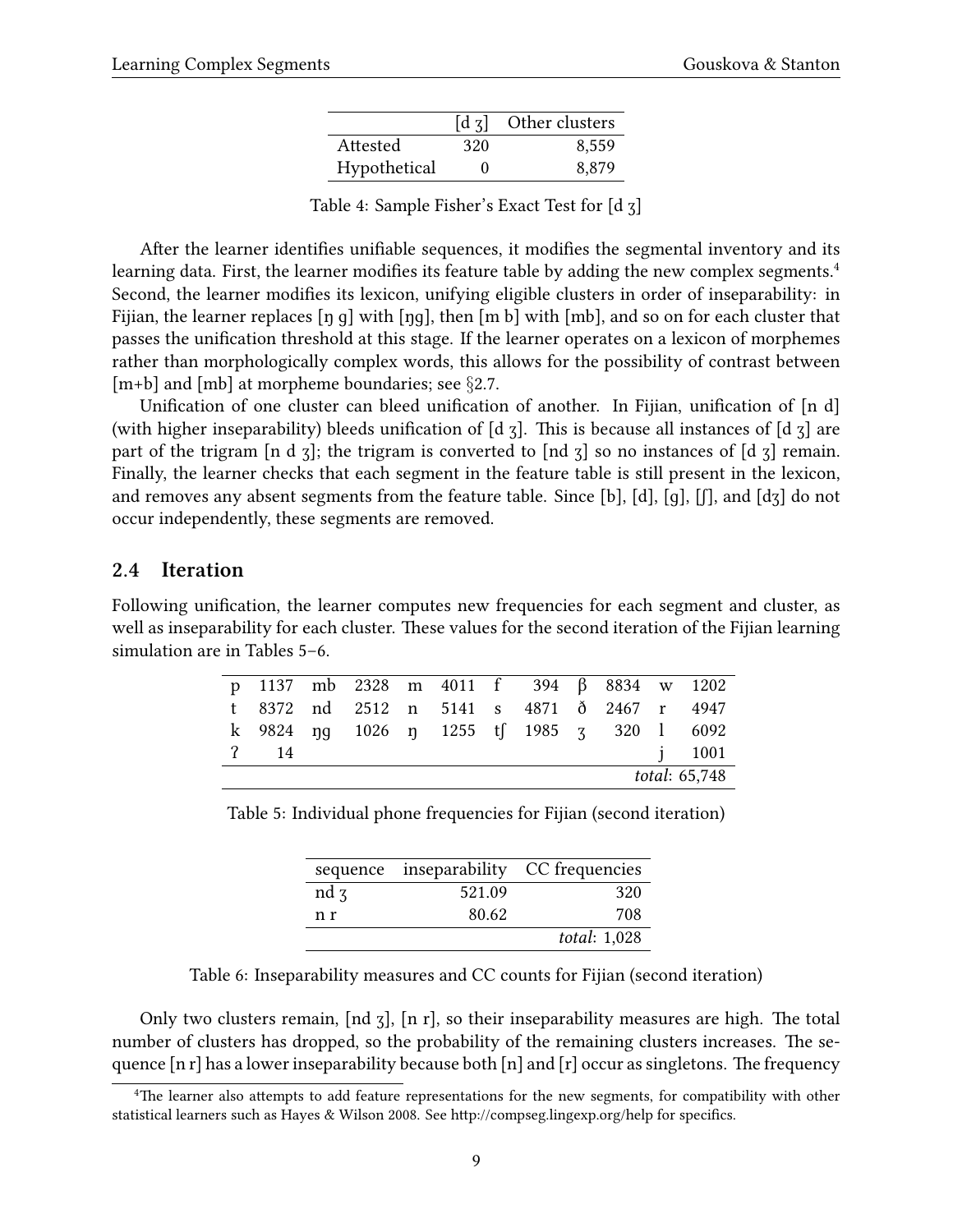of both clusters is significantly different from 0, so the learner replaces [nd ʒ] with [ndʒ], then [n r] with [nr], and finally removes [ʒ] from its feature table (as it does not occur separately). The third iteration finds no remaining clusters, and the learner converges on the inventory posited by [Dixon](#page-43-4) ([1988\)](#page-43-4).

Iteration is necessary for two reasons, both apparent in the Fijian simulation. First, some complex segments are composed of more than two parts. Fijian has the prenasalized affricate [ndʒ]; Zezuru Shona has prenasalized labialized affricates with 4 parts (*§*[5.3\)](#page-30-0). As our learner only examines bigrams, multiple iterations are necessary to allow it to unify tripartite or longer segments. Second, complex segments sometimes contain phones that appear in more than one sequence. In Fijian, for example, [n] belongs to three different complex segments: [nd], [ndʒ], and [nr]. This means that multiple iterations can be necessary for all of these sequences to qualify for unification, as the inseparability measures of some can be too low on the first pass.

There is no limit to the number of iterations. The learner stops when no more sequences qualify for unification. It is thus capable of finding segments that contain three, four, five, or more subparts. In none of our cases, however, does the learner actually find complex segments longer than four parts (see *§*[5.3](#page-30-0) on Shona). We discuss how this length-based restriction on complex segments is derived in *§*[5.](#page-29-0)

### <span id="page-9-0"></span>**2.5 Summary of the algorithm**

The algorithm in pseudocode is in [7](#page-10-1). In prose, the learner starts with learning data represented as singleton consonants only. The learner calculates inseparability measures for each cluster. If no clusters exceed 1, the starting versions of the learning data and features are the best; no complex segments are added. If any clusters have inseparability exceeding 1, and their frequency is significantly different from 0, they are sorted from most inseparable to least and rewritten, one at a time, as new complex segments. The learning data are checked to remove any segments that no longer occur in the data as a result of unification, and the feature table is adjusted accordingly. The process is repeated until no remaining clusters qualify for unification.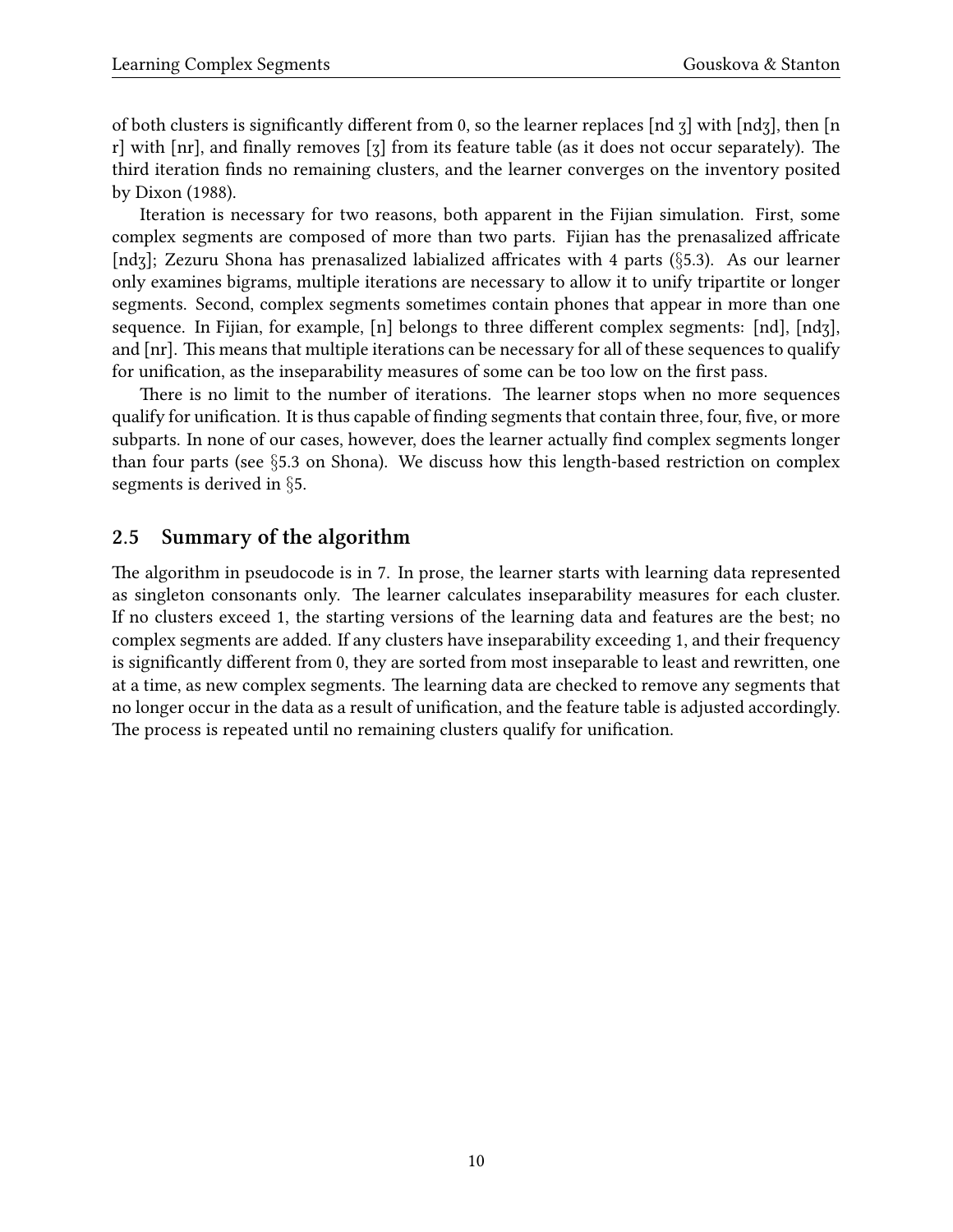<span id="page-10-1"></span>(7) Complex Segment Learning Algorithm

*Input:* Learning Data with simple segments, FeatureChart describing the segments

- *i*. Count all CC clusters;
- *ii*. Count all singleton Cs;
- *iii*. Calculate insep for all CCs, sort CCs by insep;

*iv.* If any insep(C1C2)*≥*1 and freq(C1C2)>0:

Unify C1C2 as a new C3;

Generate composite features for C3, add C3 to FeaturesChart;

Rewrite LearningData, replacing C1C2 with C3;

For any C in C1C2, check if C in LearningData;

If not, remove it from FeatureChart;

repeat from *i*.

*v*. Else:

return last version of LearningData and FeatureChart and stop.

### <span id="page-10-0"></span>**2.6 Why these distributions?**

As we show in *§*[3](#page-12-0)[–4](#page-20-0), our learner finds the same complex segments that linguists posit, in a variety of languages. Probabilistic inseparability is a feature of complex segments in many lexicons; intuitively, when a sequence is a complex segment, it is used in the lexicon often. But why do complex segments have these particular distributions? We think there are several reasons.

First, some complex segments historically derive from singletons, so if the original singletons are frequent, so will their complex descendants. At least some of the prenasalized stops in modern Bantu are reconstructed as voiced stops in Proto-Bantu([Nurse & Philippson](#page-46-3) [2006](#page-46-3):148). Affricates are often the endpoint of stop palatalization, as in Slavic([Jakobson](#page-44-2) [1929](#page-44-2), [Townsend & Janda](#page-47-4) [1996](#page-47-4):76ff) and Romance. In *§*[4.1,](#page-20-1) we simulate the Romance change by converting Classical Latin /k, g, t, d/ to [tʃ, dʒ, ts, dz] before front vowels (as in Vulgar Latin). Our learner easily finds all four affricates.

But single-segment origin does not guarantee that a complex segment will be discoverable distributions can be over-attenuated by chains of changes. Vulgar Latin affricates became fricatives in Old French([Pope](#page-46-4) [1934:](#page-46-4)125ff), and modern European French has no complex segments. Quebecois French re-introduced [ts, dz] as allophones of /t,d/ before [i,y]([Béland & Kolinsky](#page-42-2) [2005](#page-42-2)), but our computational learner does not consistently discover these affricates. Between Latin and French, additional changes eliminated many of the older stops, and /t, d/ might have become too rare in the relevant environments.

Sound change does not have to be the source of distributions like those of complex segments. Muyang (Central Chadic) has [mb, nd, ndz, ŋɡ] alongside [b, d, dz, ɡ] and [m, n]. Prenasalized stops were innovated at some point between proto-Chadic([Newman & Ma](#page-46-5) [1966](#page-46-5)) and proto-Central Chadic([Gravina](#page-43-6) [2014\)](#page-43-6), but it is unclear how they were innovated: voiced stops and nasals existed in both proto-languages, so the prenasalized stops could not have been created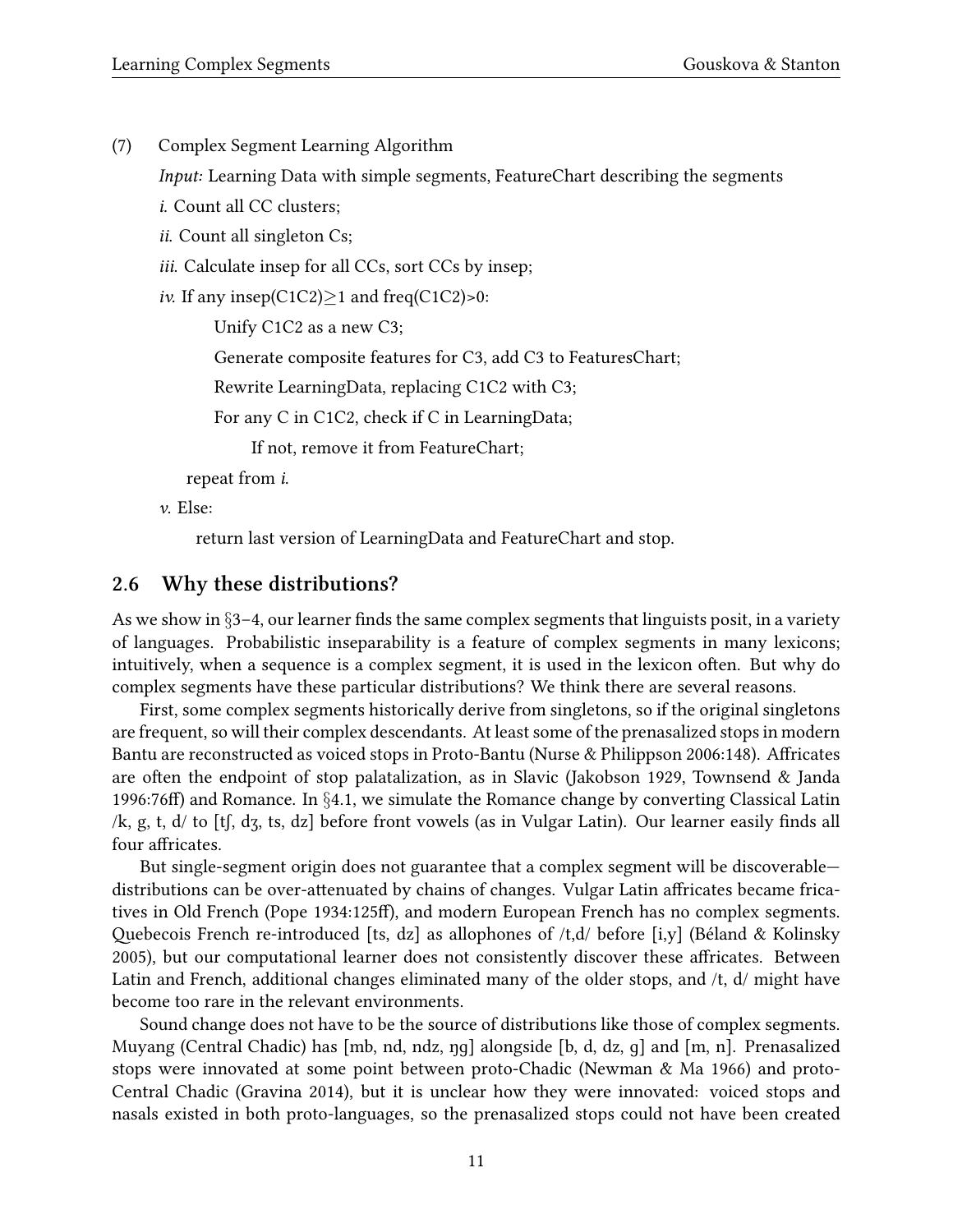through unconditional prenasalization of voiced stops. It may be that in the proto-Chadic dialect that became proto-Central Chadic, nasals and voiced stops occurred more often together than they did independently. Nasal-voiced stop sequences are frequent both cross-linguistically and within languages, while singleton voiced stops can be infrequent. Under our proposal, these distributional differences would be enough to cause learners to analyze nasal-stop sequences as complex segments.

Another factor that affects distributions is language contact, which can change the lexicon so much that certain sequences acquire the distributions of complex segments. Turkish borrowed [dʒ] from other languages so often that our learner readily identifies it as an affricate (*§*[3.3\)](#page-17-0). By contrast, Russian borrows [dʒ] as heterorganic [d ʐ], never unified in our simulations (*§*[4.2\)](#page-22-0). Thus, borrowing can but does not have to be a source of complex segments.

### <span id="page-11-0"></span>**2.7 On the nature of the learning data**

We now consider two broader learnability questions: when do learners acquire complex segment representations, and what data do they use? Our Fijian simulation used a dictionary-like list of phonological words. This type of data is easy for linguists to get and is widely used in statistical computational phonology [\(Zuraw](#page-48-0) [2000,](#page-48-0) [Hayes & Wilson](#page-44-1) [2008](#page-44-1), et seq.). But is it a well-motivated choice?

There is no consensus on the nature of the learning data in phonological learnability research. Should learning track type or token frequencies? Type frequencies are implicated in morpho-phonologicaland phonotactic learning ([Bybee](#page-42-3) [1995,](#page-42-3) [Albright & Hayes](#page-41-1) [2003\)](#page-41-1).<sup>[5](#page-11-1)</sup> Correspondingly, models such as the UCLA Phonotactic Learner learn from type frequencies in orthographic (*≈*phonological) word lists([Hayes & Wilson](#page-44-1) [2008,](#page-44-1) [Hayes & White](#page-44-3) [2013](#page-44-3)). But Adriaans and Kager [\(2010\)](#page-41-2) point out that the word lexicons are an idealization, and are themselves a result of learning—word and morpheme boundaries are not given. Their model locates boundaries by tracking token bigram frequencies in connected speech and learning phonotactics simultaneously. In addition to word lists and connected speech, salient alternatives include learning from morphemes, or morphologically segmented words. A morphemic lexicon is assumed in generative theories([Chomsky & Halle](#page-42-4) [1968](#page-42-4), [Halle & Marantz](#page-44-4) [1993](#page-44-4)). Morphologically segmented words are the best data for finding certain constraints [\(Gouskova & Gallagher](#page-43-2) [2020,](#page-43-2) [Gallagher et al.](#page-43-7) [2019](#page-43-7)).

A broad view of phonological learnability must reconcile learning phonotactics, segmentation, and representations such as complex segments, which can present a chicken-and-egg problem. Some phonotactic constraints can only be formulated assuming a certain analysis of the segmental inventory (including complex segments), and with reference to morpheme boundaries. So is one of these problems solved first, or are they solved simultaneously? Perhaps learners revise their segmental inventories after they become morphologically aware, much as has been argued for phonotactic grammars([Gouskova & Becker](#page-43-8) [2013\)](#page-43-8)?

Answering these questions requires a systematic investigation of different kinds of evidence: roots, morphemes, morphologically complex words, connected child-directed speech. We have only tested varied data in a few languages: Quechua (*§*[3.4\)](#page-18-0), Russian (*§*[4.2\)](#page-22-0), Quebecois French,

<span id="page-11-1"></span><sup>5</sup>Bybee argues from morphology: highly irregular patterns *(go/went*) are token-frequent, but regular ones are type-frequent (found in most verbs).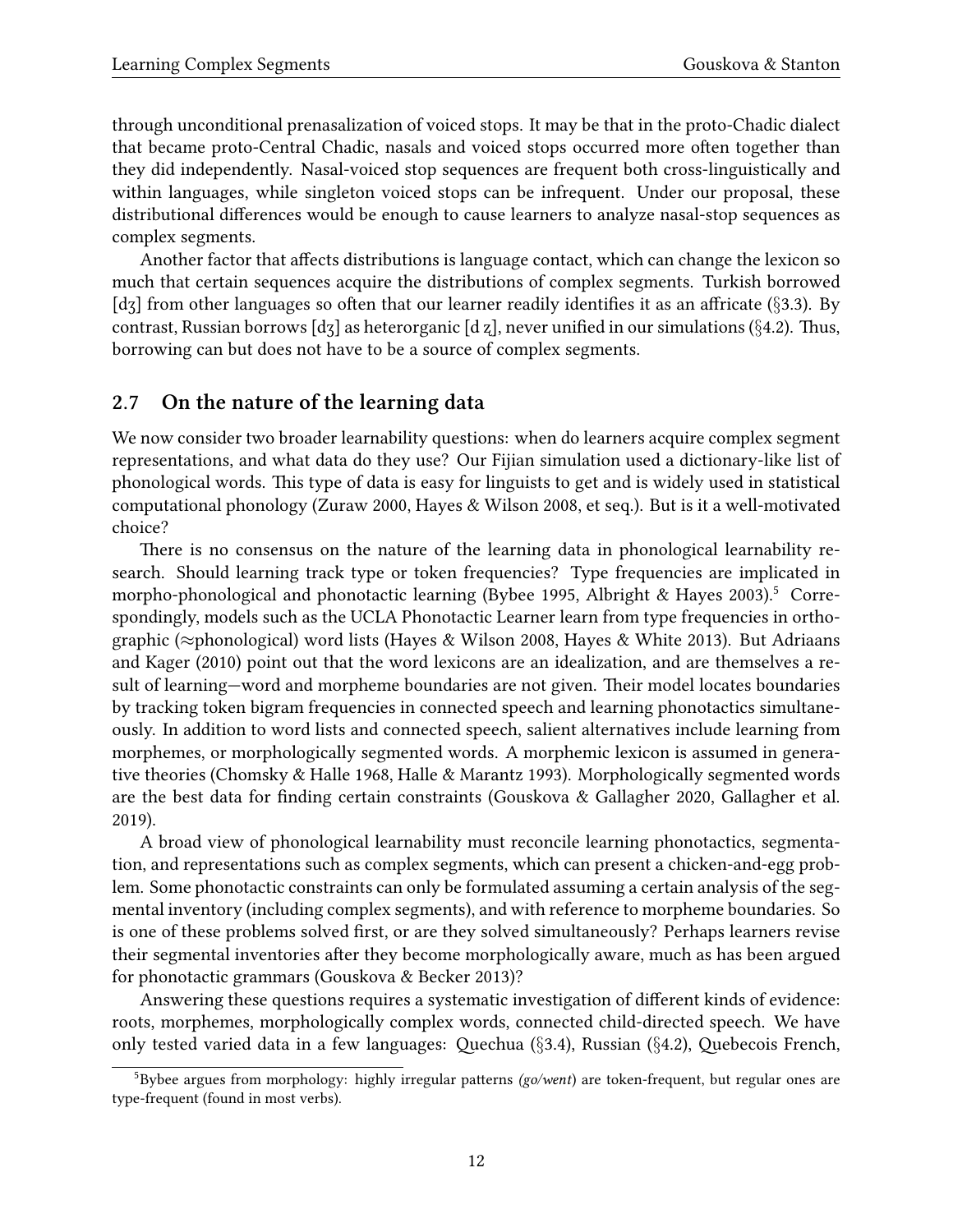Hungarian and Navajo (project site). Wherever the results differ, they suggest that the right distributions are in morphemes/roots. Quechua is the clearest: the arguments for complex segments are strong, and the statistical distributions in roots, affixes, and morphologically complex words differ so much that the learner's results differ dramatically depending on the training data. But there are other reasons to think morphemes are the right level of analysis. In some languages, morpheme concatenation creates sequences that are either less frequent morpheme-internally (Russian [ts]) or absent altogether (Mbay has [mb] morpheme-internally but [m b] at boundaries, *§*[3.2](#page-15-0)). To avoid unifying [m b] at boundaries in languages like Mbay, our learner has to operate on morphemes. This should work both for languages where the phonotactics of morphemes differ from those of complex words, and for languages where the distributions are similar (such as Fijian, [Dixon](#page-43-4) [1988](#page-43-4):27–29).

Finally, methodologically, data quality matters. The better curated the corpus, the more likely our learner is to find the complex segments that linguists posit. Unsurprisingly, data prepared by lexicographers and linguists (Ngbaka, Shona, Russian, Turkish, Hebrew) yield cleaner results than online text corpora (Mongolian, Wolof). Whenever possible, we try to examine the qualitative, not just the quantitative results from multiple data sources, especially when the results are negative or the arguments are unclear (as in Latin, *§*[4.1\)](#page-20-1). Sometimes, purported complex segments just miss the threshold for unification ([ts, dz] in Quebecois French, [ts] in German—project site); curiously, in such cases, the arguments for complex segments are not especially clear to begin with.

## <span id="page-12-0"></span>**3 Case studies I: the clear cases**

The logic of our argument is to show that inseparability is a feature of complex segments in languages where their status is fairly clear. Thus established, the inseparability metric serves as a learnability-theoretic diagnostic in more ambiguous cases. Ultimately, any claim about covert phonological representations should be supported by experimental evidence. Pending convincing experimental evidence for the psychological reality of complex segments, we consider phonological arguments to be a reasonable starting point. Phonological arguments help us identify the target system that the learner should converge on, and they suggest that there is something at stake in getting the inventory wrong.

We have tested our learner on a large range of languages (currently twenty-five). The cases we discuss comprise two analytic groups. In the first group (*§*[3](#page-12-0)), the arguments for complex segments are clear (Ngbaka, Mbay, Turkish, Hebrew,Quechua). Unlike Fijian, all these languages allow true clusters (though to different extents), and most of their complex segments are separable. Our learner finds the target inventories for all the languages, though in Quechua, the results depend on the kind of data that the learner is exposed to.

In the second group (*§*[4\)](#page-20-0), complex segments have been posited despite a lack of clear arguments (Latin, Russian, English). Unsurprisingly, our learner finds complex segments in some of these languages but not others. We end this section with Sundanese (*§*[4.4](#page-27-0)), where analysts posit different complex segments from what our learner finds. Additional cases are discussed in the phonetics and typology sections, as well as on the project site.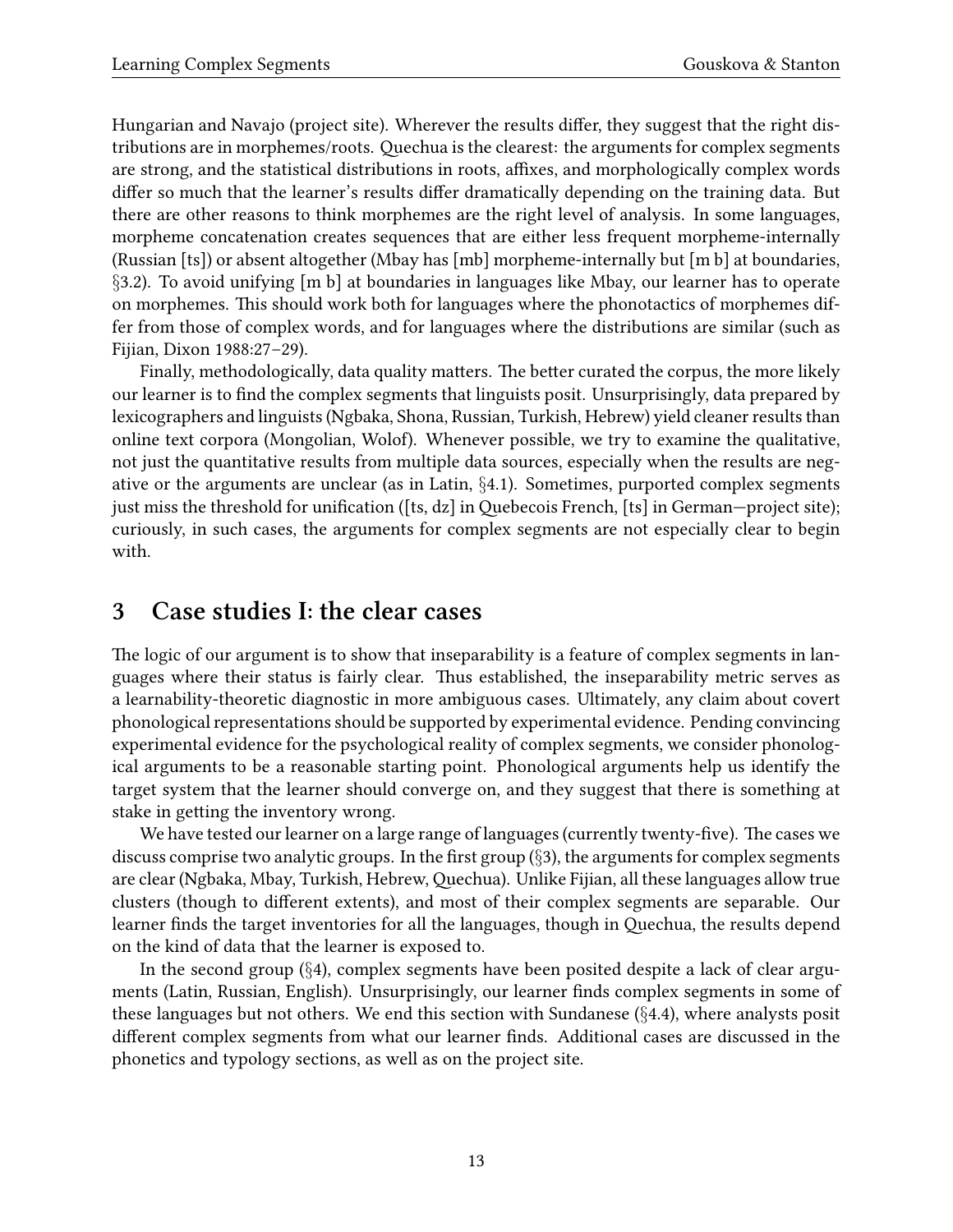### **3.1 Prenasalized consonants and labiovelars in Ngbaka**

Ngbaka (Niger-Congo, [Maes](#page-45-7) [1959](#page-45-7), [Thomas](#page-47-5) [1963,](#page-47-5) [Henrix](#page-44-5) [2015\)](#page-44-5) is described as having prenasalized stops, labialized consonants, and labio-velars (see [8](#page-13-0)). The consonant inventory of Ngbaka is in Table [7.](#page-13-1) [6](#page-13-2)

|                    | labial  |         |    |      | dental palatal velar labiovelar glottal |  |
|--------------------|---------|---------|----|------|-----------------------------------------|--|
| stops              | p, b, b | t, d, d |    | k, g | kp, gb                                  |  |
| fricatives         | V, VW   | S, Z    |    |      |                                         |  |
| nasals             | m       | n, nw   | n  | ŋ    | ŋm                                      |  |
| prenasalized Cs mb |         | nd      | nz | ŋq   | nmgb                                    |  |
| liquids            |         | l, r    |    |      |                                         |  |
| glides             | w       |         |    |      |                                         |  |

<span id="page-13-1"></span>Table 7: Consonant inventory of Ngbaka, following [Maes](#page-45-7) [1959](#page-45-7)

One argument for complex segments is phonotactic. They are both common and allowed wherever simplex segments are allowed, namely in word-initial and intervocalic position. As we show below, there are other clusters, but they are rare and limited. Another argument is that some of the complex segments participate in co-occurrence restrictions([Sagey](#page-46-1) [1986](#page-46-1), [Rose &](#page-46-6) [Walker](#page-46-6) [2004,](#page-46-6) [Danis](#page-42-5) [2017](#page-42-5)) in a way that would be difficult to capture if they were clusters. As is sometimes the case with co-occurrence restrictions, there is an identity exemption: nonadjacent [b*. . .*b] and [ɡ*. . .*ɡ] are overattested in our corpus (Observed/Expected ratios of 3.91 and 4.33, respectively). But there are restrictions on similar but nonidentical stops: [mb] does not occur before [b] (0 occurrences), and [ŋmɡb] does not occur before [ɡb] (also 0 occurrences). It would be difficult to capture these distributions while treating [ɡb] and [mb] as clusters of [ɡ] and [b].

<span id="page-13-0"></span>(8) Distribution of Ngbaka complex segments([Maes](#page-45-7) [1959](#page-45-7); we translated glosses from French)

| a. kpalε               | 'products of the field' e. sakpa  |          | 'backpack'                           |
|------------------------|-----------------------------------|----------|--------------------------------------|
| b. mbata               | 'large indigenous stool' f. bambu |          | 'large waist of mothers after birth' |
| c. ngabolo             | 'monkey sp.'                      | g. fungu | 'wheat soup'                         |
| d. nmgbanza 'red ants' |                                   |          | h. gbang ba 'trap with weights'      |

Our Ngbaka corpus is a digitized version of Henrix's [\(2015\)](#page-44-5) dictionary, 5571 words. The vast majority of forms in this dictionary do not contain consonant sequences other than those in Table [7,](#page-13-1) suggesting a limitation on consonant sequences. (This limitation is not explicitly discussed in any resources on Ngbaka available to us.) [Henrix](#page-44-5) [2015](#page-44-5) lists each item with other consonant sequences as an ideophone; three examples are [turtur] 'noise produced by scraping' (p. 541), [mbarmbar] 'covered in big spots' (p. 344), and [harkaka:] 'to be rough, stiff' (p. 206).

The computational learner's task is harder in Ngbaka than Fijian: (i) /ŋmɡb/ requires at least two iterations to be unified; (ii) the learner must differentiate the complex segments in Table [7](#page-13-1)

<span id="page-13-2"></span><sup>&</sup>lt;sup>6</sup>Maes writes (p. 11) that *'l* and *r* are interchangeable; in some words there is a preference for *l* or *r*; one rarely hears *r* as an initial consonant.' We have included both in the inventory as both are in our source, [Henrix](#page-44-5) [2015.](#page-44-5) We transcribe the prenasalized labiovelar as /ŋmɡb/ following [Henrix](#page-44-5) [2015](#page-44-5), [Danis](#page-42-5) [2017](#page-42-5) (Maes writes it as ŋb). The Ngbaka we discuss is distinct from Ngbaka Ma'bo([Thomas](#page-47-5) [1963](#page-47-5), [Sagey](#page-46-1) [1986](#page-46-1), [Rose & Walker](#page-46-6) [2004,](#page-46-6) and others). Despite being distinct, the languages have similar segmental inventories and phonotactics; for discussion on the relationship between these languages see [Danis](#page-42-5) [2017:](#page-42-5)51–53.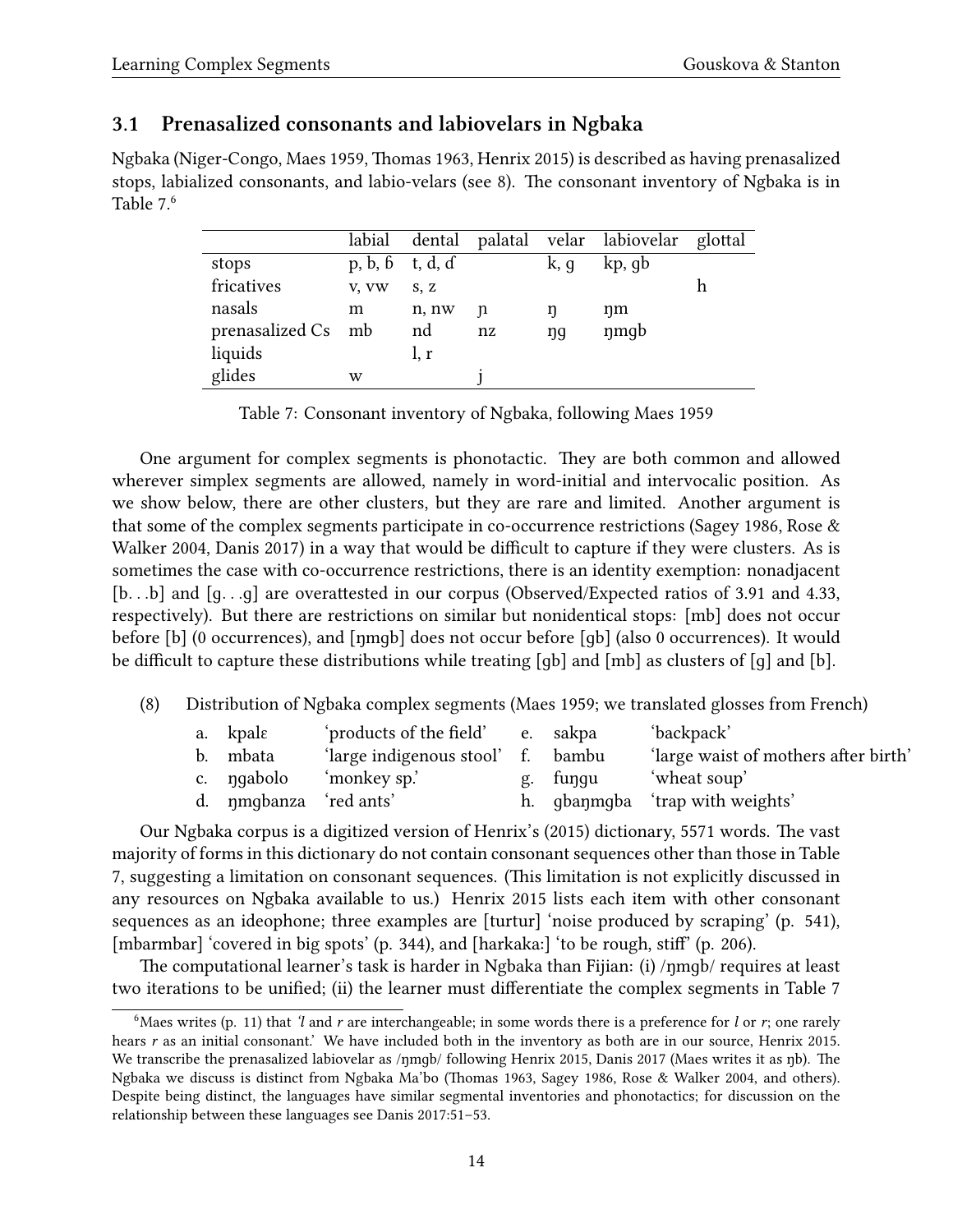from the consonant clusters. This is not necessarily straightforward, as not all complex segments are frequent (/nw/ is attested only 14 times), and all consonant sequences are separable, in the categorical sense.

Our learner ran three iterations on Ngbaka. On iteration 1, it unified the following sequences: [nd, gb, ng, kp, nz, mb, nm, vw]. This is almost the right result: the learner does not unify [nw] and the prenasalized labiovelar stop on its first pass (though it does find two of its subparts: [ŋm] and [ɡb]). It does not unify [n w] because this sequence's inseparability is too low; it cannot unify [ŋ m ɡ b] because the learner only considers bigrams. Table [8](#page-14-0) presents the calculations for iteration 1; sequences to be unified are above the line. There were many marginal clusters in addition to [r w] that all had an inseparability of *≈*0.0, N(C1C2)=1, and Fisher's Exact Test p(C1C2) of 1.0. We left them out of the table to save room.

| Sequence         | insep | N(C1C2)        | N(C1) | N(C2) | p(C1C2) |
|------------------|-------|----------------|-------|-------|---------|
| n d              | 4.22  | 484            | 1115  | 908   | 0.0     |
| g b              | 3.95  | 924            | 2124  | 1855  | 0.0     |
| ŋ g              | 3.74  | 767            | 1350  | 2124  | 0.0     |
| k p              | 2.52  | 395            | 1864  | 605   | 0.0     |
| n z              | 2.38  | 306            | 1115  | 643   | 0.0     |
| m b              | 1.81  | 484            | 1275  | 1855  | 0.0     |
| ŋ m              | 1.57  | 385            | 1350  | 1275  | 0.0     |
| v w              | 1.22  | 51             | 130   | 300   | 0.0     |
| m g              | 0.97  | 380            | 1275  | 2124  | 0.0     |
| n w              | 0.01  | 14             | 1115  | 300   | 0.0     |
| r h              | 0.01  | 2              | 127   | 112   | 0.5     |
| r k              | 0.0   | 5              | 127   | 1864  | 0.062   |
| r t              | 0.0   | 3              | 127   | 800   | 0.25    |
| r g              | 0.0   | $\overline{2}$ | 127   | 2124  | 0.5     |
| r w (and others) | 0.0   | 1              | 127   | 300   | 1.0     |

<span id="page-14-0"></span>Table 8: Ngbaka inseparability values, first iteration

Iteration 2 allows the learner to unify the prenasalized labiovelar [ŋm ɡb], whose inseparability rises to 466.47. We learn on this iteration that the labiovelar /ŋm/ occurs overwhelmingly as the first half of [ŋm ɡb]: 380/385 [ŋm]s appear as part of this longer sequence. It is thus likely that the existence of [ŋmɡb] has facilitated unification of [ŋm]. The other sequence unified on this iteration is [n w], with an inseparability of 2.78. On the third iteration, only the residue clusters remain. The learner calculates high inseparability values for these sequences, but it does not unify them due to their low overall frequency. Within the consonant distributions of Ngbaka, there is a difference between [n w], which occurs just 14 times, and the residue clusters, which occur between 1 and 4 times each. The learner detects this difference and reacts appropriately, keeping the low-frequency clusters as clusters. The results for the second and third iterations are summarized in Table [9.](#page-15-1) As before, clusters that are unified are above the line; the remaining clusters are below it.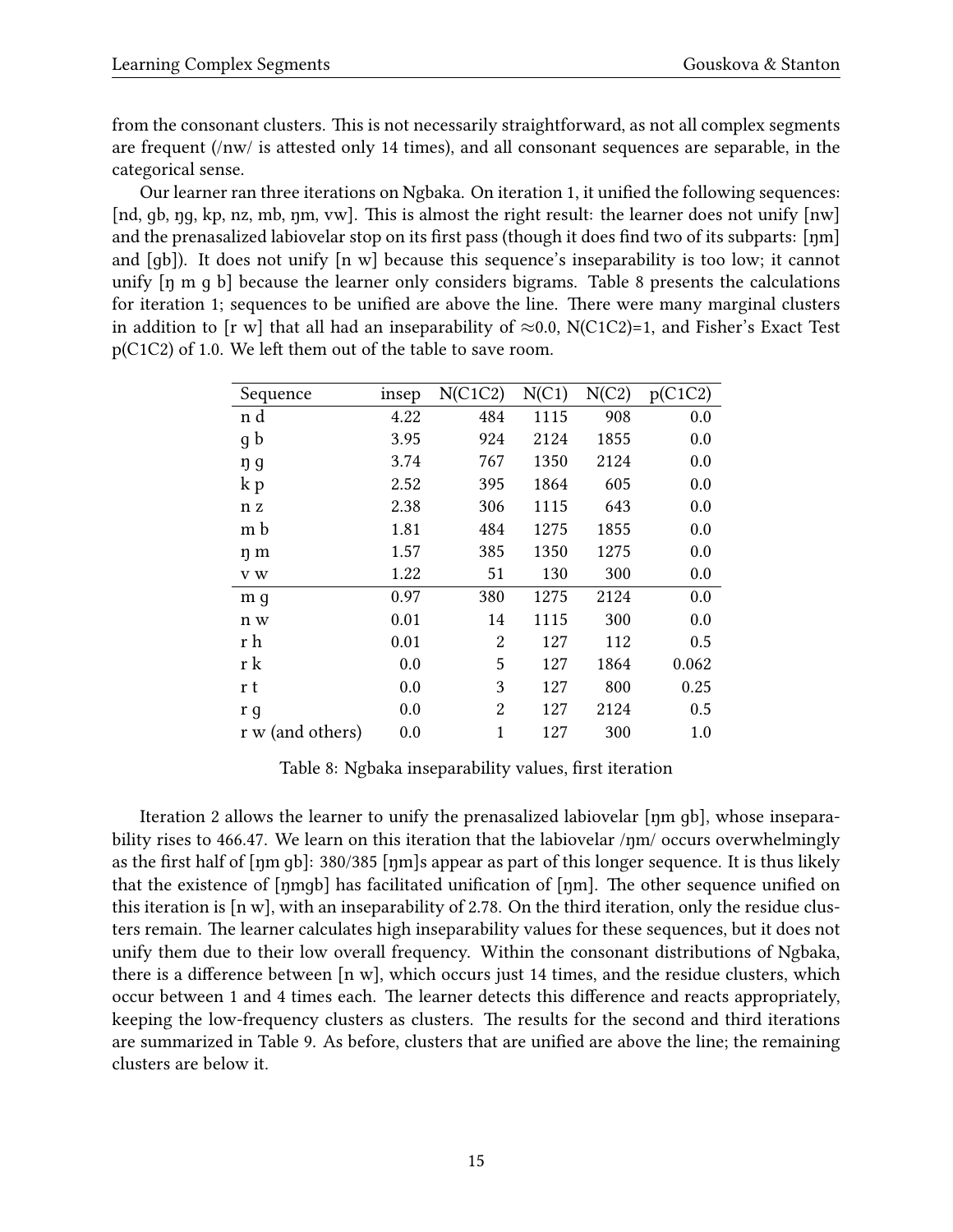| sequence         | insep (it. $2$ ) | insep (it. $3$ ) | N(C1C2) | N(C1) | N(C2) | p(C1C2) |
|------------------|------------------|------------------|---------|-------|-------|---------|
| nm gb            | 466.47           |                  | 380     | 385   | 924   | 0.0     |
| n w              | 2.78             |                  | 14      | 325   | 249   | 0.0     |
| r h              | 0.32             | 85.81            | 2       | 127   | 112   | > 0.1   |
| r t              | 0.1              | 27.03            | 3       | 127   | 800   | > 0.1   |
| r k              | 0.1              | 26.17            | 4       | 127   | 1469  | > 0.1   |
| r ŋ              | 0.05             | 17.67            |         | 127   | 198   | >1      |
| r gb             | 0.04             | 12.13            | 2       | 127   | 924   | > 0.1   |
| r w (and others) | < 0.04           | 10.22            |         | 127   | 249   | >1      |

<span id="page-15-1"></span>Table 9: Ngbaka inseparability values, second and third iterations

The learner thus succeeds in addressing the challenges posed by Ngbaka. It finds the segment /ŋmɡb/ by first unifiying its two subparts [ŋm] and [ɡb], and then unifying [ŋm ɡb] on a second iteration. It is able to differentiate complex segments from clusters due to their different frequency: the number of each individual cluster is not significantly different from 0, so the clusters never qualify for unification.

### <span id="page-15-0"></span>**3.2 Prenasalized consonants in Mbay**

Mbay (Nilo-Saharan) is described as having voiced prenasalized stops [mb, nd, nɟ, ŋɡ]([Keegan](#page-45-8) [1996](#page-45-8), [1997\)](#page-45-9). Its segmental inventory, as described by Keegan, is given in Table [10](#page-15-2).<sup>[7](#page-15-3)</sup> All nasal-stop sequences are separable in Mbay (in Riehl's [2008](#page-46-0) sense), as all subsegments occur independently. The arguments for a complex segment analysis of nasal-stop sequences are mainly phonotactic. One is that they have the same distribution as simplex obstruents: they can occur in syllableinitial but not syllable-final position, where only the sonorants  $[m, n, n, l, r, j, w]$  are permitted.

|               |         | labial alveolar palatal velar glottal |     |      |  |
|---------------|---------|---------------------------------------|-----|------|--|
| stops         | p, b, b | t, d, ɗ                               |     | k, g |  |
| prenas. stops | mb      | nd                                    | nŦ  | ŋg   |  |
| fricatives    |         | S                                     |     |      |  |
| nasals        | m       | n                                     | (n) |      |  |
| liquids       |         | l, r                                  |     |      |  |
| glides        | w       |                                       |     |      |  |

<span id="page-15-2"></span>Table 10: The consonant inventory of Mbay [\(Keegan](#page-45-9) [1997\)](#page-45-9)

While other clusters exist in Mbay, they are licit only intervocalically; word-initially, they are repaired through epenthesis (compare the licit medial clusters in [9f](#page-16-0)–g to the repaired cluster in [9h](#page-16-0)). The examples in [9](#page-16-0) also illustrate other aspects of Mbay phonotactics: nasal-stop sequences

<span id="page-15-3"></span><sup>&</sup>lt;sup>7</sup>[Keegan](#page-45-9) [\(1997:](#page-45-9)2) specifically notes that the nasal portion of /nɟ/ is not palatal, so we follow this characterization. The palatal nasal has a restricted distribution and is an allophone of /j/ (it appears only word-initially before a nasal vowel), so we do not represent it as a distinct phoneme in our learning data. Keegan treats [ŋ] as a word-final allophone of /ŋɡ/. As there is no evidence from alternations to this effect, we represent both /ŋ/ and /ŋɡ/ in the learning data.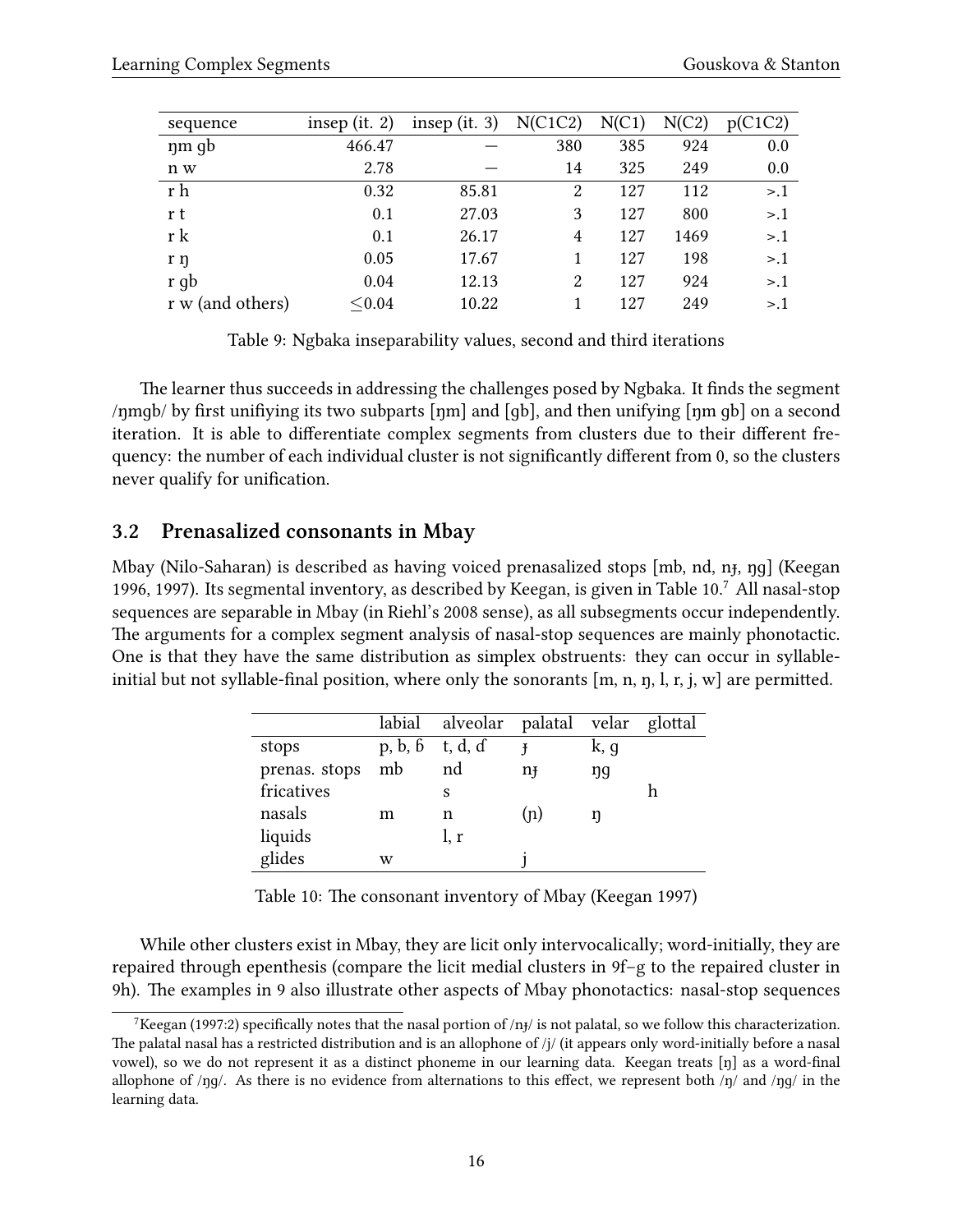occur word-initially and medially, and there is a contrast between a tautomorphemic prenasalized stop [nd] and a heteromorphemic nasal-stop sequence, where the nasal bears tone, [9c](#page-16-0)–e.

<span id="page-16-0"></span>(9) Mbay phonotactics [\(Keegan](#page-45-9) [1997:](#page-45-9)2–11)

|  |  | a. dān 'misery' e. kùndá 'millet drink'                              |
|--|--|----------------------------------------------------------------------|
|  |  | b. nàr 'money' f. sèrbétè 'towel' (French serviette)                 |
|  |  | c. ndà 'hit' g. làmpôn <sup>o'</sup> taxes' (French <i>l'impôt</i> ) |
|  |  |                                                                      |

The learner of Mbay again faces a more complex problem than does the learner of Fijian. In Fijian, all consonant sequences were properly analyzed as complex segments. In Mbay, only the nasal-stop ones are, and they must be distinguished from true clusters in order for the learner to match the phonotactic grammar that a phonologist might proffer (i.e. sonorants can be codas, and any singleton can be an onset).

Our corpus for Mbay was a digitized version of Keegan's([1996\)](#page-45-8) dictionary, with 4046 entries. Our learner arrived at the target analysis of the Mbay inventory in one iteration. Figure [2](#page-16-1) visualizes inseparability measures for the top 15 of 119 clusters, in descending order (clusters are on the y-axis for readability). The four prenasalized stops fall well above the threshold of 1 (vertical line). The other consonant sequences are close to zero—even on the second iteration, after the nasal-stop sequences have been unified. The plots represent the differences between clusters that qualify for unification based on the Fisher test with round dots, and those that do not with x (in Fig. [2](#page-16-1), this is only [n h] on the 2nd iteration).

The calculations for Iteration 1 are presented in more detail in Table [11,](#page-17-1) which demonstrates the large gap between the inseparability measures of nasal-stop sequences and other clusters.



<span id="page-16-1"></span>Figure 2: Top 15 inseparability values for various CC sequences at iterations 1 and 2 (Mbay)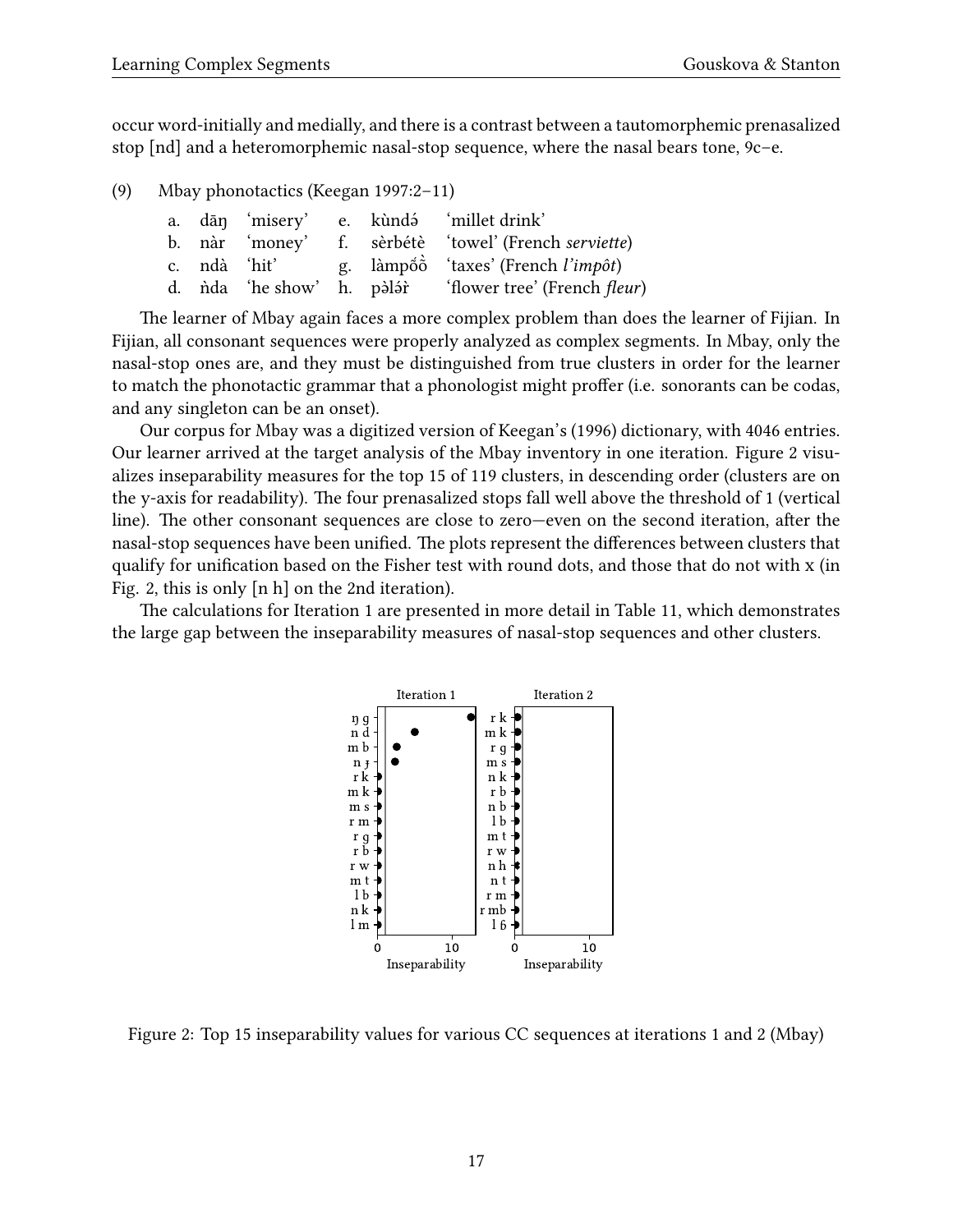| Inseparability | N(C1C2) | N(C1) | N(C2) | p(C1C2)     |
|----------------|---------|-------|-------|-------------|
| 12.46          | 579     | 173   | 1301  | $\leq .001$ |
| 4.96           | 352     | 987   | 947   | $\leq .001$ |
| 2.55           | 246     | 1012  | 878   | $-.001$     |
| 2.32           | 176     | 987   | 505   | $-.001$     |
| 0.06           | 52      | 1230  | 1478  | $-.001$     |
| 0.04           | 41      | 1012  | 1478  | $\leq .001$ |
| 0.03           | 22      | 1012  | 578   | $-.001$     |
| 0.03           | 31      | 1230  | 1912  | $-.001$     |
| 0.02           | 35      | 1230  | 1301  | $\leq .001$ |
| 0.02           | 24      | 1230  | 1012  | $\leq .001$ |
|                |         |       |       |             |

<span id="page-17-1"></span>Table 11: Mbay inseparability at Iteration 1

Mbay differs from Ngbaka in one fundamental way. In Ngbaka, the learner does not unify its remaining clusters because they are too infrequent. In Mbay, by contrast, most clusters are not unified because they are too separable. Most Mbay clusters are frequent enough to qualify for unification, but they are not unified because the segments that compose them combine relatively freely. The difference between these two otherwise similar cases highlights why it is necessary for a cluster to pass checks for both frequency and inseparability before being unified.

Even though Mbay represents a case where complex segments occur along with clusters, the statistical distribution of complex segments still differs from that of consonant clusters: while nasals and stops combine with each other frequently, the combinatoric possibilities are otherwise relatively free. While it is true that Mbay complex segments are more frequent than other consonant sequences (see [8](#page-14-0)), we will see that this is not a necessary feature: some languages have true clusters that are about as frequent as complex segments. What matters is inseparability.

### <span id="page-17-0"></span>**3.3 Turkish and Hebrew affricates**

Here, we sketch two additional cases with clear arguments for complex segments: Turkish and Hebrew affricates. The learner identifies the affricates traditionally posited for the languages, drawing a clear distinction between them and other CC sequences—which in these languages number in the hundreds. Also, unlike the previous cases, affricates in Turkish and especially Hebrew often combine into clusters with other consonants. Iteration here does not result in unwarranted unification.

Turkish has two affricates, [tʃ, dʒ] [\(Göksel & Kerslake](#page-43-9) [2004,](#page-43-9) [Kornfilt](#page-45-10) [2013](#page-45-10)). Phonotactically, Turkish is a CVC(C) language: CC clusters are allowed word-finally and medially, but not ini-tially. As shown in [10](#page-18-1), these generalizations hold only if  $[f]$  and  $[dz]$  are treated as complex segments. In normal colloquial Turkish, loanwords with initial clusters have epenthesis, but [tʃ] and [dʒ] are unaffected (e.g. 'jazz' is [dʒas], not [diʒas], [10](#page-18-1)c). While [dʒ] is more restricted than [tʃ] (historically, [dʒ] is borrowed), it still patterns more like a segment than a cluster.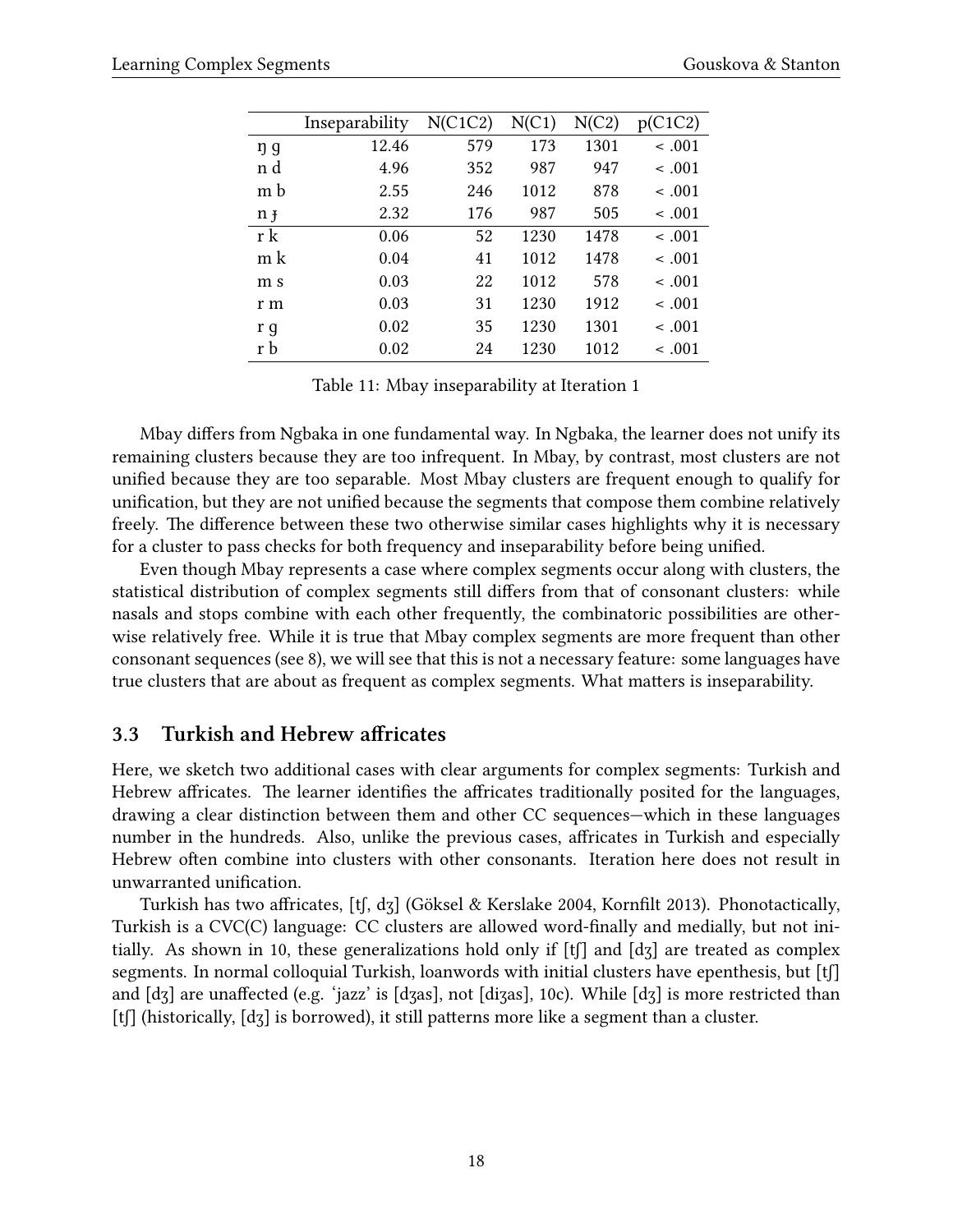<span id="page-18-1"></span>(10) Turkish phonotactics (from [Göksel & Kerslake](#page-43-9) [2004](#page-43-9):ch.1)

|  | a. k <sup>h</sup> ara 'black'      |  | d. gent (voung'                                                                |  | g. sitres 'stress' (loan) |
|--|------------------------------------|--|--------------------------------------------------------------------------------|--|---------------------------|
|  | b. tfene 'chin'                    |  | e. fans 'luck' (Fr. <i>chance</i> ) h. k <sup>h</sup> iral 'king' (loan, kral) |  |                           |
|  | c. dzas 'jazz' (loan) f. yst 'top' |  |                                                                                |  | i. alarm 'alarm' (loan)   |

Our corpus was the Turkish Electronic Living Lexicon (65,828 words arranged into paradigms, [Inkelas et al.](#page-44-6) [2000;](#page-44-6) we got equivalent results using all wordforms vs. citation forms). The learner ran one iteration, unifying  $\lceil d \, \rceil$  (insep. 8.74) and  $\lceil f \rceil$  (2.62). The next most inseparable cluster,  $\lceil n \rceil$ d] (0.36), is nowhere near the threshold. After the affricates were unifed, a total of 362 distinct clusters remained.

Modern Hebrew has one affricate, [ts]. The arguments for this analysis are laid out in [Bolozky](#page-42-6) ([1980\)](#page-42-6). Hebrew allows initial clusters but limits them to two consonants (with rare exceptions in loanwords, like [skleʁozis], [11](#page-18-2)q). With respect to this restriction, [ts] functions as a single segment: witness [btsalim], [tsdaka], [11](#page-18-2)f–g. Hebrew has also borrowed some words with [t ʃ] and [d ʒ] from English, but their behavior does not clearly motivate a complex segment analysis ([Bolozky](#page-42-6) [1980](#page-42-6), [Asherov & Bat-El](#page-41-3) [2019,](#page-41-3) [Asherov & Cohen](#page-41-4) [2019\)](#page-41-4).

<span id="page-18-2"></span>(11) Hebrew phonotactics [\(Asherov & Bat-El](#page-41-3) [2019\)](#page-41-3)

| a. kvisa   | 'laundry' g. tsdaka 'charity' |          |                                           |             | m. stsena                    | 'scene (loan)'     |
|------------|-------------------------------|----------|-------------------------------------------|-------------|------------------------------|--------------------|
| b. tkufa   | 'period'                      |          | h. tsuva 'answer'                         |             | n. $lant$                    | 'lunch (loan)'     |
|            |                               |          | c. tsfandea 'frog' i. tzuza 'movement' o. |             | $t$ fips                     | 'chips (loan)'     |
| d. dqima   | 'sample' j. tsvita 'pinch'    |          |                                           | $p_{\cdot}$ | dzins                        | 'jeans (loan)'     |
| e. psolet  | 'waste'                       | k. tsnim | 'toast'                                   | q.          | skle¤ozis                    | 'sclerosis (loan)' |
| f. btsalim |                               |          | 'onions' l. tnuva 'yield (n)'             |             | r. $*$ t $\int$ n, dzv, etc. |                    |

We tested our learner on the Living Lexicon of Hebrew Nouns (11,599 words, [Bolozky &](#page-42-7) [Becker](#page-42-7) [2006\)](#page-42-7). On iteration 1, the learner identified [ts] (insep. 1.74); the runner-up, [dʒ], was nowhere near the threshold (insep. 0.26). Iteration 2 found no further complex segments, leaving a total of 297 clusters.

### <span id="page-18-0"></span>**3.4 Quechua: the nature of the learning data**

We conclude this section with Bolivian Quechua [\(Parker & Weber](#page-46-7) [1996](#page-46-7), [MacEachern](#page-45-11) [1997](#page-45-11), [Gal](#page-43-10)[lagher](#page-43-10) [2011](#page-43-10), [2013](#page-43-11), [2016\)](#page-43-0). Quechua presents clear analytic arguments for affricates, which we introduced in *§*[1](#page-0-0): its inventory structure, local phonotactics, and nonlocal restrictions on laryngeal co-occurrence $^8$  $^8$  all justify complex segment representations for [tʃ, tʃ", tʃ"]. Our goal in this section

<span id="page-18-3"></span><sup>&</sup>lt;sup>8</sup>Since the laryngeal phonotactic restrictions in Quechua are well-studied, we have indirect behavioral evidence that affricates and stops pattern together [\(Gallagher](#page-43-1) [2019\)](#page-43-1). Gallagher investigated the co-occurrence restrictions using a nonce word repetition experiment, which demonstrated that Quechua speakers repeat phonotactically legal wugs (e.g. [t'aʎwa, k'apu]) more accurately than wugs with ejectives preceded by [k] or [ʁ], an allophone of /q/. The experiment was not designed to study affricates directly, but the materials include enough stops and affricates for us to test whether they pattern together—is \*[katʃ'a] as bad as \*[tant'a]? We analyzed Gallagher's data in a model that tests whether affricates are different from stops. We added to Gallagher's model a predictor for whether or not an affricate is present. If there were a difference between affricates and singleton stops, then adding this predictor should improve model fit, and it did not do so for either experiment.The ANOVA model comparison assessed a model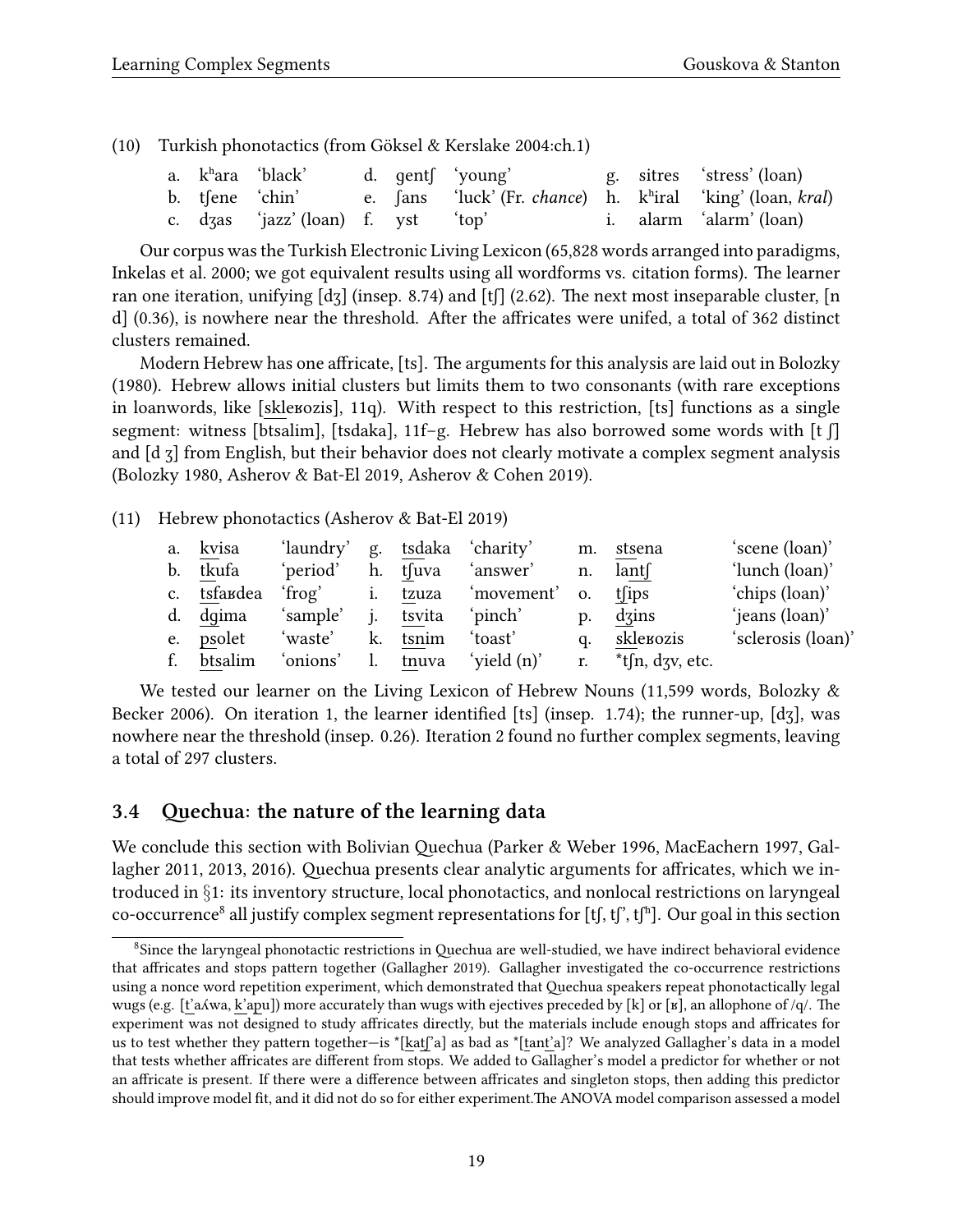is to use Quechua to answer the question from *§*[2.7:](#page-11-0) what data supply the right distributions for discovering complex segments? The evidence from Quechua suggests that these representations are learned from type frequencies in morphemes, not phonological words.

- For our Bolivian Quechua simulations, we used three kinds of data:
- (i) roots (2,479, compiled by Gallagher from [Laime Ajacopa](#page-45-12) [2007\)](#page-45-12),
- (ii) morphemes (1,484, from a newspaper corpus, [Gouskova & Gallagher](#page-43-2) [2020](#page-43-2)),
- (iii) phonological words, (10,847, newspaper corpus, [Gouskova & Gallagher](#page-43-2) [2020\)](#page-43-2),

When trained on (i) and (ii), the learner found the target inventory [tf, tf], tfh] in one iteration (see Fig. [3\)](#page-19-0). The inseparability value plot reflects the relative frequencies of [tʃ] (292 occurrences in the roots corpus) vs. the ejective  $[t]$  (180) and aspirated  $[t]$  (74). The plain affricate is far more frequent.



<span id="page-19-0"></span>Figure 3: Quechua simulations, roots (left) and morphemes (right)

By contrast, the learner does poorly when trained on Quechua words, (iii). The learner runs nine iterations, unifying  $[f]$  and  $[sq]$ , then  $[nt]$ ,  $[sk]$ ,  $[ik]$ , and  $[t]$ ,  $[rq]$ , and so on. It eventually finds all affricates, but it also unifies all sorts of other sequences. The reasons for this failure become clear when we consider where these "inseparable" clusters occur. First, Quechua has mostly templatic roots, CV(C)CV, but its suffixes are atemplatic and often begin with consonant clusters (e.g. *-sqa* 'nominalizer', *-jku* '1PLURAL.EXCLUSIVE', *-rqa* 'PAST'). Quechua is exclusively suffixing, so when its roots combine with such suffixes, the result is CVC syllables (e.g. [ʎaŋk'a-rqa-ŋki] 'work-past-2sg', [puri-spa] 'walk-gerund', [hamu-sqa-jki-ta] 'comepartitive-2sg-accusative'). Second, stop distribution is restricted: (i) ejectives and aspirates (including  $[t^{h}, t^{r}]$ ) do not occur in suffixes, (ii) no stops in codas, (iii) aspirates and ejectives

for *accuracy* as a function of *type* (*control∼[k]∼[q/ʁ]*) with random by-subject slope for *type* and *affricate*. Adding *affricate* as a fixed effect was not justified by model comparison ( $\chi^2(1)$ =0.23, p=0.6312). The Akaike Information Criterion (AIC) allows for comparing models with dissimilar structure; on this, too, Gallagher's model with the fixed effect *type* and a by-participant random intercept and slope for *type* was a better fit to the data than the model with *affricate* added to the fixed and random effects (*type* model, AIC=542; *type+affricate* model, AIC=547; lower is better).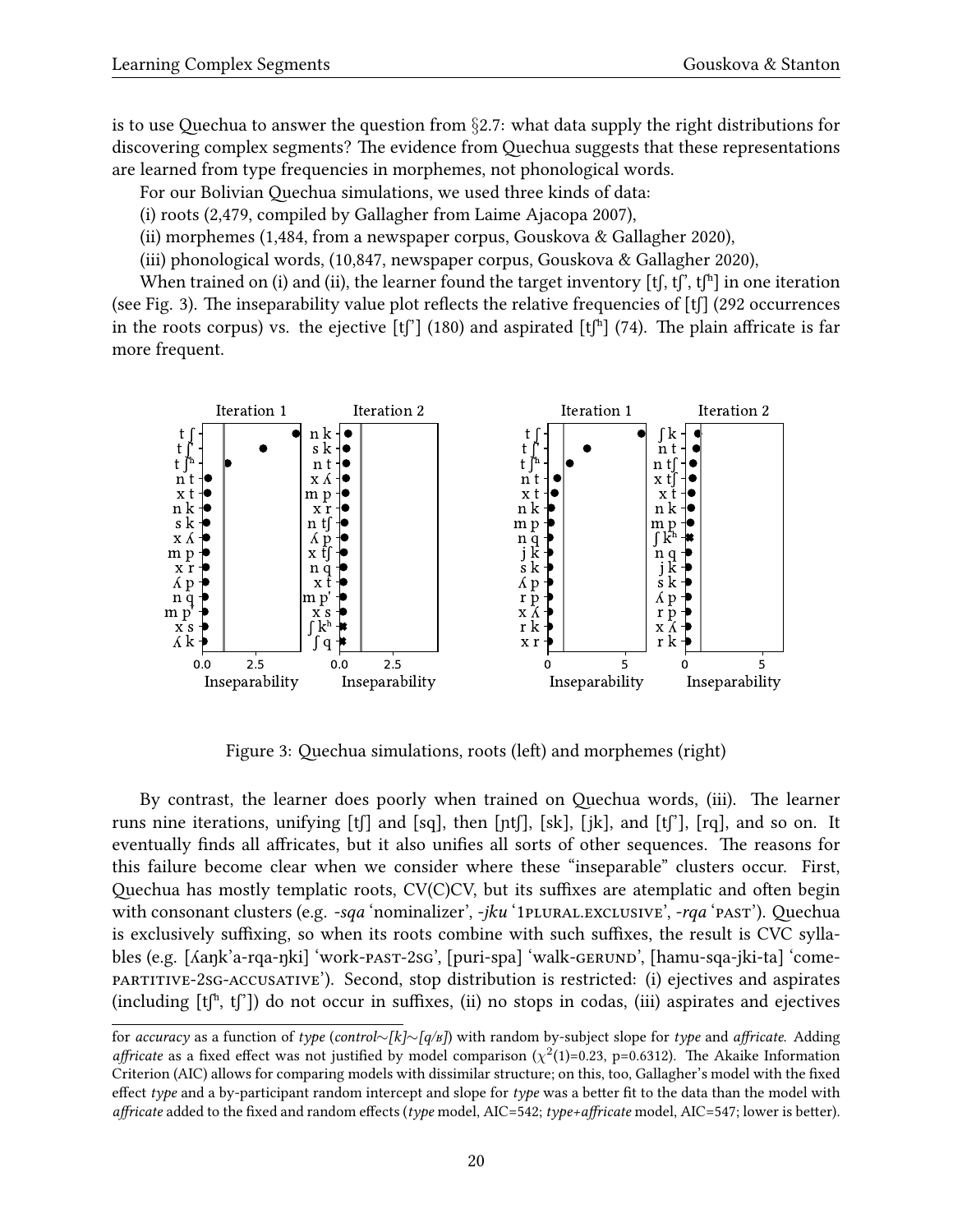cannot follow stops. As a result,  $[f]$  is common (3,494 occurrences) and inseparable (5.32), but  $[t]$ <sup>n</sup>, t $[]$ <sup>n</sup> are less common/inseparable than clusters in common suffixes. Training the learner on morphologically complex words inevitably leads it to unify the wrong things.

We ran a fourth simulation on child-directed speech in the Peruvian dialect([Gelman et al.](#page-43-12) [2015](#page-43-12); one utterance per line, spaces/punctuation removed). The learner found  $[t, t']$  on iterations 1 and 2, but no other complex segments—quantitatively, close to the right result. But qualitatively, the same pathology arose as in the word simulation: on iteration 3,  $[t]^h$  trailed seven other clusters such as [sq, jr], common in suffixes.

This suggests that attending to type frequencies in words or token frequencies in connected speech are the wrong strategies for a language like Quechua. More abstract data are needed. This was not true for other languages, including the agglutinative Turkish—presumably because the affricates in those languages are more evenly distributed among the morphemes. But we do not know what this means for learning: does the Quechua learner follow a different path than the Turkish learner? We return to this issue when we consider Russian in *§*[4.2.](#page-22-0)

# <span id="page-20-0"></span>**4 Case studies II: Adjudicating between complex segments and clusters**

The second set of case studies includes languages where the arguments for complex segments are not clear, regardless of how linguists characterize the inventories. We discuss four such cases here: Latin [kw, ɡw] (*§*[4.1\)](#page-20-1), Russian [ts, tɕ] (*§*[4.2\)](#page-22-0), English [tʃ, dʒ] (*§*[4.3](#page-25-0)), and Sundanese (*§*[4.4\)](#page-27-0). Another case in this category is Modern Greek [ts, dz], discussed in *§*[6.4](#page-37-0). Unsurprisingly, given the unclear phonological status of these sequences, the learner finds complex segments in some cases and clusters in others.

## <span id="page-20-1"></span>**4.1 Latin [kw, ɡw]**

The consonant inventory of Classical Latin in Table [12](#page-20-2) is adapted from [McCullagh](#page-45-13) [2011](#page-45-13):84.[9](#page-20-3) Our interest is in the sequences [kw] and [ɡw], whose status as complex segments is marked as questionable.

|             |      |      |  |      | labial dental alveolar palatal velar labiovelar glottal |  |
|-------------|------|------|--|------|---------------------------------------------------------|--|
| stop        | p, b | t, d |  | k, q | kw, gw $(?)$                                            |  |
| nasal       | m    | n    |  |      |                                                         |  |
| fricative   |      |      |  |      |                                                         |  |
| trill       |      |      |  |      |                                                         |  |
| approximant |      |      |  |      | w                                                       |  |

#### <span id="page-20-2"></span>Table 12: Classical Latin consonant inventory

<span id="page-20-3"></span><sup>&</sup>lt;sup>9</sup>We do not include /ph the kh z/, as according to McCullagh, these were only attested in Greek loans. We also removed a question mark associated with /ŋ/, as a minimal triplet provided by McCullagh (p. 87: [amniː] 'river' vs. [anːiː] 'year' vs. [aŋniː] 'lamb') suggests it is contrastive.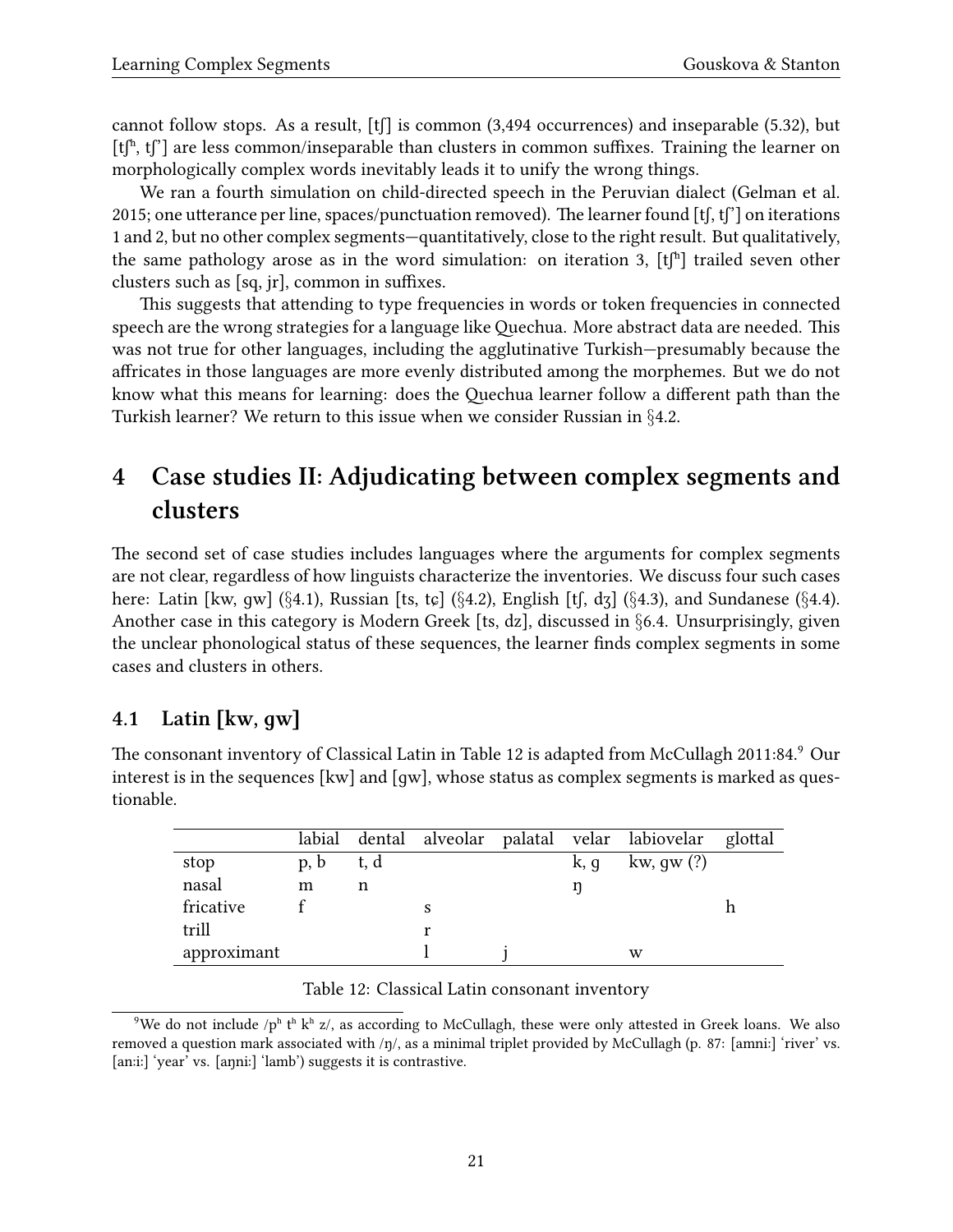The arguments for a complex segment analysis of [kw] and [ɡw] are not convincing, as discussed in detail by [Devine & Stephens](#page-42-8) [\(1977:](#page-42-8)ch. 9). One argument is that [kw] and [ɡw] are the only stop-[w] clusters in Latin (no [pw, tw, dw], etc.). As [Devine & Stephens](#page-42-8) point out, this does not rule out a cluster analysis: 'such rules frequently have odd exceptions which complicate [to] no end the clever flow charts of the phonotacticians, and if *w* is to appear after one stop only, then it is likely that this will be a velar' [\(1977:](#page-42-8)90). They cite languages such as Thai, whose only stop-[w] sequences are also dorsal, [k w] and [k<sup>h</sup> w], but are analyzed as clusters (on the general preference for labialized dorsals see *§*[5.4](#page-31-0)). A second argument is that the Roman grammarians treated [kw] and [ɡw] as segments, so we should too. As [Devine & Stephens](#page-42-8) ([1977:](#page-42-8)ch.4) carefully lay out, however, the segmental status of [kw] and [ɡw] has likely been debated since late Republican times. A third argument for monosegmental [kw] is that it consistently did not make position in Latin poetry([Devine & Stephens](#page-42-8) [1977:](#page-42-8)51–68[,McCullagh](#page-45-13) [2011](#page-45-13)). This is in contrast to stop-liquid clusters (e.g. *t r*, which sometimes do) and other clusters (e.g. *k t*, which always do). We do not think this proves that [kw] is a segment, since there are many other reasons why it might metrify differently from other clusters.<sup>[10](#page-21-0)</sup> In sum, every argument for treating [kw, qw] as segments is vulnerable to an entirely reasonable counterargument.

We tried several datasets for Classical Latin: a list of 1739 noun paradigms flattened into a list of 12,149 unique forms,<sup>[11](#page-21-1)</sup> Whitaker's online dictionary<sup>[12](#page-21-2)</sup> (84,000 words), and [Lewis et al.](#page-45-14) [1969](#page-45-14) (49,725 words). The results were qualitatively the same: our learner found no complex segments. Figure [4](#page-22-1) shows inseparability values for the top 15 clusters in each simulation. Neither [k w] nor [q w] are near the threshold; [q w] never makes it into the top 15. The inseparability of  $\lceil q \text{ w} \rceil$ is between 0.01 and 0.07 depending on the simulation. Our results suggest that [k w, q w] were clusters in Classical Latin.

<span id="page-21-0"></span> $10$ Onealternative explanation is that the relevant unit of weight in meter is the interval ([Steriade](#page-47-6) [2012\)](#page-47-6). If so, the different behavior of [k w] tells us is that it was shorter than other clusters. This account could also help explain why stop-liquid clusters made position less frequently than other types of clusters; they may have been shorter (see [McCrary](#page-45-15) [2004](#page-45-15) for durational data from Italian, and [Steriade](#page-47-6) [2012](#page-47-6) for its potential relevance to meter). Another possibility is that [k w] and [t r] were simply syllabified differently; languages are known to syllabify sequences differently depending on sonority [\(Vennemann](#page-48-1) [1988](#page-48-1), [Gouskova](#page-43-13) [2004](#page-43-13)).

<span id="page-21-1"></span><sup>11</sup><https://linguistics.ucla.edu/people/hayes/learning/latin.zip>

<span id="page-21-2"></span><sup>12</sup><http://mk270.github.io/whitakers-words/>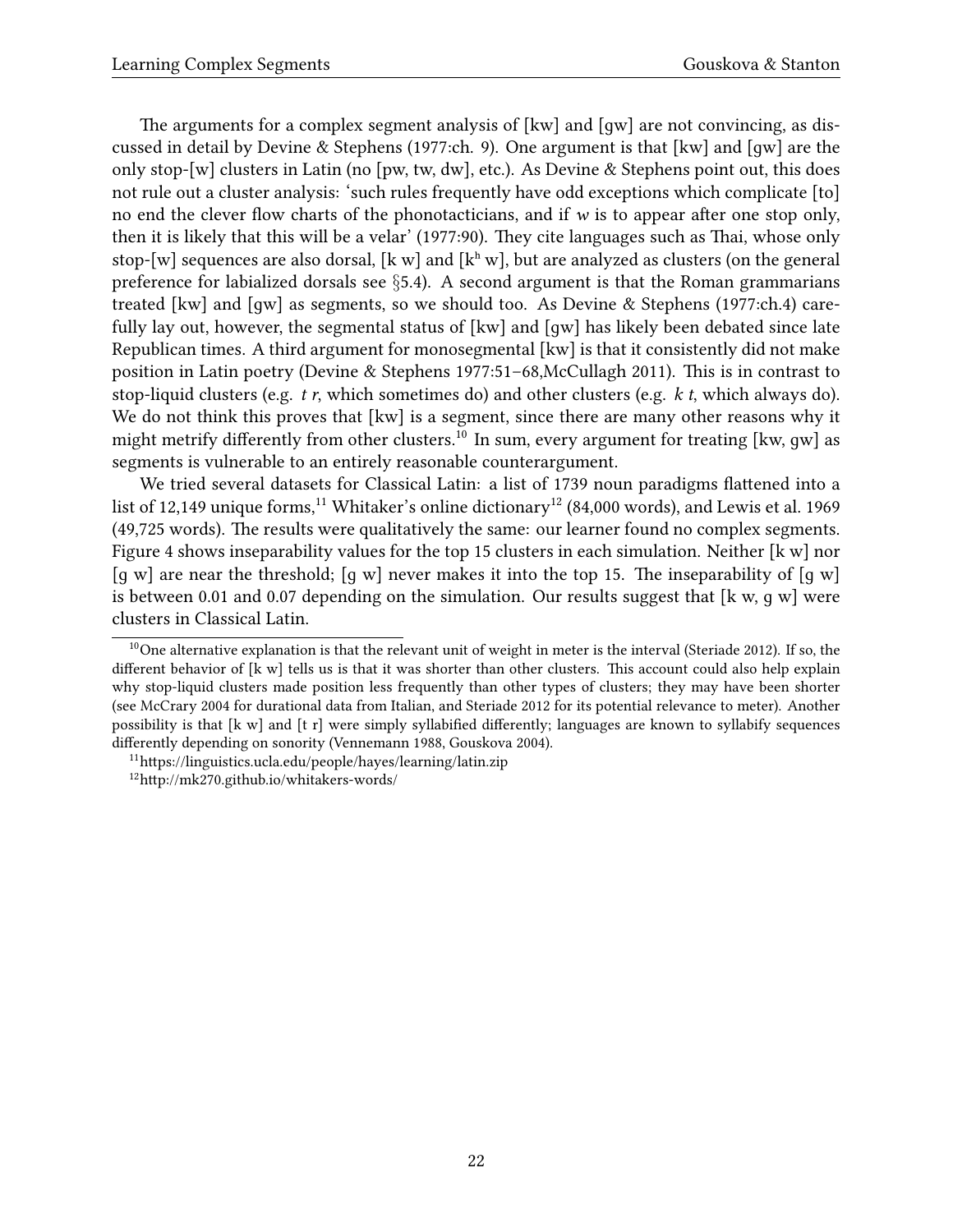

<span id="page-22-1"></span>Figure 4: Latin simulations: nouns (left), Whitaker (center), Lewis (right)

In the case studies up to this point, the learner treated many reasonably frequent consonant sequences as complex segments, so it is worth asking whether the learner would insist on finding complex segments even in a language where their motivation is unclear. Latin supplies a sanity check: the learner does not find complex segments in every dataset (see also Modern Greek in *§*[6.4](#page-37-0), and French on the project site; French uncontroversially lacks complex segments).

As anticipated in *§*[2.6](#page-10-0), Latin is interesting for another reason. The history of the Romance family is well studied, so Latin forms a good baseline for testing the hypothesis about complex segment distributions resulting from sound change. When Latin became Italian, [k ɡ t d] became [tʃ dʒ ts dz] before [i]([Krämer](#page-45-16) [2007](#page-45-16):ch. 3.2.1). We simulated these sound changes by replacing the affected sequences in our Latin data. The learner unified all four sequences in two iterations (in the Lewis simulation, [t s] did not quite pass the threshold).Thus, while Classical Latin might not have had complex segments, its simplex stops were sufficiently frequent in the right environments to become true affricates in daughter languages.

### <span id="page-22-0"></span>**4.2 Russian affricates**

As traditionally analyzed, Russian has two affricates: [ts, tɕ]. The phonological arguments for them are lacking, so we ask whether the statistical distributions offer a clearer clue to the learner, and they appear to: our learner identifies [ts, tɕ] in two dictionary datasets. After establishing this result, we revisit the issue of learning data: when the learner is trained on connected speech or morphemes, it unifies [tɕ] but not [ts].

The inventory usually assumed for Russian is in Table [13](#page-22-2).<sup>13</sup>

<span id="page-22-2"></span><sup>13</sup>We did not test the learner on palatalized consonants. Russian has contrasts such as [lʲot] 'ice' *∼*[ljot] 'pours', [abjom] 'volume' *∼* [ɡrʲibʲom] 'we row', and it is not clear how to transcribe the distinction between Cʲ and Cj. One possibility would be to transcribe the [j]s with different lengths, so [b j] vs. [b j:]; [Kochetov](#page-45-17) 2006:575 finds a difference in articulatory timing. This would likely result in unification of all palatalized consonants as short [j] would be unattested elsewhere.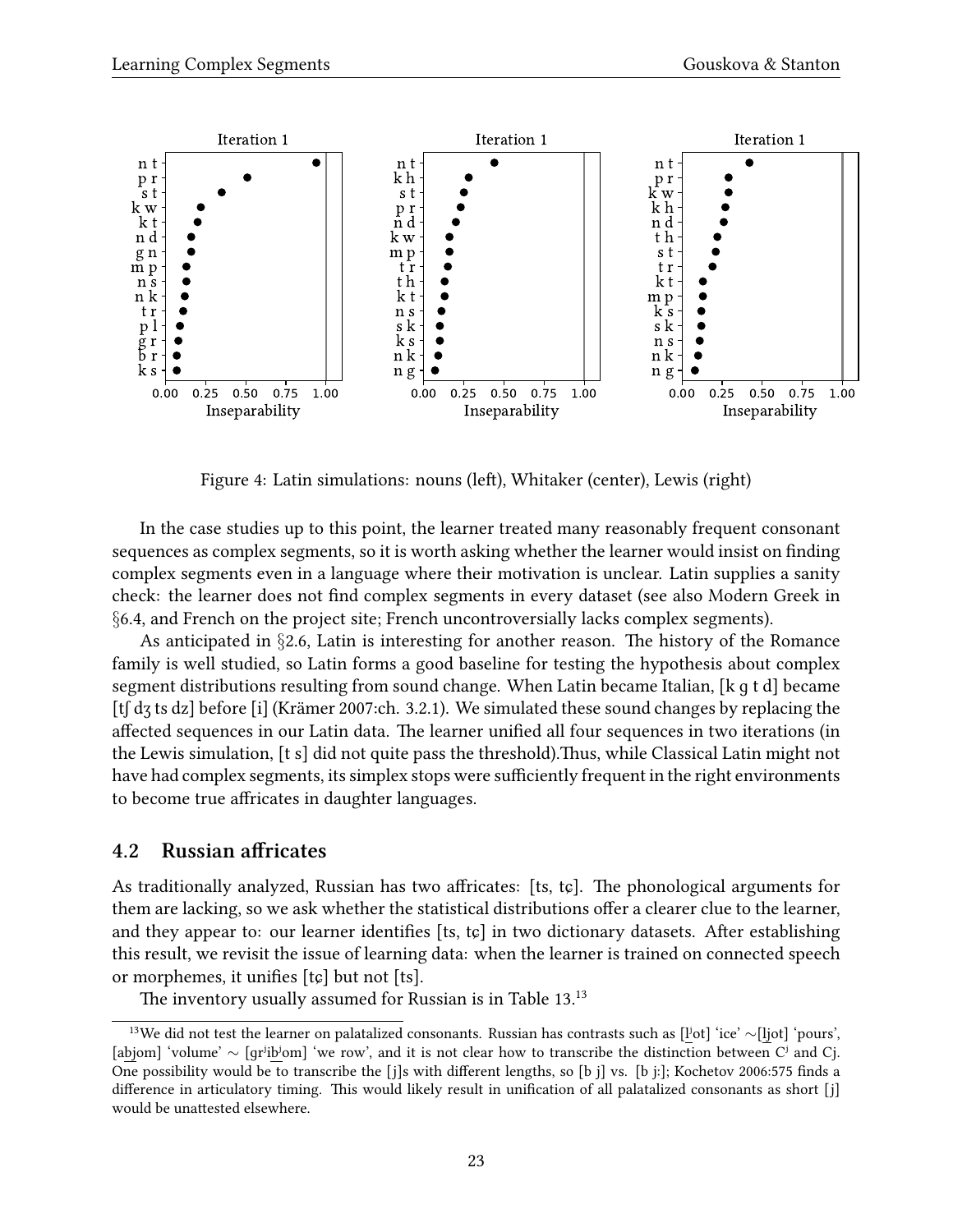|                                | labial                                                                      | dental            | (alv-)palatal retroflex velar |      |                                |
|--------------------------------|-----------------------------------------------------------------------------|-------------------|-------------------------------|------|--------------------------------|
| stops                          | p, b, p <sup>j</sup> , b <sup>j</sup> t, d, t <sup>j</sup> , d <sup>j</sup> |                   |                               |      | k, g, $k^{j}$ , g <sup>j</sup> |
| affricates                     |                                                                             | ts                | tc                            |      |                                |
| fricatives f, $f^j$ , v, $v^j$ |                                                                             | $S, Z, S^j, Z^j$  | $C^r$                         | S, Z | $X, X^j$                       |
| nasals                         | m, m <sup>j</sup>                                                           | n, n <sup>j</sup> |                               |      |                                |
| liquids                        |                                                                             | $l, l^j, r, r^j$  |                               |      |                                |
| glides                         |                                                                             |                   |                               |      |                                |

<span id="page-23-0"></span>Table 13: Russian contrastive consonants [\(Padgett](#page-46-8) [2003](#page-46-8), [Padgett & Żygis](#page-46-9) [2007](#page-46-9))

The analysis of [ts, tɕ] as affricates is neither questioned nor supported by argumentation in most sources. This could be for two reasons. First, Russian affricates are known reflexes of historical stops (*§*[2.6](#page-10-0)). Knowledge of this single-segment origin might have biased researchers against questioning the affricates' contemporary status. Second, the affricates might have escaped analytic scrutiny because in Russian orthography, [ts, tɕ] are written with single letters, <ц, ч>.

[Trubetzkoy](#page-47-0) ([1939\)](#page-47-0) does supply some arguments.<sup>[14](#page-23-1)</sup> One is phonetic: he suggests that [ts, tc] are durationally more similar to simplex segments than to clusters([1939](#page-47-0):58). But these intuitions have not (to our knowledge) been supported by experimental research. Second, Trubetzkoy suggests that [ts, tɕ] have the distribution of single segments, since they can occur word-initially. But so can many other consonant-fricative sequences (see [12](#page-23-2)). Finally, Trubetzkoy's symmetrical inventory heuristic would actually argue against [ts, tc]: as Table [13](#page-23-0) shows, the inclusion of affricates makes voicing and strident contrasts more gappy. Russian lacks contrastive voiced affricates—[d z, d ʐ] occur only in loanwords, [12n](#page-23-2)–o. Russian also lacks palatalized and retroflex affricates;  $[t s<sup>j</sup>, t s]$  (with dental  $[t]$ ) occur, often at morpheme boundaries, but are uncontroversial clusters, [12](#page-23-2)r–s.

<span id="page-23-2"></span>(12) Russian phonotactics

| a.             | tsina                                                   | 'price'        | k. | kfrantsii                  | 'to France'            |
|----------------|---------------------------------------------------------|----------------|----|----------------------------|------------------------|
| b.             | tçus                                                    | 'nonsense'     | l. | psino                      | 'millet'               |
| $\mathbf{c}$ . | v <sup>j</sup> etçir                                    | 'evening'      | m. | $mc:enj$ ija               | 'revenge'              |
| d.             | $\mathbf{r}^{\mathbf{j}}$ et $\boldsymbol{\mathcal{G}}$ | 'speech'       | n. | $q$ zel <sup>j</sup>       | 'Gzhel (place)'        |
| e.             | aqur <sup>j</sup> ets                                   | 'cucumber'     | 0. | dzinsi                     | 'jeans (Eng.)'         |
| f.             | tsv <sup>j</sup> et                                     | 'color'        | p. | im <sup>j</sup> its        | 'image (Eng.)'         |
| g.             | tclien                                                  | 'member'       | q. | dzerzinsk <sup>j</sup> ij  | 'Dzerzhinsky (Polish)' |
| h.             | ksv <sup>j</sup> in <sup>j</sup> je                     | 'to a pig'     | r. | $ot$ -sit <sup>j</sup>     | 'to ditch'             |
| i.             | kxar <sup>j</sup> ku                                    | 'to a hamster' | S. | $ot-s^j$ ejat <sup>j</sup> | 'to weed out'          |
|                | kxval <sup>j</sup> e                                    | to praise'     |    |                            |                        |

<span id="page-23-1"></span>We can supply (and refute) one more argument: affricates alternate with segments, as in

<sup>&</sup>lt;sup>14</sup>Another exception is [Halle](#page-43-14) [1959.](#page-43-14) His argument for [ts] is subtle, and is based on vowel-zero alternations, [met 1a]*∼*[metʲol] 'broom (nom.sg/gen.pl). No morphemes exhibiting these alternations end in CC; if [ts] were a cluster, alternations in [ofts-a]*∼*[ovʲets] 'sheep (nom.sg*∼*gen.pl)' would be the only exceptions. The alternations are lexically restricted, and the same suffix, [-ets] is the main source of [ts]-final examples (see [Gouskova](#page-43-15) [2012](#page-43-15), [Becker & Gouskova](#page-42-9) [2016\)](#page-42-9). While we are sympathetic towards this argument, it seems like the stakes are low; the learner who misses the segmental status of [ts] could just conclude that [-ets] is an exception within exceptions.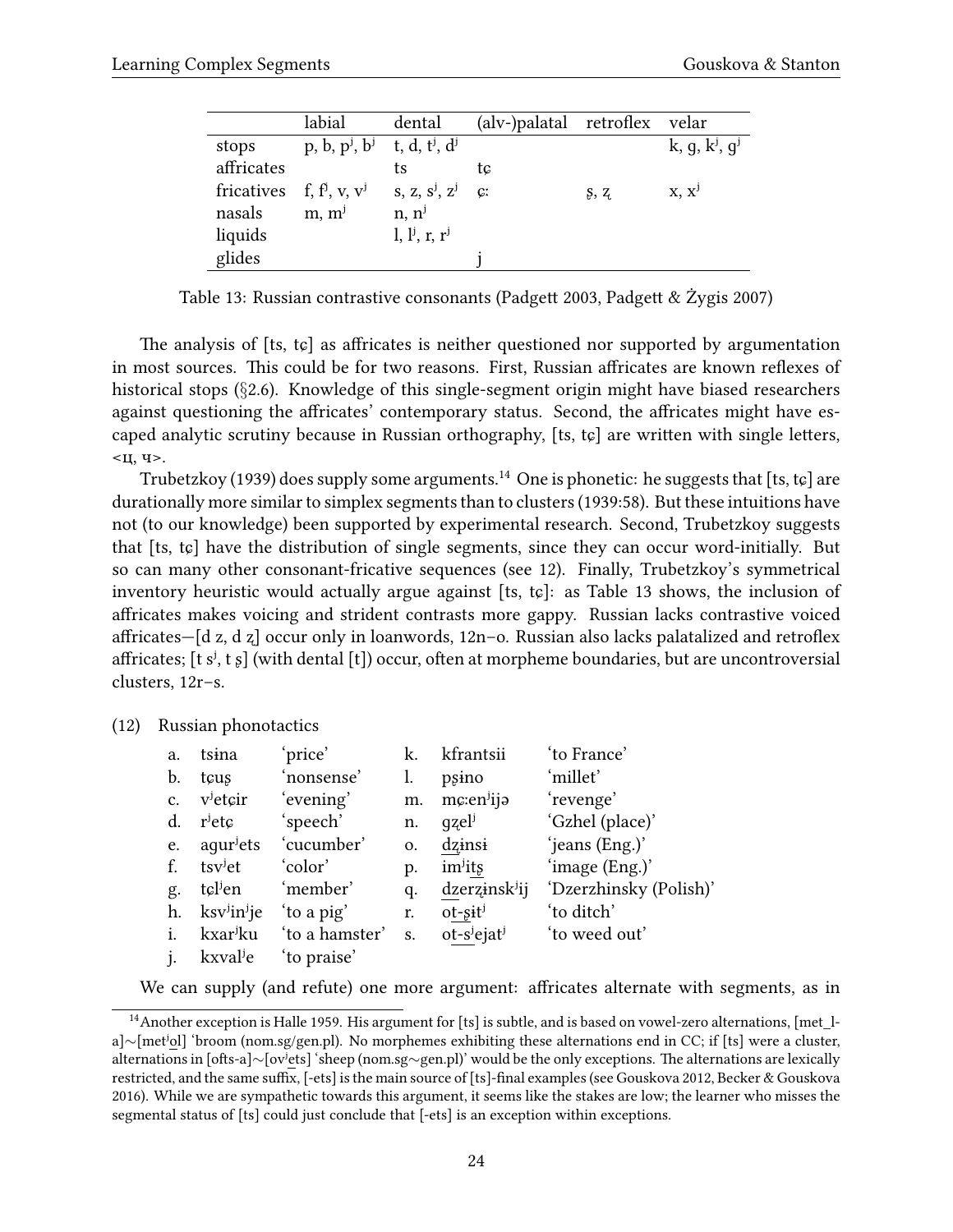[krʲuk] 'hook' *∼* [krʲutɕ-ja] 'hooks', [durak] 'fool' *∼*[durats-kij] 'foolish'. The problem with this argument is that Russian segments also alternate with uncontroversial clusters (e.g. [pabed-il] 'he won perfective' *∼* [pabeʐd-al] 'he won imperfective'). If the learner uses alternations as a cue for unifying some clusters into segments, then it still needs some heuristics to decide which clusters to unify.

In short, it is not obvious to us that an analyst without preconceptions about Russian would posit the particular affricates of the traditional analyses.

We tested two digital dictionaries: [Zaliznjak](#page-48-2) [1977](#page-48-2) (93,392 words) and [Tikhonov](#page-47-7) [1996](#page-47-7) (101,531 words, reported here). The learner unified [tɕ] in the first iteration and [ts] in the second. The results are shown graphically in Figure [5:](#page-24-0)



<span id="page-24-0"></span>Figure 5: Inseparability for Russian CC sequences

This result suggests that the best argument for the single-consonant analysis of Russian [ts, tɕ] is their distribution. While the result is replicated on two training data sets, there are reasons to be skeptical of it. First, the frequency of [ts] might be artificially inflated in dictionaries by infinitival forms of verbs, which often end in [tsa], with t-s straddling a morpheme boundary. We therefore tried two alternative data sets for Russian: first, we created a connected speech corpus, and second, we tested a tokenized morphologically segmented corpus. The connected speech corpus was created by pasting together 12 Russian novels. The words were automatically transcribed, and connected speech rules were applied; spaces and punctuation marks were then removed. The resulting corpus had almost 6 million characters in it. The second corpus was created on the basis of [Tikhonov](#page-47-8) [2002,](#page-47-8) with some manual correction. It was transcribed and tokenized, yielding 18,707 affix and root allomorphs (we did not attempt to unify them into unique URs). Trained on either connected speech or morphemes, the learner identified [tɕ] but no other complex segments. In connected speech, inseparability for [tɕ] was 1.89; in morphemes, 2.88. There were qualitative differences between simulations: In morphemes, [t s] (0.47) followed [s t] as the second runner-up (0.51); in connected speech, [t s] was 7th in the last iteration (insep=0.2), trailing clusters in common morphemes such as  $[p r^j]$ .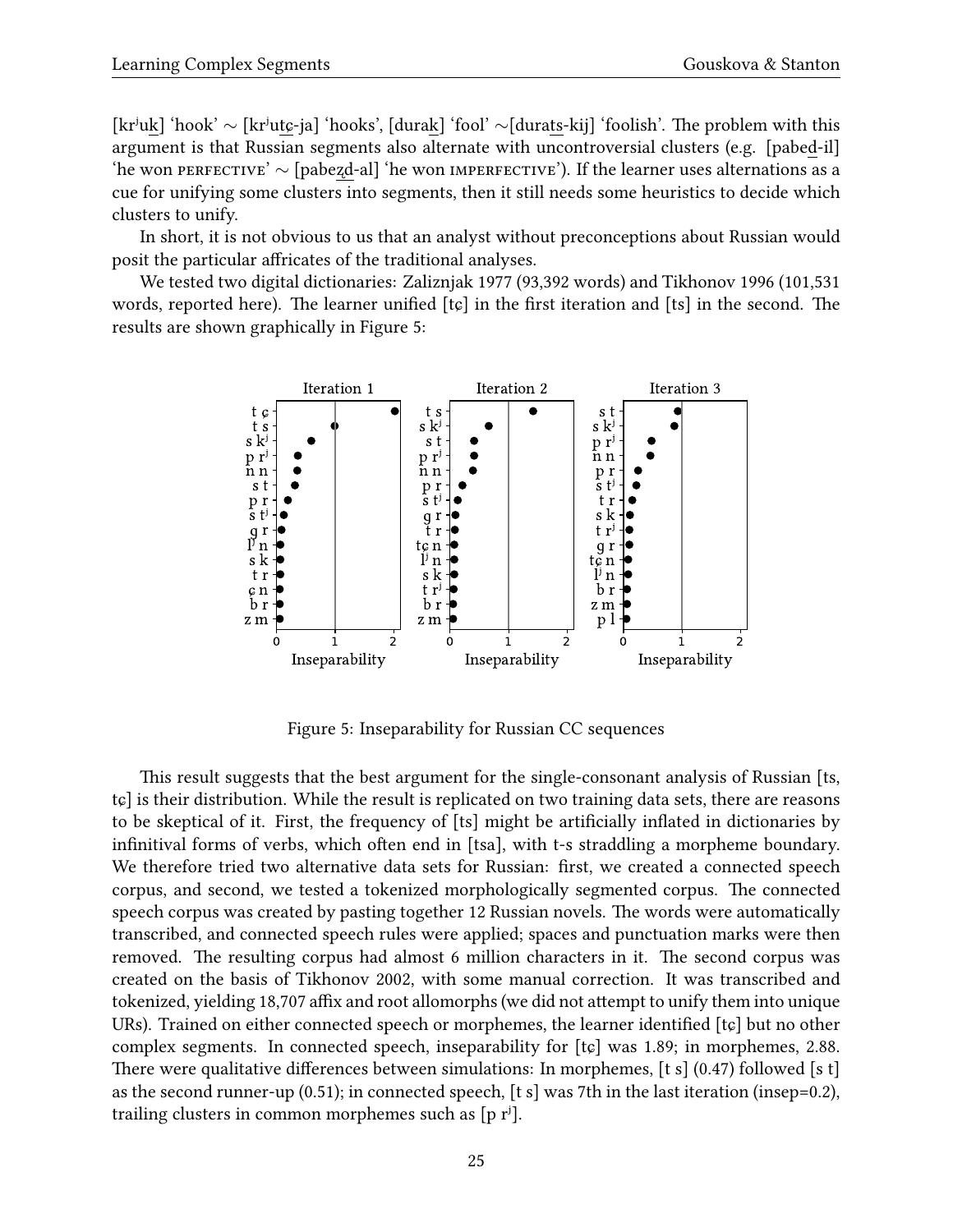The divergence between the dictionary simulations and morpheme and connected speech ones is difficult to interpret. There is no clear evidence that [ts] is an affricate in Russian. This is equally true for  $[tg]$ , but the latter is much easier to unify in a variety of data. We could certainly question the quality of the mock connected speech dataset and the morphemic lexicon, and trust the dictionary simulations, which find both affricates. While this runs counter to the results of the Quechua simulations, there are significant morpho-phonological differences between Quechua and Russian. Russian allomorphy and fusional morphology make it difficult to segment, presumably both for linguists and for learners. By comparison, a Quechua learner might have an easier time arriving at a mental lexicon of morphemes early on than a Russian learner. Until better evidence comes to light, we simply do not know what the status of these sequences is.

### <span id="page-25-0"></span>**4.3 English affricates**

We wanted to test English because its phonology has been studied in more detail than any other language, and the phonotactics are well-understood([Jones](#page-44-7) [1918](#page-44-7), [Scholes](#page-47-9) [1966](#page-47-9), [Chomsky & Halle](#page-42-4) [1968](#page-42-4), [Kahn](#page-44-8) [1976,](#page-44-8) [Selkirk](#page-47-10) [1982,](#page-47-10) [Borowsky](#page-42-10) [1986,](#page-42-10) [Moreton](#page-46-10) [2002](#page-46-10), [Daland et al.](#page-42-11) [2011](#page-42-11)). Just as in Russian, the phonotactic arguments for the traditional analysis of the inventory are problematic, but our learner does identify the two affricates [tʃ, dʒ] when given nuanced evidence.

The traditional analysis of English is that [tf, dʒ] are complex segments but [t s, d z] are clusters ([Jakobson et al.](#page-44-9) [1952](#page-44-9):43, [Chomsky & Halle](#page-42-4) [1968:](#page-42-4)223; cf. [Jones](#page-44-7) [1918\)](#page-44-7). This rests on a phonotactic argument: [t s, d z] do not occur word-initially (aside from careful pronunciations of loanwords such as *tsunami*; e.g. [Ladefoged](#page-45-18) [1996\)](#page-45-18). Under this analysis, [t s] and [d z] cannot occur wordinitially because stop-fricative clusters are not allowed in initial position. But this is unsatisfying, as English phonotactic constraints include bans on singletons in word-initial position, such as [n]. The same ban could apply to [ts, dz], were they single segments. The analysis also has difficulty explaining why [tʃ] cannot combine with other consonants word-initially. English [tʃ] patterns differently than both  $\lceil \cdot \rceil$  and  $\lceil \cdot \rceil$ , which can combine with approximants:  $\lceil \cdot \rceil$  w,  $\lceil \cdot \rceil$ , t w but not \*[tʃ w, \*tʃ l] (cf. Hebrew [ts], which clusters like simplex segments). It is not clear that an analyst without preconceptions would arrive at the traditional analysis of English on the basis of phonotactics alone—and it is even less clear what evidence the English learner would use.[15](#page-25-1)

We tried two corpora: Celex [\(Baayen et al.](#page-41-5) [1993,](#page-41-5) 72,969 words) and the Carnegie Mellon Dictionary (version of [Hayes & White](#page-44-3) [2013](#page-44-3)). We describe the Celex runs here, though we got the same qualitative results on CMU. We tested two versions of the corpus. First, we transcribed the postalveolar affricates narrowly, with retracted "allophones",  $[c \text{ } f]$  and  $[f \text{ } g]$  (the retracted diacritics [t, d] are more appropriate but harder to see). Celex indicates morpheme boundaries (as syllabification) in its transcriptions, so we could even differentiate acoustically distinct sequences: [t ʃ] is alveolar-postalveolar in *courtship,* but postalveolar-postalveolar [c ʃ] in *ketchup*. When trained on these transcriptions, our learner identifies  $[c]$ ,  $\frac{1}{3}$  as affricates on the first iteration and finds no other complex segments on the second iteration. In both iterations, [t s] is well below the threshold (Fig. [6\)](#page-26-0).

<span id="page-25-1"></span><sup>&</sup>lt;sup>15</sup>Areviewer suggests that experiments such as Pig Latin ([Barlow](#page-41-6) [2001](#page-41-6)) could be used to probe the status of English [ts, dz, tʃ, dʒ]: [tʃ] should never be split in *church,* but if "onset splitters" ([spun]*→*[pun-seɪ]) produce *tsunami* as [unɑmi-tseɪ], that would show [ts] to be an affricate. [Barlow](#page-41-6) ([2001](#page-41-6)) reports that speakers do split *church*, but orthographically: *shoe→*[hu-seɪ], *church→*[hɚtʃ-tʃeɪ], *thumb→*[hʌm-θeɪ]. This casts doubt on Pig Latin as a test of phonological knowledge— it is too metalinguistic and tied to literacy (cf. [Cowan](#page-42-12) [1989,](#page-42-12) [Hester & Hodson](#page-44-10) [2004\)](#page-44-10).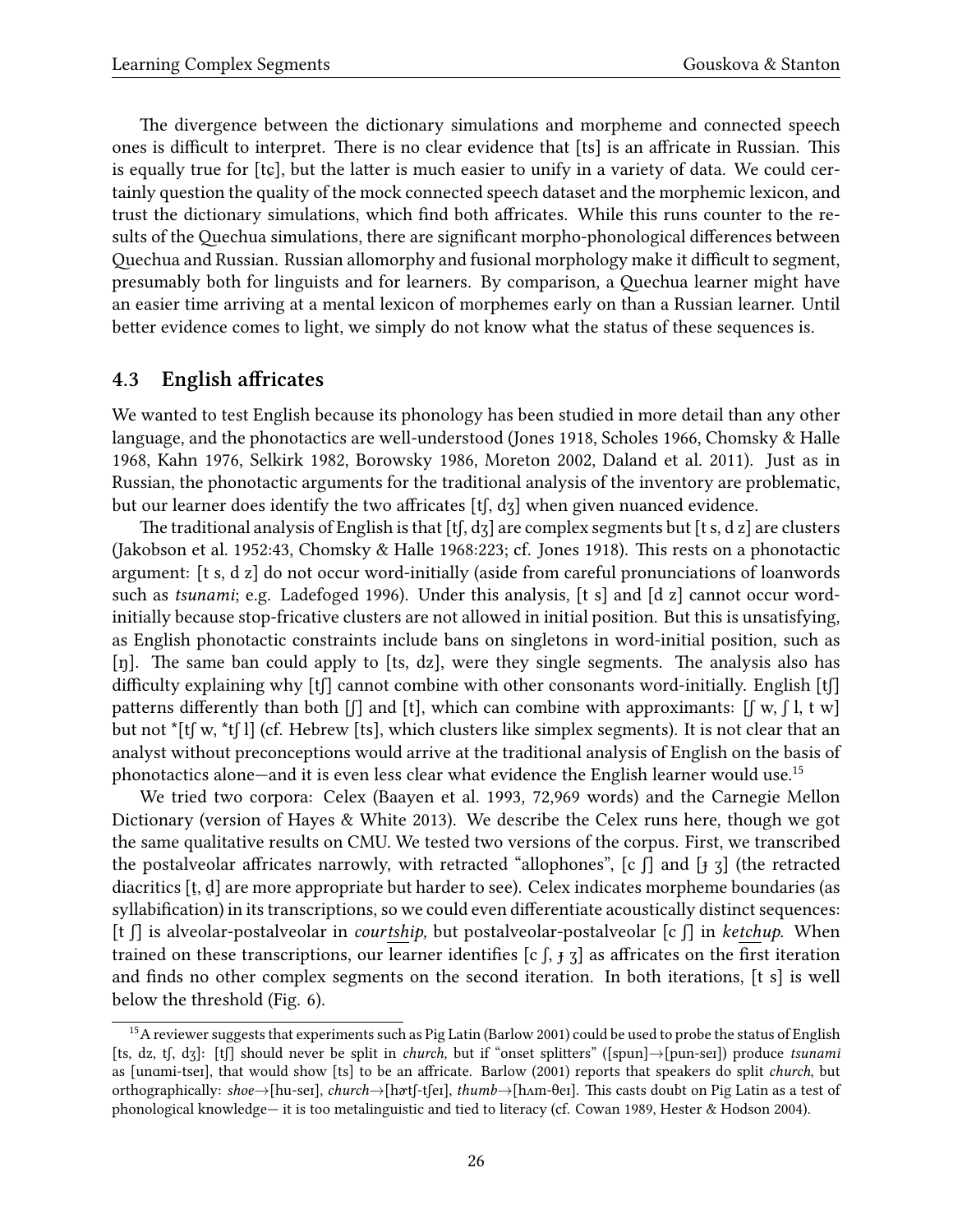

<span id="page-26-0"></span>Figure 6: English inseparability measures, affricates transcribed narrowly

This result is unsurprising, as the setup is rigged in favor of finding the affricates; [c] and [ɟ] only occur as part of  $[c]$  and  $[j]$ . The difference in their inseparability measures is due to the differing frequencies of singleton [ʃ] and [ʒ]; [ʒ] is far rarer (see Table [14\)](#page-26-1). Note also that the cross-morpheme and nonhomorganic [t  $\iint$ ] has an inseparability of 0 ([d  $\tau$ ] is not included as no such sequences exist). No other clusters approach the inseparability threshold on either iteration, which indicates that aside from the affricates, consonants in English combine relatively freely.

|                             | inseparablity $N(C1C2) N(C1) N(C2) p(C1C2)$ |      |       |      |             |
|-----------------------------|---------------------------------------------|------|-------|------|-------------|
| $+3$                        | 10.61                                       | 4002 | 4002  | 4332 | $\leq .001$ |
| $\mathfrak{c} \mathfrak{f}$ | 3.42                                        | 2730 | 2730  | 9162 | < .001      |
| t∫                          | 0.00                                        | 35   | 36312 | 9162 | ~<~001      |

<span id="page-26-1"></span>Table 14: English inseparability calculations for Iteration 1 under narrow transcriptions

When the learner is trained on broadly transcribed data, [d  $\tau$ ] but not [t  $\tau$ ] qualifies for unification. This difference between the two sequences is again due to the overall rarity of [ʒ] (see Table [15\)](#page-26-2). Both [t] and  $\iiint$  are fairly frequent, so the inseparability of [t  $\iiint$  is below 1. As was the case for the narrowly transcribed simulations, no further clusters qualify for unification on the second iteration.

|          | inseparablity $N(C1C2) N(C1) N(C2) p(C1C2)$ |                 |      |             |
|----------|---------------------------------------------|-----------------|------|-------------|
| $d \, z$ | 1.64                                        | 4002 25859 4332 |      | $\leq .001$ |
| t $\int$ | 0.25                                        | 2765 39042      | 9162 | $\leq .001$ |

<span id="page-26-2"></span>Table 15: English inseparability calculations for Iteration 1 under broad transcriptions

To conclude, the quantitative support for the affricate analysis of English [tʃ] is not strong. This is because [t  $\int$ ] is not frequent enough to counterbalance the individual frequencies of [t]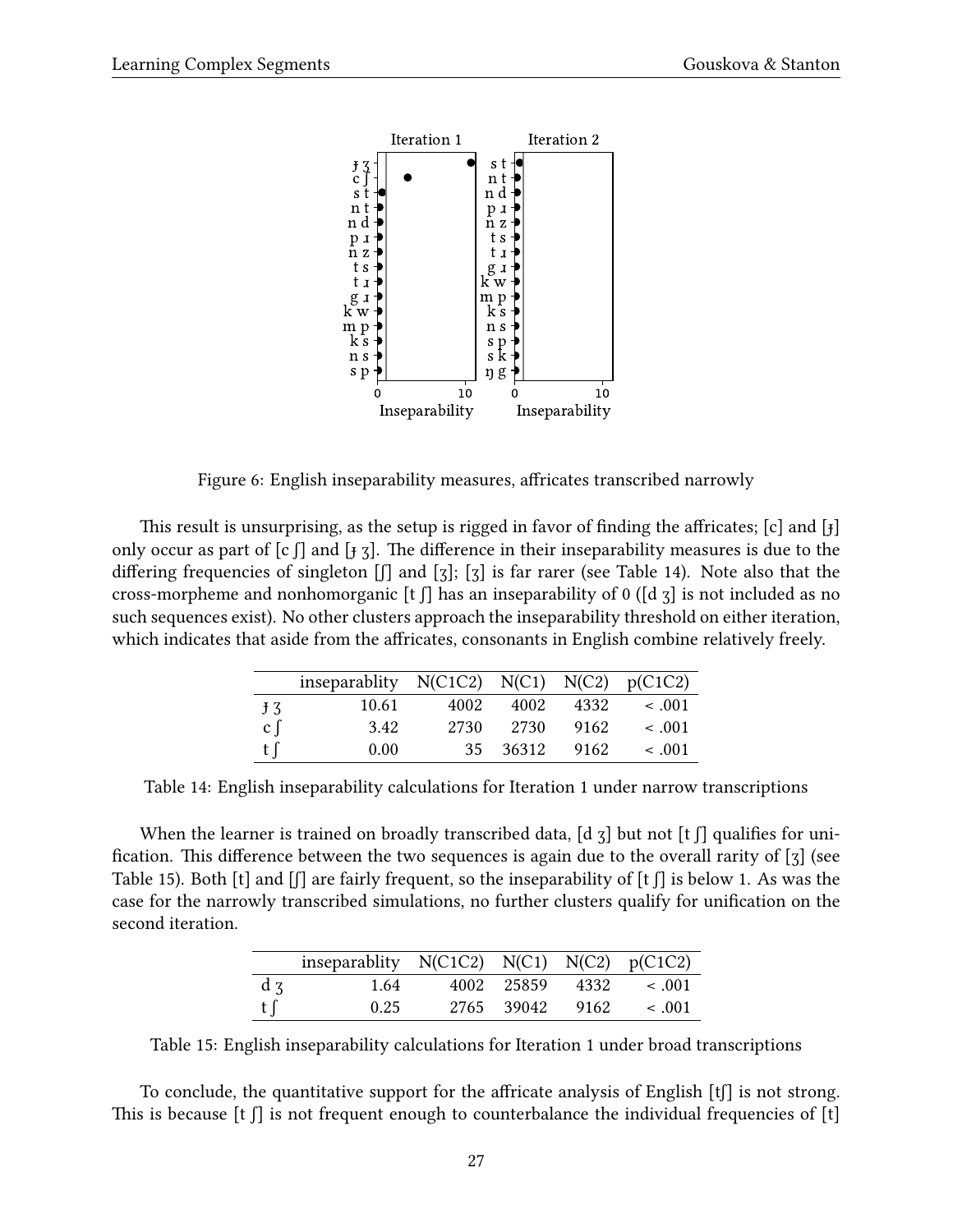and  $[ $\int$ ], so the learner fails to unify it without being given more detailed phonetic information.$ Regardless, our learner is clear on the status of [t s] in English: it is a cluster, not an affricate.

### <span id="page-27-0"></span>**4.4 New predictions: Sundanese nasal-stop sequences**

We next describe a case where our learner's posited segment inventory diverges from the inventory proposed by analysts. Only one of the languages we have investigated—Sundanese—clearly falls into this group. Sundanese nasal-stop sequences are occasionally characterized as complex segments([Blust](#page-42-13) [1997:](#page-42-13)170), but it is not clear that there is any evidence for treating them as such. While none of the descriptive work on the language [\(Robins](#page-46-11) [1957,](#page-46-11) [1959,](#page-46-12) [Cohn](#page-42-14) [1992](#page-42-14)) explicitly discusses the question of segmenthood, there are hints throughout that these authors assume they are clusters. Robins provides a CV representation of [sunda] as CVCCV and [ŋimpi] as CVCCV([1957:](#page-46-11)89), and refers to them as sequences (his fn. 1). Cohn does not include them in her posited inventory, and describes nasal-stop sequences as split across a syllable boundary([1992](#page-42-14):205). Nonetheless we were interested in testing our learner on Sundanese, as different claims have been made regarding the segmental status of its nasal-stop sequences.

The uncontroversial consonants of Sundanese are in Table [16.](#page-27-1) Following [Cohn](#page-42-14) [\(1992](#page-42-14):205), we treat /s/ as palatal and /w/ as labial. The distribution of [ʔ] is largely predictable (see [Robins](#page-46-12) [1959](#page-46-12):341–342) so, again following Cohn, it is in parentheses.

|           |      | labial coronal palatal velar glottal |              |      |  |
|-----------|------|--------------------------------------|--------------|------|--|
| stop      | p, b | t, d                                 | $C, \bar{T}$ | k, g |  |
| nasal     | m    | n                                    | n            | ŋ    |  |
| fricative |      |                                      | S            |      |  |
| liquid    |      | l, r                                 |              |      |  |
| glide     | w    |                                      |              |      |  |

<span id="page-27-1"></span>Table 16: Sundanese consonant inventory following [Cohn](#page-42-14) [1992](#page-42-14)

[Cohn](#page-42-14) [\(1992](#page-42-14):205) describes the phonotactics of Sundanese roots as follows. Any consonant can occur as a singleton onset. A word-final coda can be any consonant except [c] and [ɟ]. More relevant here are the constraints on clusters: complex onsets are infrequent (but stop-liquid onsets do occur word-medially), and while coda-onset combinations usually consist of homorganic nasal-stop sequences, the medial coda slot can be occupied by /r/ or another consonant as well.

We trained our learner on [Lembaga Basa & Sastra Sunda](#page-45-19) [1985,](#page-45-19) a monolingual Sundanese dictionary (16,327 headwords entered manually). In addition to the segments in Table [16,](#page-27-1) the dictionary included words that contained [f], [v], and [z] (likely loans, like *afghanistan*); these segments were added to the feature table and assigned the appropriate distinctive features. The only way in which our transcriptions deviated from the dictionary's is that all palatal nasal-stop sequences were transcribed with /ɲ/ (rather than the dictionary's *n*), in accordance with Cohn's observation that medial nasal-stop sequences are homorganic.

Our learner found 223 distinct CC sequences on the first iteration, and unified the following seven sequences: [pc, nd, pt, mb, mp, nt, pk]. On the second iteration, the learner unifies the only remaining nasal-stop sequence, [ŋɡ]. On the third iteration, no sequence passes the threshold of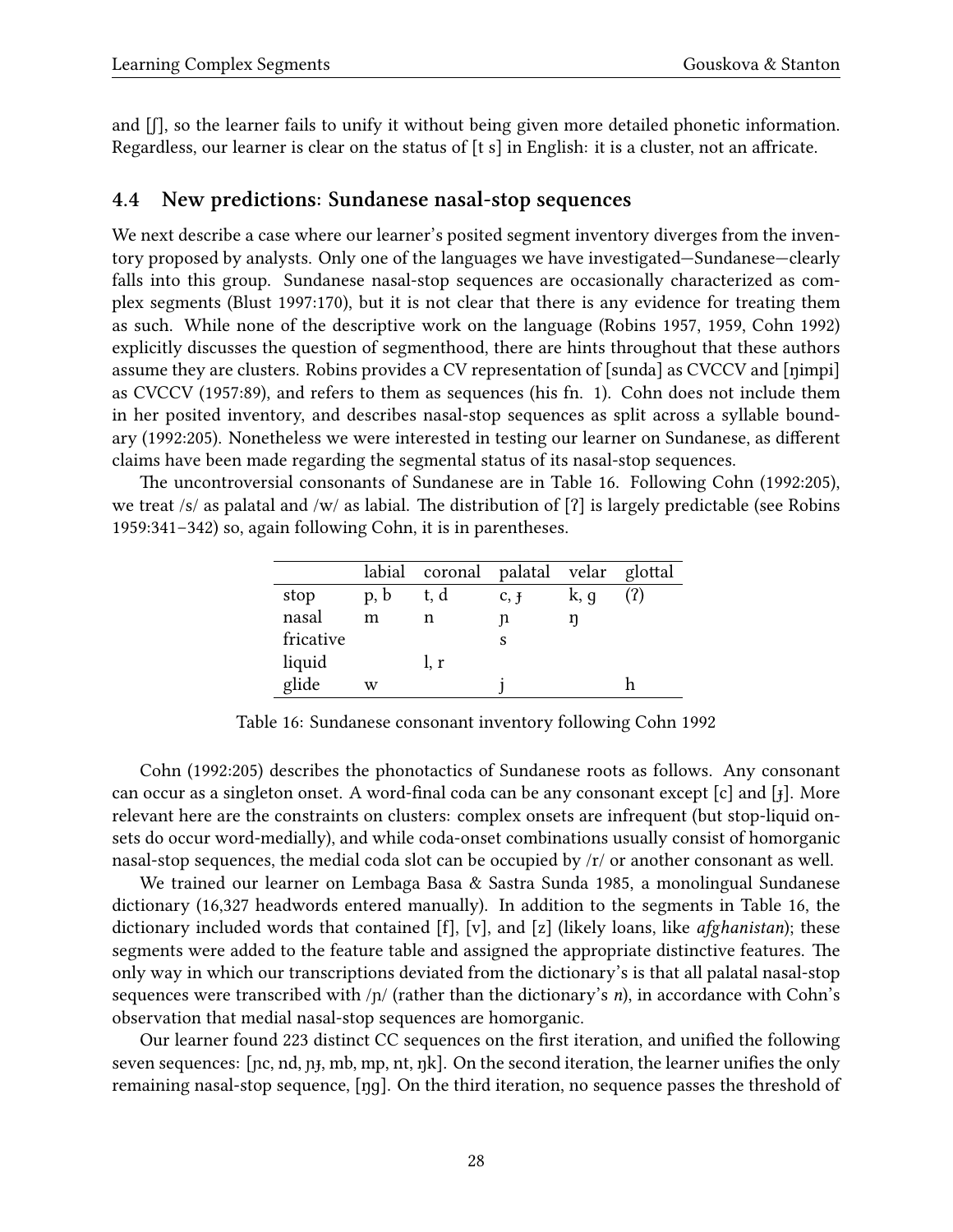

1: [ŋ s] rose to 0.44, and all the other sequences are lower. The overall results are summarized in Figure [7.](#page-28-0)

<span id="page-28-0"></span>Figure 7: Sundanese simulation

Our learner finds matched sets of voiced and voiceless prenasalized stops at all places of articulation. This result would require characterizing Sundanese as having a phonotactic ban on prenasalized stops in initial position (Cohn and Riehl [Cohn & Riehl](#page-42-15) [2016:](#page-42-15)5), but such phonotactics can hold of individual segments (e.g. English [ŋ]). The learner's conclusion thus mirrors descriptions that treat the voiced series as complex segments, but goes beyond these descriptions by analyzing the voiceless nasal-stop sequences as segments as well.

This latter point is worth addressing further, in light of Riehl's [\(2008](#page-46-0):52–55) claim that prenasalized voiceless stops (NTs) do not exist. One argument is that NTs are rare. The other is that languages allowing NT sequences necessarily have voiceless stops in their inventory, so the sequences are always separable. This latter observation has been contested: [Stanton](#page-47-11) [2017](#page-47-11) notes that Makaa (among other languages) is described as having voiceless prenasalized /mp/ but not /p/ (see [Heath](#page-44-11) [2003](#page-44-11)). This means that /mp/ is inseparable and would necessarily be analyzed as unary under Riehl's criteria. Regarding the first argument, we endorse Riehl's([2008:](#page-46-0)53–54) speculation that 'the presumed dispreference for [NT] sequences in general [*. . .*] combined with the relatively small number of languages that contain prenasalized segments of any kind, results in their rarity' (see [Hayes & Stivers](#page-44-12) [1996](#page-44-12), [Pater](#page-46-13) [1999](#page-46-13), and our *§*[5.4\)](#page-31-0). As we explain in the next section, under our analysis, the typology of complex segments is predicted to mirror the typology of the same-phone clusters.

Our learner's analysis of Sundanese allows us to make sense of Cohn and Riehl's observation that 'the distribution of NDs completely parallels that of NTs'([2016:](#page-42-15)37). This observation supplies an argument against analyses that accord only NDs segmental status. But if both types of nasalstop sequences are in fact complex segments, then the observed parallels in their distribution are less surprising.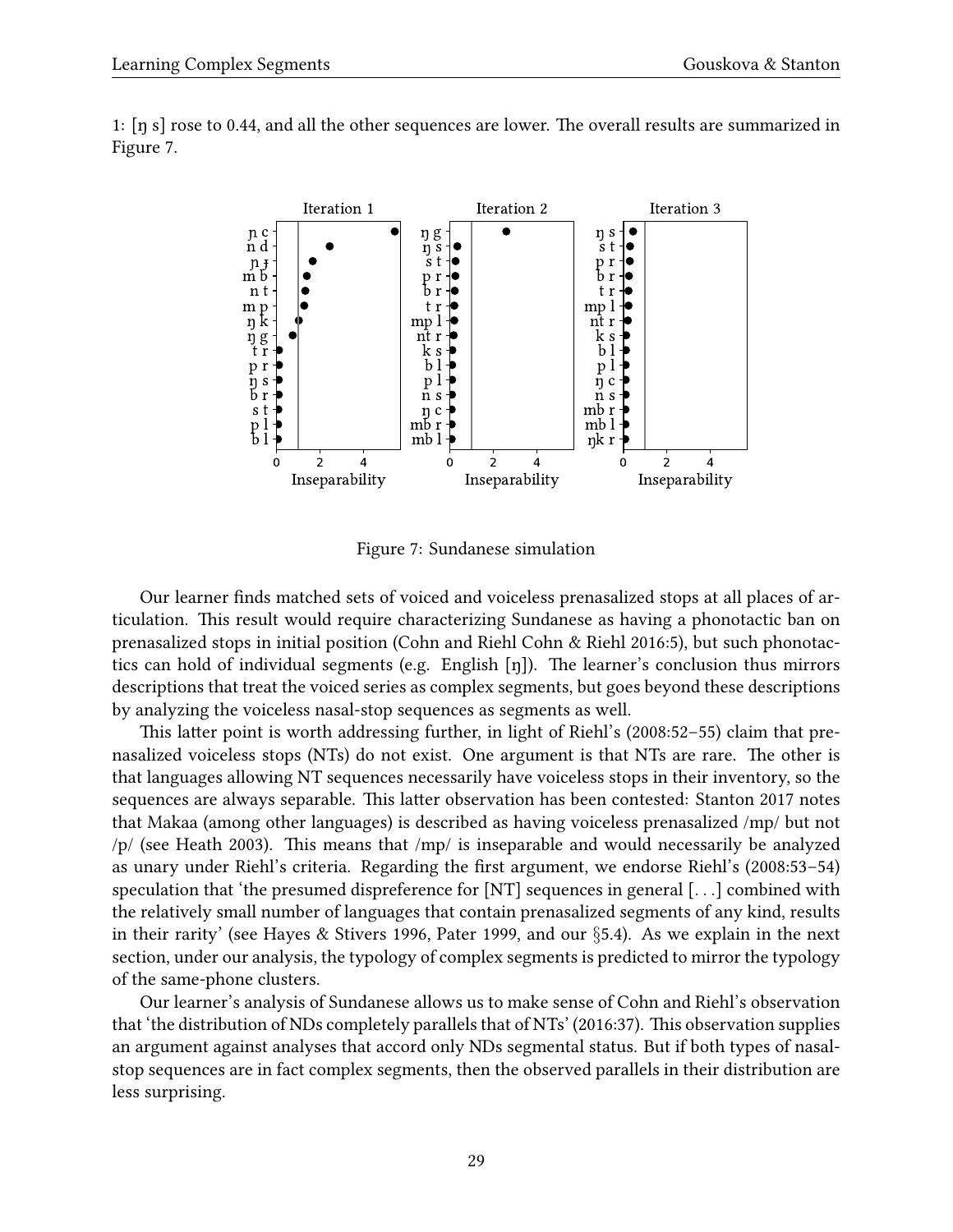# <span id="page-29-0"></span>**5 Typology**

Coupled with additional assumptions, our proposal makes predictions for the typology of complex segments. We focus on generalizations about their size, as these have been addressed by other proposals (*§*[5.1\)](#page-29-1), and the typology of complex segment size and cluster size is well understood (*§*[5.2](#page-29-2)). Section [5.3](#page-30-0) discusses Shona, which is typologically unusual in allowing four-part complex segments. Section [5.4](#page-31-0) briefly discusses several generalizations about the composition of complex segments.

### <span id="page-29-1"></span>**5.1 Theories of limitations on complex segment size**

Typologically, complex segments often have two subparts (mb, ts), less commonly three (ɲdʒ), and rarely four (ndʒw). Some proposals capture this by stipulating limits on representation. Aperture theory [\(Steriade](#page-47-1) [1993](#page-47-1)) proposes that complex segments have maximally two positions to which features can dock. Under this proposal, it is possible to represent a segment like [mb] or [ts], but not a segment like [tʃkw], which would necessitate at least three docking sites. The idea is then that complex segments consisting of more than two sequentially ordered nodes are representationally impossible, or excluded from the learner's hypothesis space. Q theory([Inkelas & Shih](#page-44-13) [2013](#page-44-13), [2016,](#page-44-14) [Garvin et al.](#page-43-16) [2018](#page-43-16), [Shih & Inkelas](#page-47-2) [2019a,](#page-47-2)[b](#page-47-12), cf. [Schwarz et al.](#page-47-13) [2019\)](#page-47-13) imposes similar limitations on the size of complex segments. In Q theory, each segment consists of sequenced subsegments, and most work assumes a maximum of three: 'Q theory makes the strong prediction that a canonical segment can have up to three, but no more than three, featurally distinct and uniform phases' [\(Shih & Inkelas](#page-47-2) [2019a:](#page-47-2)3).

These stipulations offer no independent reason why a complex segment should be limited to two or three subparts. Our theory of complex segments, by contrast, provides a potential explanation. If complex segments are clusters unified due to their statistical distributions, then large complex segments must be rare because large clusters are rare, both within and across languages. This generalization about clusters is well-established in typological research, as we show next.

## <span id="page-29-2"></span>**5.2 Rarity of long consonant clusters**

Typologically, the bigger the consonant cluster, the less common it is. Gordon's [\(2016](#page-43-17)) study of syllable structure in a sample of 97 languages gives us some idea of the maximum number of consonants that syllables can accommodate, cross-linguistically. We can use his results to estimate the maximum cluster size allowed across these languages, assuming no constraints on combination. In a language that allows CC onsets and CC codas, for example, the maximum cluster size will be four (VCC.CCV). The number of languages per predicted maximum cluster size, given Gordon's survey, is in Table [17](#page-29-3). A minority (30/97) are predicted to allow clusters with 4 or more members.

<span id="page-29-3"></span>

| Max cluster size                   |  |  |  |
|------------------------------------|--|--|--|
| No. of languages $ 8 34 25 16 6 8$ |  |  |  |

Table 17: Predicted maximum cluster size, calculated from [Gordon](#page-43-17) [2016:](#page-43-17)91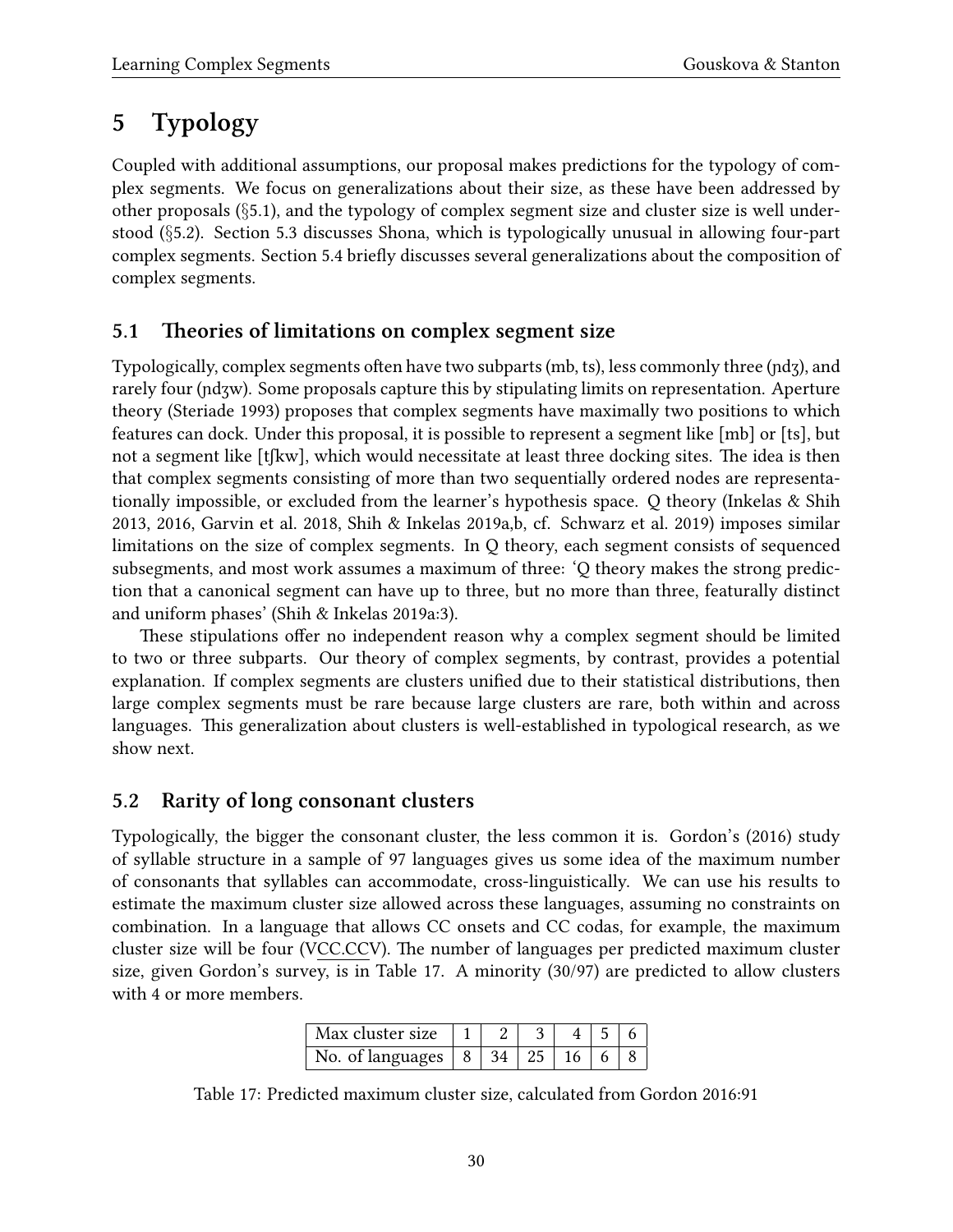Large consonant clusters are rare not only cross-linguistically but also within languages. Even for the 30 languages in Table [17](#page-29-3) where the predicted maximum cluster size is 4–6, the learner would probably rarely see clusters of this length. For example, our Russian corpus of 101,531 words contains 289,830 intervocalic consonant sequences (counting affricates as complex segments). Russian has clusters up to five Cs, but they only occur 31 times in our corpus. As Table [18](#page-30-1) makes clear, single consonants and CC clusters are far more common.

| Sequence       |         | Raw count Percentage |
|----------------|---------|----------------------|
| <b>VCV</b>     | 182,397 | 62.9%                |
| <b>VCCV</b>    | 93,883  | 32.3%                |
| <b>VCCCV</b>   | 11,604  | 4.00%                |
| <b>VCCCCV</b>  | 1,915   | 0.66%                |
| <b>VCCCCCV</b> | 31      | 0.01%                |

<span id="page-30-1"></span>Table 18: Frequency of intervocalic consonant sequences in Russian

A corpus study of 16 languages by [Rousset](#page-46-14) ([2004\)](#page-46-14) makes the same point: there is likely an inverse correlation between cluster length and frequency of attestation. Kannada, for example, allows CC onsets and codas, meaning the maximum cluster length in this language is four. But these four-consonant clusters are likely infrequent: based on the frequencies of syllables with complex onsets and codas, four-consonant clusters are expected to constitute only .001% of all intervocalic consonant clusters.<sup>[16](#page-30-2)</sup> The rest of the languages in Rousset's study make the same point; see her p. 116 for details.

### <span id="page-30-0"></span>**5.3 Shona: where long complex segments are motivated**

Our approach predicts that a language could have four-part, five-part or longer segments if clusters of this length qualify for unification. This has been argued to be the case in Shona [\(Doke](#page-43-18) [1931](#page-43-18), [Fortune](#page-43-19) [1980,](#page-43-19) [Maddieson](#page-45-4) [1990,](#page-45-4) [Kadenge](#page-44-15) [2010](#page-44-15), [Mudzingwa](#page-46-15) [2010](#page-46-15)). We focus on the Zezuru dialect as it is among the best-described. Its simplex consonants are in Table [19](#page-30-3).

|                             | labial                                      | alveolar postalveolar whistled velar glottal |      |      |  |
|-----------------------------|---------------------------------------------|----------------------------------------------|------|------|--|
| stops                       | p, b, $b^{\text{fi}}$ t, d, d <sup>fi</sup> |                                              |      | k, q |  |
| fricatives f, v, $v^h$ s, z |                                             | $\mathsf{I}$ , $\mathsf{Z}$                  | S, Z |      |  |
| nasals                      | m, $m^{\hat{n}}$ n, $n^{\hat{n}}$           | n                                            |      |      |  |
| liquids                     |                                             |                                              |      |      |  |
| glides                      | w, v                                        |                                              |      |      |  |

<span id="page-30-3"></span>Table 19: Zezuru: simplex consonants [\(Fortune](#page-43-19) [1980\)](#page-43-19)

According to [Fortune](#page-43-19) [\(1980](#page-43-19)) and others, the basic phones can combine into affricates [pf, bv, ts, dz, tʃ, dʒ, tʂ, dʐ], prenasalized consonants [mb, nd, nz, ŋɡ, *. . .*], and velarized consonants [tw, dw,

<span id="page-30-2"></span><sup>&</sup>lt;sup>16</sup>The frequencies are: 75.52% CV, 0.38% CCV, 3.43% V, 2.45% VC, 0.03% VCC, 17.91% CVC, and 0.27%. The probability of a four-consonant sequence was calculated by adding the probability of VCC.CCV to the probability of CVCC.CCV, as these are the two ways of creating a four-consonant cluster.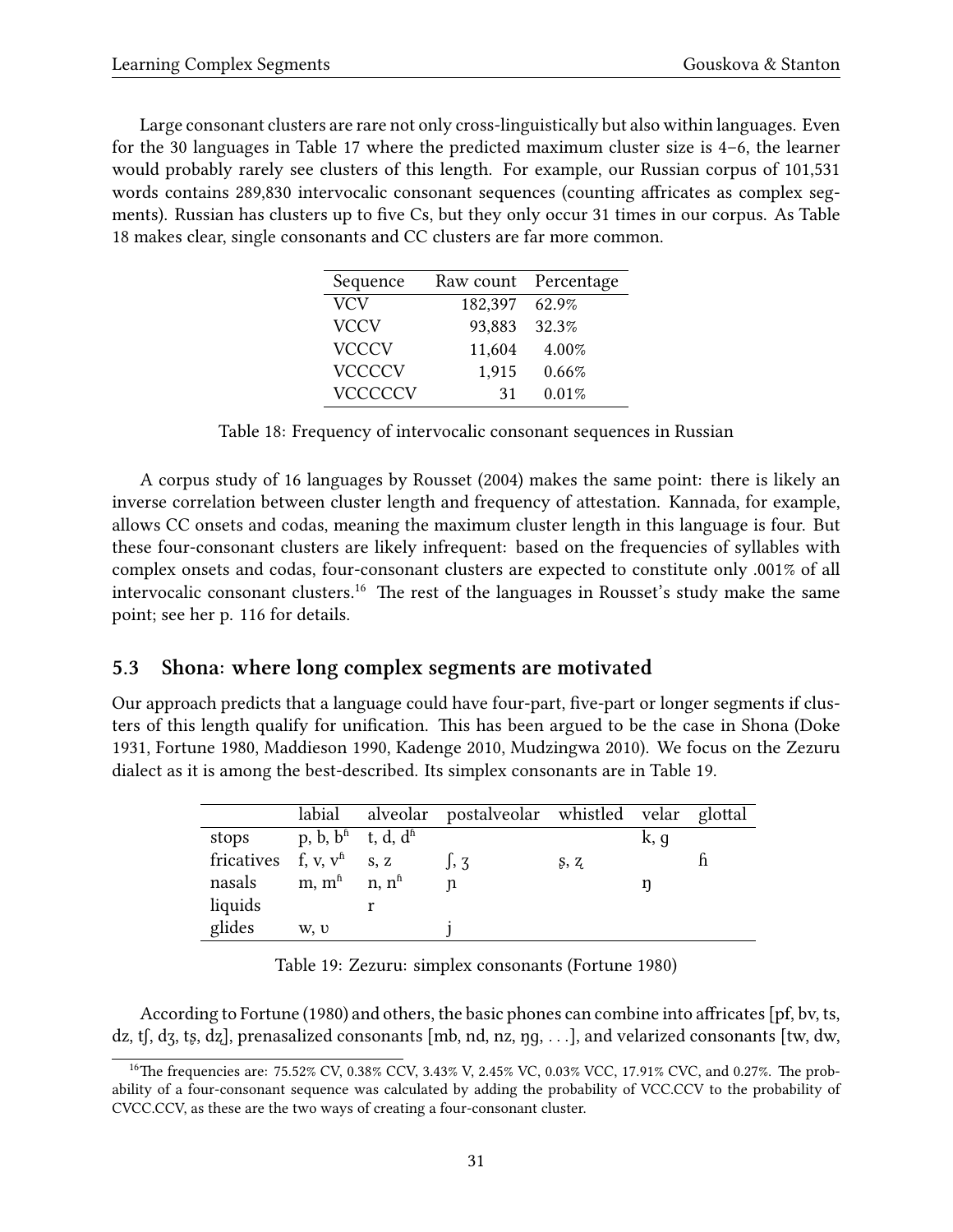sw, ʃw, ɲw, rw, mw…]. Zezuru also has complex coronal-velar and labial-coronal segments: threepart segments like [dʒɡ, tʃk, mbʒ], and four-part segments like [dʒɡw, tʃkw]. Phonotactically, Zezuru is (C)V [\(Kadenge](#page-44-15) [2010\)](#page-44-15): complex segments occur both initially and medially. Evidence for this analysis of Zezuru phonotactics comes from loanword adaptation, where consonant clusters such as [ɡ l], [p r] are broken up by epenthesis([Maddieson](#page-45-4) [1990](#page-45-4):27; as in [ma-ɡirazi] 'glasses (English)', [mu-puraŋɡa] 'gum-tree (Portuguese *prancha*)').

To see if our learner finds larger complex segments, we trained it on an electronic dictionary (15,830 entries, [Chimhundu](#page-42-16) [1996](#page-42-16), transcribed from orthography following [Fortune](#page-43-19) [1980](#page-43-19)). Over five iterations, our learner finds many complex segments (41 total). The counts for four- and five-consonant sequences are in Table [20](#page-31-1), shown as they appeared at the point of unification in iterations 3, 4, and 5. The learner unifies all but [ɲ dʒɡw], which passes the inseparability threshold (1.61) but fails the Fisher's Exact test.

| Sequence                                 | N(C1C2) | p(C1C2)        |
|------------------------------------------|---------|----------------|
| [ndz g]                                  | 42      | 0.0            |
| [ts kw]                                  | 37      | 0.0            |
| $\left[ dz\, g w \right]$                | 26      | 0.0            |
| [nz gw]                                  | 25      | 0 <sub>0</sub> |
| [tfkw]                                   | 12      | 0.0            |
| $\left[ \mathrm{d}\mathrm{z}\right.$ gw] | 6       | 0.029          |
| $[n\,d\,\,\rm{gw}]$                      | 1       | 1.0            |

<span id="page-31-1"></span>Table 20: Counts for Zezuru four- and five-part segments

Zezuru Shona illustrates two points. First, our learner has no trouble finding four-part segments when they are motivated by the data; this would be impossible for a learner hampered by the representational assumptions of aperture or Q theory (if limited to three subsegments). Second, the likely reason why five-part and longer complex segments are not attested is because five-consonant sequences are rare, even in languages like Russian and Shona where they are in principle licit.

### <span id="page-31-0"></span>**5.4 Other predictions: composition**

Our proposal might also explain other aspects of the typology of complex segments. In particular, there are indications that complex segments and clusters are similar not only in size but in composition. This follows if (as we assume for present purposes) the constraints that hold of the internal content of these sequences are the same, regardless of whether they have been unified or left as clusters.

Two links between the composition of clusters and complex segments has already been mentioned: (1) there is an affinity between dorsals and [w] (*§*[4.1](#page-20-1)), and (2) there is a dispreference for voiceless nasal-stop sequences (*§*[4.4](#page-27-0)). We discuss those in more detail here.

The dorsal-[w] affinity is part of a broader pattern of dorsal-labial interactions in clusters and complex segments([Ohala & Lorentz](#page-46-16) [1977](#page-46-16)). Languages with labialized consonants often have a gap of precisely the same combinations that are ruled out as clusters in other languages. Tswana, a close relative of Shona, has a series of complex labialized segments including [xw], [ŋw], [kxw],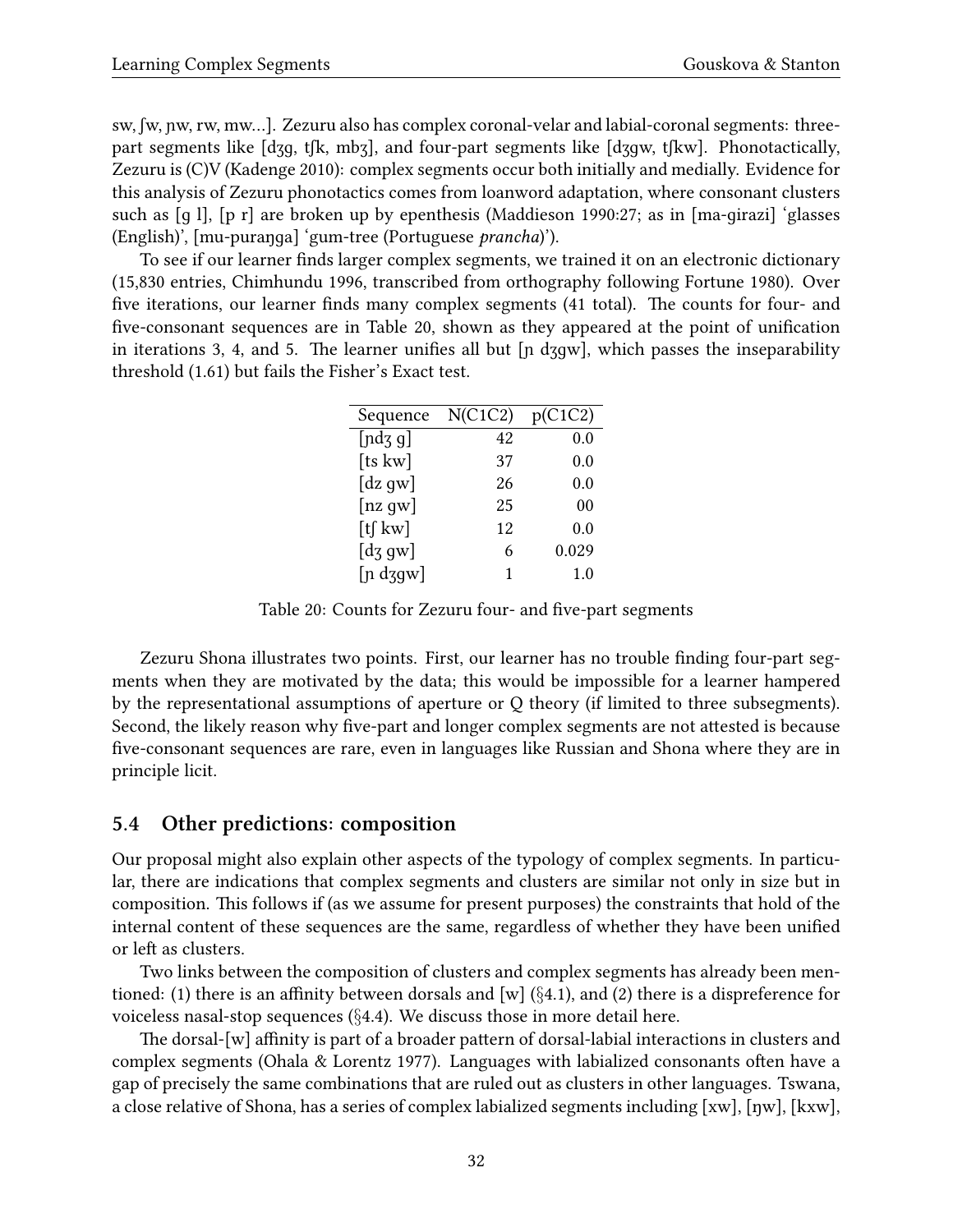[sw], etc. Labialization is contrastive on all dorsals, some coronals, but not labials—Tswana has [p] but not [pw] [\(Tlale](#page-47-14) [2005](#page-47-14)). In this, Tswana differs from Shona, which does have [bw], [mw], etc. Tswana is the complex segment analog of English, whose word-initial stop-[w] clusters are dorsal or coronal (*queen, tweak*) but not labial [\(Selkirk](#page-47-10) [1982](#page-47-10), [Moreton](#page-46-10) [2002\)](#page-46-10). These patterns follow if a single set of constraints governs combinations of various places of articulation with a [w]-like gesture, regardless of whether the sequences are analyzed as complex segments or clusters.

There is likewise a well-documented typological dispreference against nasal-voiceless-stop (NT) clusters([Pater](#page-46-13) [1999,](#page-46-13) [Hayes & Stivers](#page-44-12) [1996](#page-44-12), et seq.). For segments, this dispreference manifests in the rarity of voiceless prenasalized stops. [Maddieson & Ladefoged](#page-45-20) ([1993](#page-45-20):256) note that only 8 languages in UPSID have NT stops (compared to 55 with some kind of prenasalized consonant). Our proposal can make sense of these parallels between NT clusters and NT complex segments if the same constraints on postnasal voicing govern both. Moreover, if NT clusters are rarer than ND ones—either cross-linguistically or within a language $17$ —we would expect NT to be unified less frequently.

Other links between the typologies of prenasalized stops and nasal-stop clusters might be similarly explained. For example, the vast majority of prenasalized consonants are homorganic, which can be linked to the common requirement that nasals assimilate in place to following consonants [\(Mohanan](#page-46-17) [1982](#page-46-17), [Ito](#page-44-16) [1986,](#page-44-16) [Padgett](#page-46-18) [1995b](#page-46-18), and many others). This requirement appears to hold as a statistical trend even in languages that allow heterorganic nasal-stop sequences. In Yindjibarndi, Wordick's([1982](#page-48-3)) lexicon contains 574 homorganic nasal-stop clusters and 160 heterorganic clusters([Stanton](#page-47-15) [2019](#page-47-15)). In Wargamay, [Dixon](#page-42-17) [\(1981](#page-42-17):23) reports that homorganic nasal-stop clusters are four times more common than heterorganic ones. Russian also has more homorganic clusters such as [n t, n t<sup>j</sup>] (2,386 occurrences in [Tikhonov](#page-47-8) [2002\)](#page-47-8) and [m p, m p<sup>j</sup>] (548) than heterorganic ones such as  $[m k, m k<sup>j</sup>]$  (197).

Constraints on consonant sequencing could explain some other generalizations about the typology of complex segments. For example, [nd] and [kw] are fairly frequent in the inventories of the worlds' languages, but [nl] is—to our knowledge—unattested [\(Maddieson & Ladefoged](#page-45-20) [1993](#page-45-20):253–254). This would follow if [nl] were a rarer cluster than [nd] and [kw]. Exploring these links rigorously requires quantitative typological research, which has not been undertaken systematically. But we predict that such research should reveal the composition of complex segments and clusters to be similar. Thus, our proposal allows us to begin to answer a broader question (previously addressed by [Herbert](#page-44-0) [1986,](#page-44-0) [Steriade](#page-47-1) [1993](#page-47-1), a.o.): why are only certain combinations of consonants attested as complex segments?

## <span id="page-32-0"></span>**6 Alternatives**

We discuss four alternatives. First ([§6.1](#page-33-0)), we defend calculating probabilities over segments rather than natural classes. In (*§*[6.2](#page-35-0)), we consider a model which divides utterances into segments topdown, instead of unifying bottom-up. In (*§*[6.3\)](#page-35-1), we consider learning complex segments in tandem with phonotactics. Finally (*§*[6.4\)](#page-37-0), we discuss phonetics as a strategy for identifying complex segments.

<span id="page-32-1"></span> $17$ These statistical trends do not have to hold in any given language, of course. In our English corpus, [n t] and [m p] are both more common and more inseparable than [n d] and [m b] respectively. But English is complicated: [m p] is allowed word-finally, but [m b] is not([Kaplan](#page-44-17) [2007](#page-44-17)).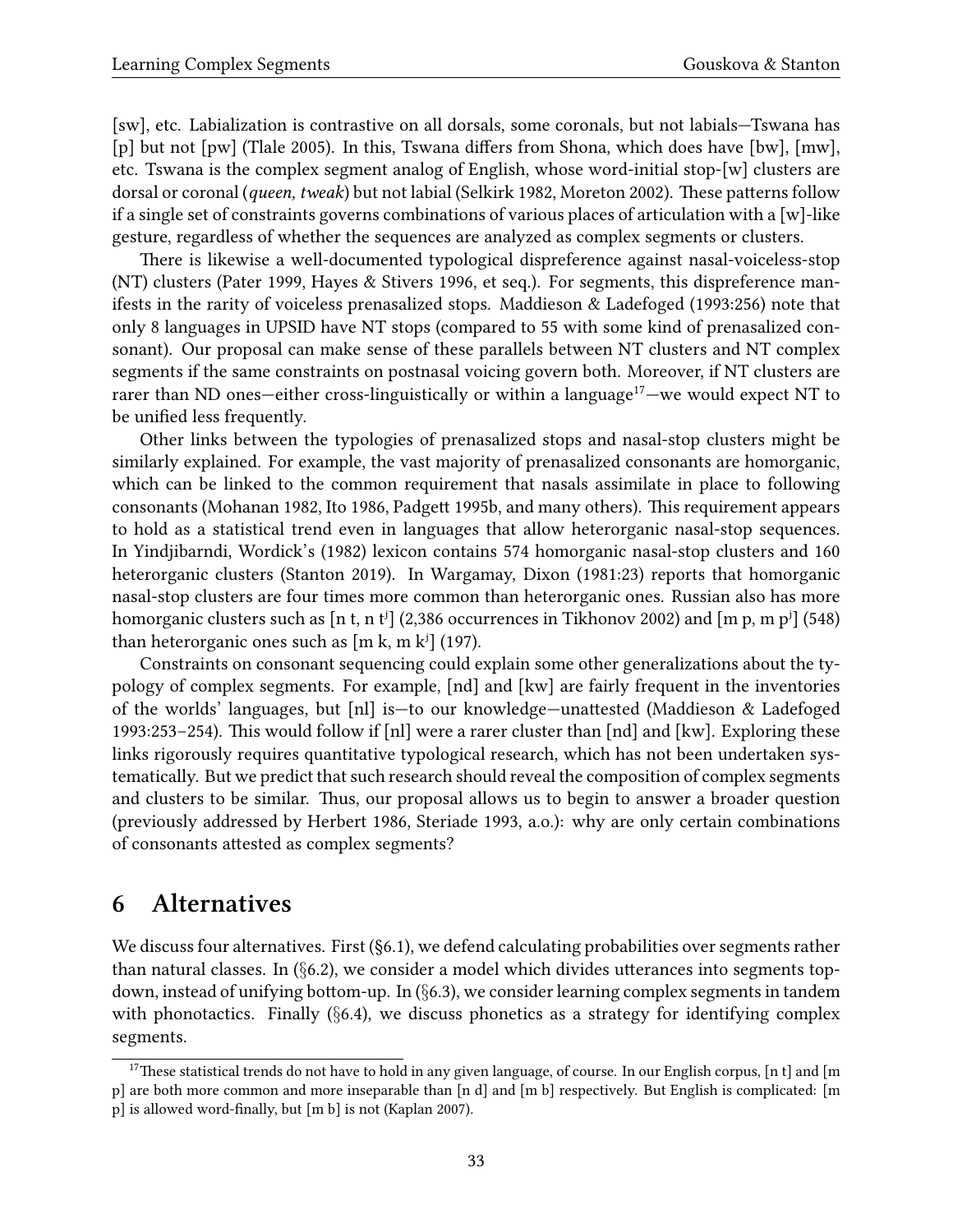### <span id="page-33-0"></span>**6.1 Inseparability over natural classes**

We treat discovering complex segments as a problem for a learner that already has segments. The model unifies consonants (defined by [-syllabic]), not natural class-based bigrams. But a natural-class-based approach has appeal.<sup>[18](#page-33-1)</sup> First, it aligns with other statistical phonology models, which assume that learners generalize over features and natural classes([Albright & Hayes](#page-41-1) [2003,](#page-41-1) [Frisch](#page-43-5) [et al.](#page-43-5) [2004,](#page-43-5) [Hayes & Wilson](#page-44-1) [2008](#page-44-1), [Albright](#page-41-7) [2009,](#page-41-7) [Adriaans & Kager](#page-41-2) [2010](#page-41-2), [Gouskova & Gallagher](#page-43-2) [2020](#page-43-2)). In this view, a segment is a natural class with one member. Second, and more importantly, learning over natural classes would allow the learner to discover generalizations: thus, English affricates [tʃ, dʒ] are [-son,-cont][+strid, -anterior]. A natural class learner could find this bigram in one iteration.

To explore this alternative, we calculated inseparability over natural classes defined by feature charts. As in our model, we restricted the class-based learner's calculations to sequences of natural classes that contained only consonants. We did not iterate the learning procedure, for reasons explained shortly. Substantively, this learner misses generalizations in some languages, and posits wrong ones in languages with gapped complex segment inventories.

No clear threshold. Unlike our learner, the natural class alternative has no clear threshold identifying sequences for unification. This is due to the combinatorics of natural classes([Hayes](#page-44-1) [& Wilson](#page-44-1) [2008,](#page-44-1) [Gouskova & Gallagher](#page-43-2) [2020](#page-43-2)). The purpose of natural classes is to group segments in various ways: [m] can pattern with labial sonorants, noncontinuants, etc. Correspondingly, there are far more natural classes than segments. Table [21](#page-33-2) shows comparison calculations for several languages. The "Nat. Cl." column shows the total number of classes (vowels and consonants). "CC 2grams" counts [-syll] *segment bigrams* attested in the data. The next column counts these same bigrams as *natural classes*; for example, [m b] is counted multiple times as [+nas][ son],  $[+LAB][+voice, +LAB, -cont]$ , etc. The last column shows the maximal inseparability values calculated over natural classes.

| Language                | Segs | Nat. Cl. | CC 2grams | Nat. Cl. 2grams | Max N.Cl. insep. |
|-------------------------|------|----------|-----------|-----------------|------------------|
| English (Celex, broad)  | 36   | 208      | 340       | 8,751           | 0.0040           |
| English (Celex, narrow) | 38   | 223      | 371       | 11,497          | 0.0220           |
| Fijian                  | 25   | 164      | 6         | 4,136           | 0.0368           |
| Greek                   | 30   | 133      | 181       | 8,052           | 0.0036           |
| Hebrew                  | 31   | 232      | 272       | 22,579          | 0.0013           |
| Latin (Whitaker)        | 32   | 159      | 178       | 12,463          | 0.0017           |
| Ngbaka                  | 33   | 199      | 28        | 5,720           | 0.0086           |
| Quechua (roots)         | 33   | 143      | 124       | 6,182           | 0.0200           |
| Russian (Zaliznjak)     | 41   | 256      | 597       | 45,059          | 0.0017           |
| Turkish                 | 38   | 198      | 315       | 8,630           | 0.0126           |

<span id="page-33-2"></span>Table 21: Segment vs. natural classes, by language (first iteration)

Calculating over thousands, as opposed to dozens or hundreds of bigrams, reduces the probability of each bigram so much that inseparability values never approach 1. This makes the notion

<span id="page-33-1"></span><sup>&</sup>lt;sup>18</sup>We would like to thank Donca Steriade for pressing us on this point.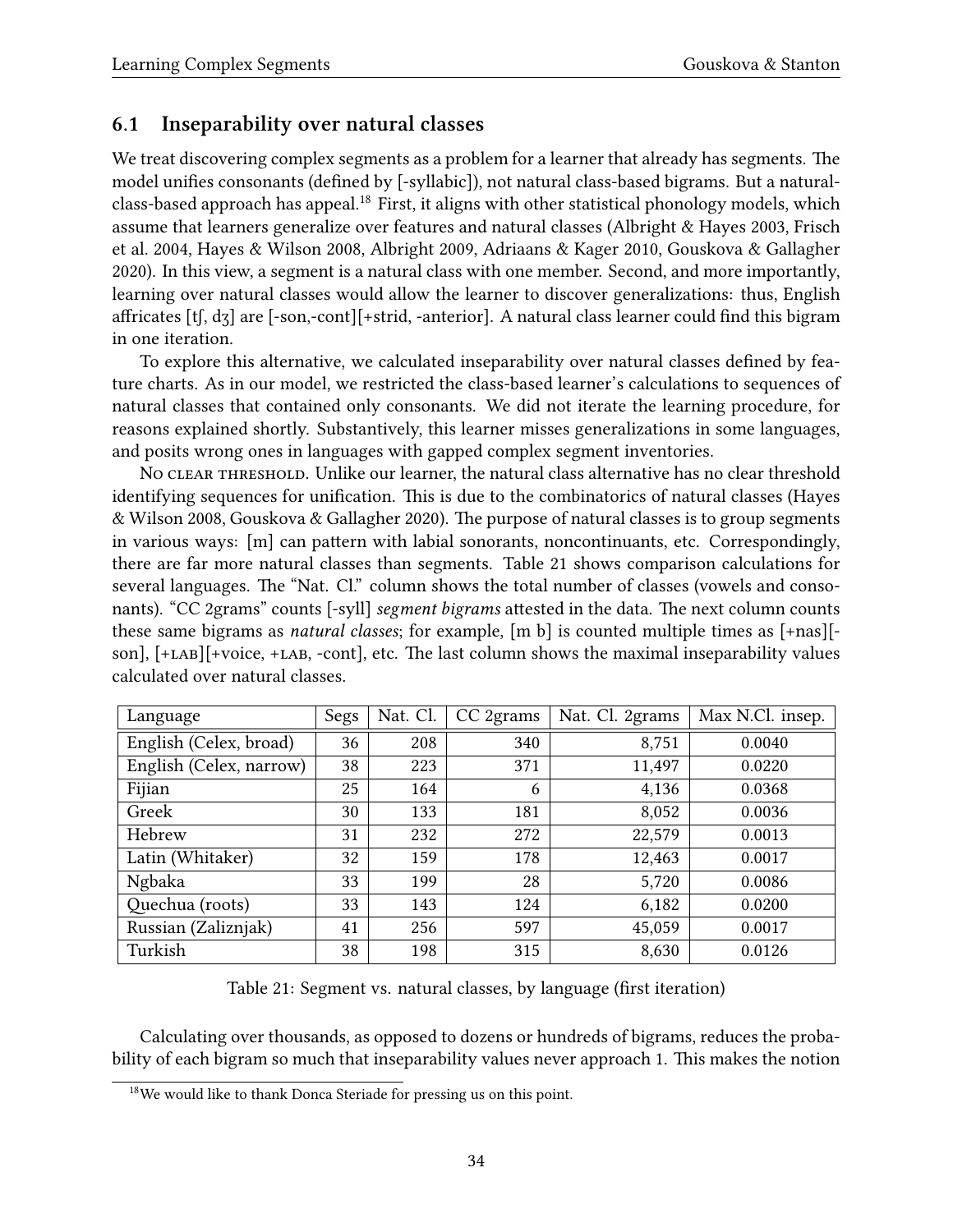of a threshold no longer tenable. Furthermore, the inseparability values are not comparable between languages. By contrast, our learner uses simple reasoning that works within and across languages.

No obvious negative results. The lack of a clear threshold makes it difficult to know when the learner yields a negative result. Take Latin, Greek, and Russian vs. Hebrew. Our learner found no unifiable sequences in Latin or Greek, but identified affricates in Russian and Hebrew; the phonotactic arguments are strongest in Hebrew.

The natural-class-based calculations make no obvious cut here. The most inseparable sequence in Latin [+cons, -long][-long], which covers nongeminate consonant clusters. Its inseparability value, 0.0017, is the same as Russian's [tɕ]. Compare this to Greek, whose most inseparable sequence is [+cons,-nas,-syll][+cons], insep=0.0036. This is more than double the value in Russian/Latin. In Hebrew, the most inseparable natural class bigram is [ts], insep=0.0013 (lower than Greek). Calculations over natural classes offer no guidance to how Greek, Latin, Russian, and Hebrew should be treated—whether to iterate, how to stop, and what criterion to use.

Missing and overly broad generalizations. The natural class learner misses generalizations even when present. Consider Fijian. On iteration 1, our segment-based learner unifies the prenasalized stops and then the affricates (*§*[2.2\)](#page-5-0). But as a natural class (Table [22](#page-34-0)), prenasalized stops [+nas][+voice,-cont,-son] have an inseparability value lower than [ŋɡ], [mb]. Affricates are also missed. This odd outcome arises because the inseparability calculation has as its denominator the frequency of the sequence's parts, so lumping all nasals and all stops into one calculation dilutes the inseparability of all prenasalized stops. Since each segment is also a natural class, the inseparability of a sequence with less frequent members (e.g. [ŋ, ɡ]) will be higher when it is considered on its own.

| nat. class bigram                                                                                   | as segments         | Insep  | N(Cl1 Cl2) |
|-----------------------------------------------------------------------------------------------------|---------------------|--------|------------|
| $\lceil + \text{dor}, + \text{nas} \rceil \lceil + \text{dor}, + \text{voice}, - \text{son} \rceil$ | [n, g]              | 0.0368 | 1026       |
| $[-lab, +nas]$ $[-lab, +voice, -cont, -son]$                                                        | $\lceil m b \rceil$ | 0.0301 | 2328       |
| $[-\text{nas}]$ $[+\text{voice}, -\text{cont}, -\text{son}]$                                        | [m n n b d q]       | 0.0295 | 5866       |
| $[+ant, +nas]$ $[+ant, +cor, +voice, -cont, -son]$                                                  | [n d]               | 0.0269 | 2512       |

<span id="page-34-0"></span>Table 22: Top most inseparable sequences in Fijian, as natural classes

In one pathological case, the natural class learner finds too broad a generalization, even though the target inventory is gapped and cannot be captured via a natural class: Russian. Our segment-based learner identified [tɕ] and then [ts], in two iterations. The natural class-based learner also identifies [tɛ], but it is tied on inseparability with  $[t][c|s|s^i|s]$  (Table [23\)](#page-35-2). This would unify [tsʲ] and [tʂ], which mostly occur at morpheme boundaries (recall [12\)](#page-23-2) and are clusters in any mainstream analysis. The learner cannot help but overshoot here, because a natural class definition of affricates in Russian is hopeless: the inventory is gapped. A gapped inventory requires a segment-level analysis.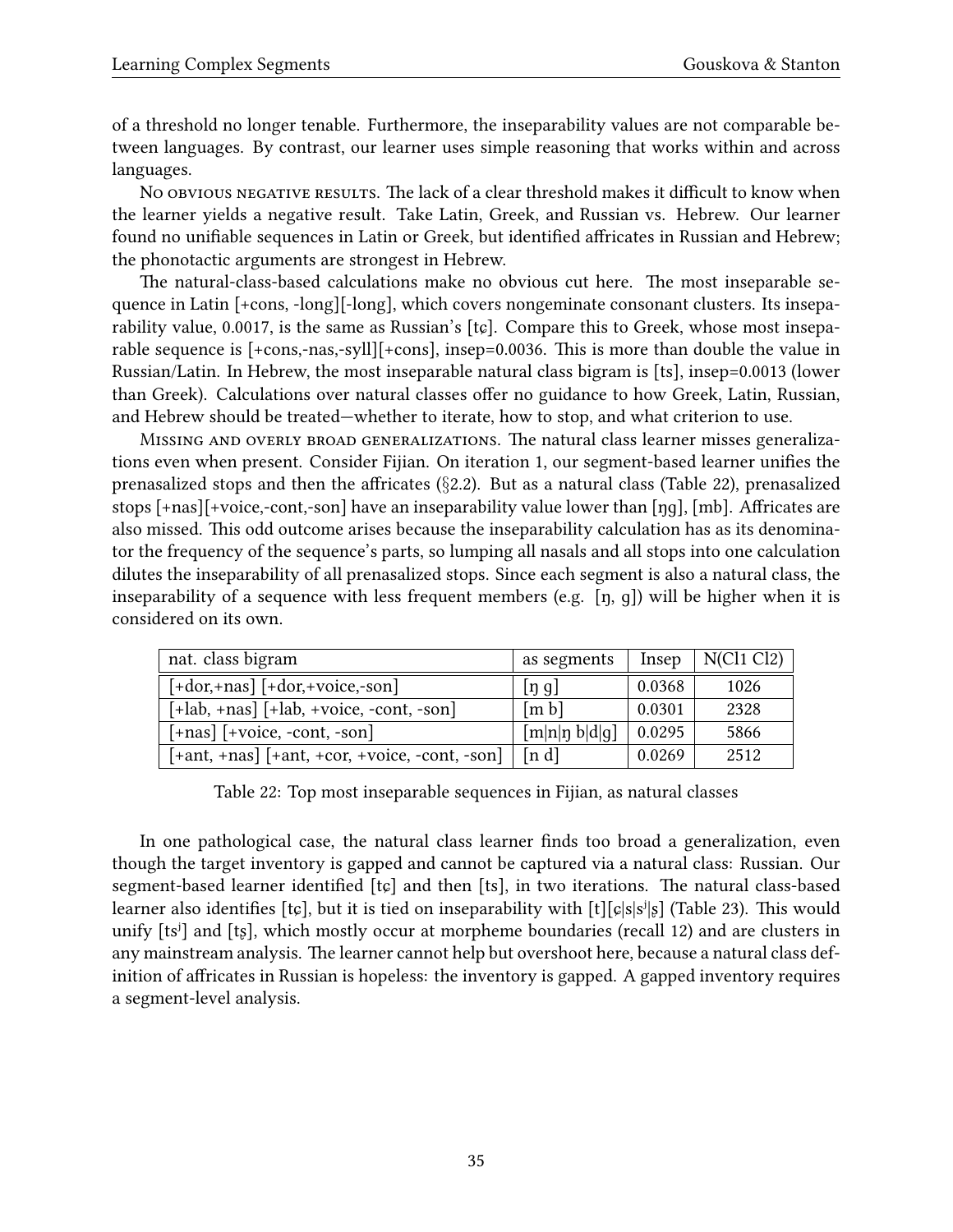| nat. class bigram                         | as segments                            | Insep  | N(Cl1 Cl2) |
|-------------------------------------------|----------------------------------------|--------|------------|
| [+back,-strid,-voice] [-ant,-back,-voice] | $[t \, \mathcal{G}]$                   | 0.0017 | 12900      |
| [+back,-strid,-voice] [+strid,-ant,-back] | $[t \csc  z]$                          | 0.0017 | 12900      |
| [+back,-strid,-voice] [+strid,-voice]     | $[t \space s \space  s^j c s]$         | 0.0017 | 28049      |
| [+back,-strid,-voice] [+cont,-voice]      | $[t f   fj   s   sj   x   xj   c   s]$ | 0.0015 | 28171      |
| [+back,-strid] [+strid,-ant,-back]        | $[d t \carepsilon z]$                  | 0.0014 | 12905      |

<span id="page-35-2"></span>Table 23: Top most inseparable sequences in Russian, as natural classes

We should emphasize that the natural class calculations often look qualitatively similar to segmental ones—mainly because each segment is a natural class, and bigrams such as Fijian [ŋɡ] are often most inseparable. In Turkish and English, [dʒ] is most inseparable counted as classes and segments. The learner even occasionally finds the right class-based generalization: in Quechua roots, the topmost sequence is  $[t]$  $[f]$ <sup>n</sup> $[f]$ , precisely the right result. But the success in Quechua is nothing to celebrate, given how often this learner misses class-based generalizations.

### <span id="page-35-0"></span>**6.2 Top-down segmentation**

We are sometimes asked why our learner unifies segments bottom-up. The alternative is segmenting top-down, starting with holistic utterances and then dividing them into segments, leaving some sequences as complex. This is desirable because any model of acquisition must solve the segmentation problem; it is controversial whether infants represent the speech stream as separate phones (see [Phillips & Pearl](#page-46-19) [2015\)](#page-46-19). A more realistic model might proceed in the opposite direction from ours.

We did not implement a top-down model, but we considered an alternative that uses the inverse of our math and does not presuppose the vowel-consonant distinction. In this model, the most separable sequences are divided into segments, and the inseparable ones would be left as complex—undersegmented, not unified. The main problem in this model is similar to the natural class alternative: because there are more bigram types to consider, there is no longer a clear threshold. The numbers look similar in languages that have complex segments and in ones that do not. Moreover, target CC sequences can be more separable than some CV sequences (e.g. in Fijian, [nr] would be segmented before [ka, βa, ta], and in Hebrew, [ts] would be segmented before [ut]). At the very least, then, a top-down segmenter has to treat consonant sequences as special–and then the model is close to being a notational variant of ours.

### <span id="page-35-1"></span>**6.3 Phonotactics**

An alternative to our inseparability heuristic is that learners use phonotactics to decide which sequences are complex segments (as hypothesized explicitly by [Herbert](#page-44-0) [1986](#page-44-0)). Suppose the Fijian learner tries learning phonotactics assuming clusters, [m b] and then tries complex segments, [mb]—and evaluates resulting grammars for improved fit. We show that this strategy fails because phonotactic grammars always benefit from access to complex segment representations. A learner of English phonotactics does better when it sees [tʃ, dʒ] as affricates than as clusters. But it does better still with [ts, dz] as affricates, and with prenasalized and labiovelar stops (*jumbo, rugby*).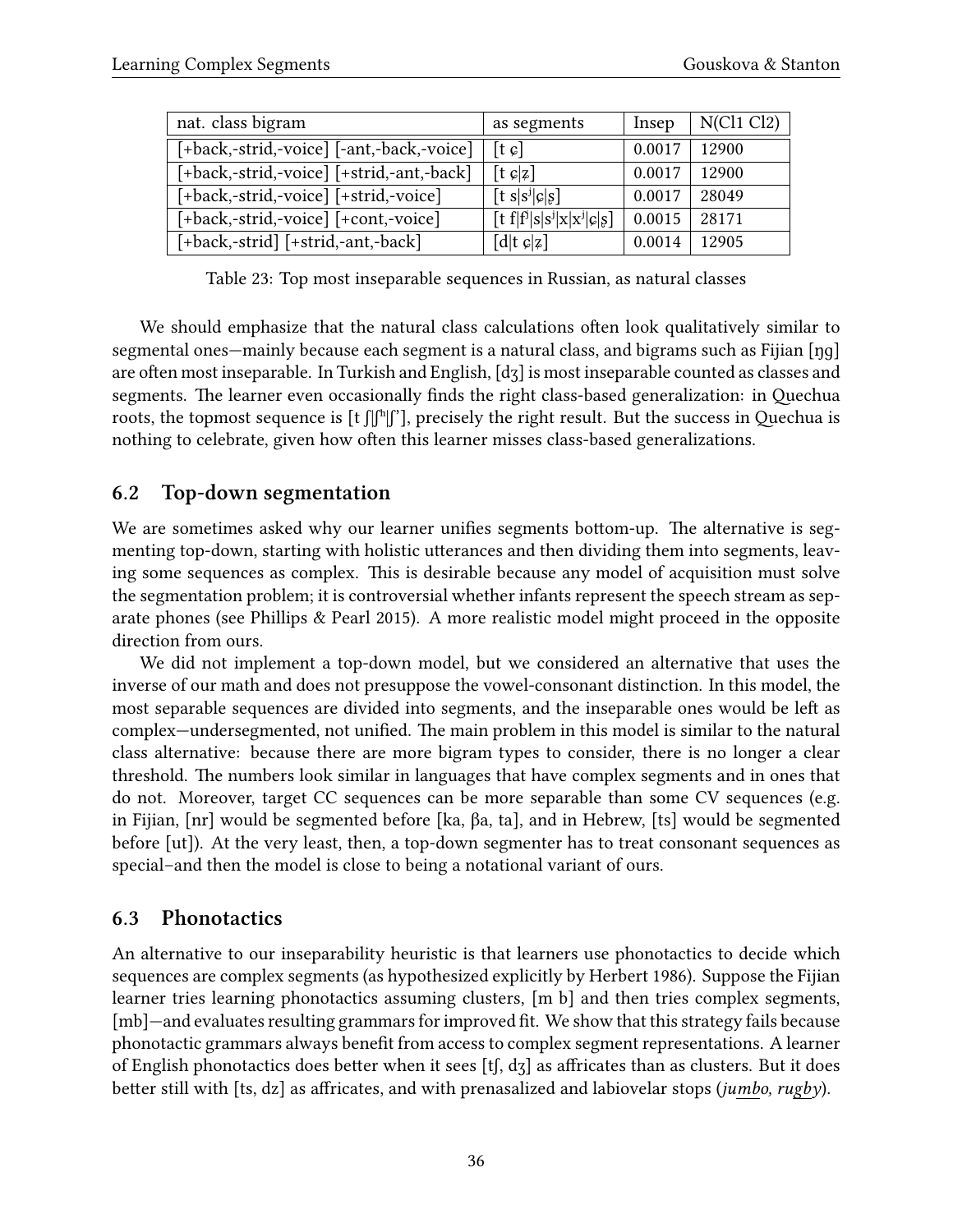Devising a phonotactics-based alternative requires nontrivial decisions about structuring the hypothesis space. The learner might need to entertain many types of complex segments, whose inventory could be gapped. For the English learner, what order should the learner use for [tʃ, dʒ, ts, dz]? What about possible three- and four-part complex segments (e.g. [ntʃw, ndʒw])? We set those questions aside, and tested the phonotactics-based strategy by manually creating progressively more elaborate representations, and training the UCLA Phonotactic Learner (UCLAPL, [Hayes & Wilson](#page-44-1) [2008](#page-44-1) et seq.)<sup>[19](#page-36-0)</sup> on the resulting datasets. We evaluated the phonotactic grammars' fit with two measures: (i) the **log probability** of the data; (ii) **generality**: average number of segments covered by each constraint. Log probability is calculated by the learner for the entire grammar after each constraint is added [\(Hayes & Wilson](#page-44-1) [2008](#page-44-1):386–387); we use the final, highest value. Generality seems to us to characterize good phonological grammars.

We tested this approach on phonotactically restrictive languages (Fijian, Ngbaka, Mbay) and permissive ones (Russian, English). In all the languages, replacing clusters with linguist-posited complex segments improves phonotactic grammar fit. The trouble is that still more improvement resulted when we added segments not usually posited for those languages.

The English results are in Table [24.](#page-36-1) The first simulation assumes only singletons, transcribing *angel* as [eɪ n d ʒ ə l]; it would be [eɪ n dʒ ə l] in (d), and [eɪ ndʒ ə l] in (f). Simulation results are arranged in order of improved fit, showing that fit improves with the number of complex segments assumed. According to this implementation of the phonotactic strategy, English has prenasalized stops and affricates.

|    | Complex segments                                              | No. of constraints Generality |       | Log probability |
|----|---------------------------------------------------------------|-------------------------------|-------|-----------------|
| a. |                                                               | 64                            | 7.21  | 1,341,862       |
| b. | [t, dz]                                                       | 53                            | 7.40  | 1,374,595       |
| c. | [ts, dz]                                                      | 53                            | 7.40  | 1,355,595       |
| d. | [mb, nd, ng, mp, nt, nk]                                      | 60                            | 7.82  | 1,379,973       |
| e. | [ts, dz, tf, dz]                                              | 52                            | 8.58  | 1,382,844       |
|    | [mb, nd, ng, mp, nt, nk, ts<br>dz, tf, dz, nf, nts, ndz, ndz] | 59                            | 10.14 | 1,413,231       |

<span id="page-36-1"></span>Table 24: English phonotactic simulations assuming different complex segment inventories

This bizarre result arises in part<sup>[20](#page-36-2)</sup> because rewriting clusters as segments allows the learner to capture gaps in a general way. For the phonotactically restrictive Fijian, the (C)V analysis relies on the inventory including [mb, nd, ŋɡ, tʃ, ndʒ, nr]. If the learner sees these sequences as segments, it can posit a general constraint \*[-syll][-syll] to capture the absence of clusters. If the learner sees the sequences as clusters, however, it must induce many more constraints to explain which clusters are missing: \*[+cont][-syll], \*[-nas][-cont], \*[+nas][-voice], etc.

Similar logic extends to more phonotactically permissive languages such as English. English has more homorganic NCs than heterorganic ones. If homorganic NCs are prenasalized stops, the learner can explain why heterorganic NCs are rare with \*[+nas][-son]. If all NCs are clusters, the

<span id="page-36-2"></span><span id="page-36-0"></span><sup>&</sup>lt;sup>19</sup>We used the gain version, not the Observed/Expected version; see [Gouskova & Gallagher](#page-43-2) ([2020\)](#page-43-2).

<sup>&</sup>lt;sup>20</sup>Anotherreason is a design feature of the UCLAPL: it does better on shorter words ([Daland](#page-42-18) [2015](#page-42-18)). Representing clusters as complex segments reduces average word length and improves model fit, even at the cost of the increased number of natural classes the learner must navigate.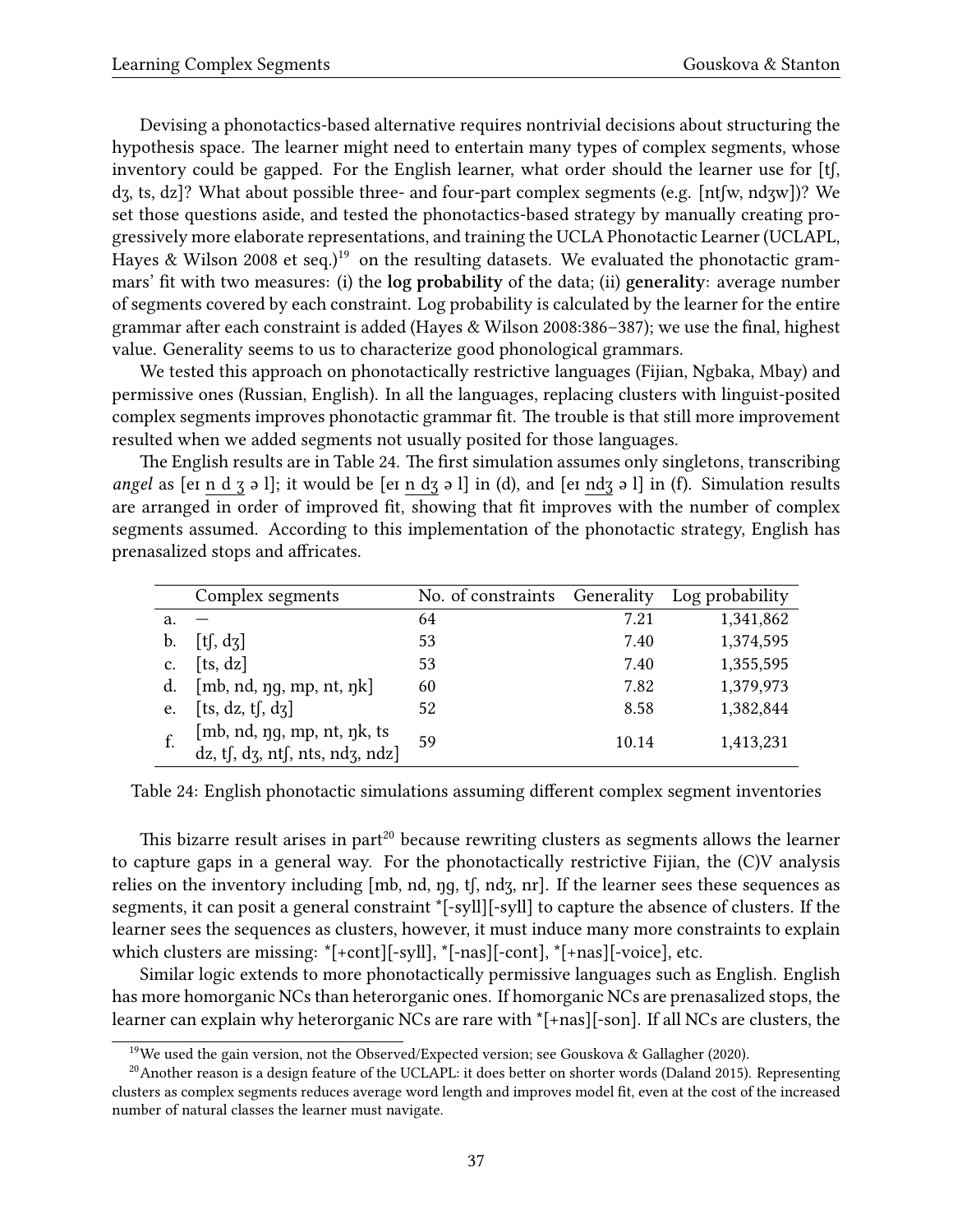learner needs constraints for each type of heterorganic NC (cf. [Wilson & Gallagher](#page-48-4) [2018\)](#page-48-4). And because the UCLAPL searches unigram constraints before bigrams or trigrams, treating certain consonant sequences as segments makes it easier for the learner to discover constraints that hold over those sequences. The English grammar in Table [24f](#page-36-1) includes a constraint against prenasalized affricates, since those are rare in the language. The same pattern held in Russian. This is a perverse outcome: the more restricted the complex segment, the better the fit. Thus, the phonotactic strategy supplies the biggest motivation for adding complex segments in cases where the distributional evidence for complex segments is lacking. This casts a serious doubt on phonotactics as a learning theory of complex segments.

### <span id="page-37-0"></span>**6.4 Learning complexity from phonetics**

We now consider the hypothesis that complex segments differ from clusters phonetically. [Tru](#page-47-0)[betzkoy](#page-47-0) [\(1939\)](#page-47-0) first conjectured that clusters are longer than complex segments, and much subsequent research has looked for duration differences. Within a learning theory, duration differences could give the learner a clue: unify short sequences but not long ones. As we will show, however, the existing phonetic research into duration differences raises more questions than it answers.

We discuss two reasons to doubt a universal correlation between segmenthood and duration. First, there are clear counterexamples. Second, segments and clusters can differ quite drastically in inherent duration, both within and across languages. There is often no principled way to decide what durations to compare. We end with a brief discussion of additional phonetic properties that could potentially differentiate segments from clusters.

Counterexamples. There are some reported correlations between duration and segmenthood [\(Brooks](#page-42-19) [1964,](#page-42-19) [Riehl](#page-46-0) [2008](#page-46-0), [Cohn & Riehl](#page-42-15) [2016](#page-42-15)), but there are also counterexamples. We discuss two. First is Javanese([Adisasmito-Smith](#page-41-8) [2004](#page-41-8)), where NCs are longer than single segments but appear to have the distribution of segments. Second is Bura, where the same contradiction appears for labiovelars. The discussion of Javanese follows [Stanton](#page-47-11) [2017](#page-47-11):57–59. The Bura discussion is based on [Maddieson](#page-45-1) [1983](#page-45-1) and [Sagey](#page-46-1) [1986:](#page-46-1)180–184.

Evidence from phonotactics and alternations in Javanese suggests that NCs pattern as single segments. NCs are the only initial clusters (though they result from prefixation; see [Adisasmito-](#page-41-8)[Smith](#page-41-8) [2004](#page-41-8):258). NC clusters can combine with liquids medially, just like single stops. NCs also condition vowel reduction like singletons: as shown in [13](#page-37-1), [i, u, ɔ] appear in open syllables, and [I,  $\sigma$ , a] in closed ones (cf. [pʰʊk.ti] and [pʰu.kɪt]). NC sequences, shown in [14,](#page-37-2) are preceded by  $[i, u]$ , just like  $[t, k]$  in [13](#page-37-1) and unlike  $[k, r, n]$ .

<span id="page-37-1"></span>(13) Vowel centralization in closed syllables [\(Adisasmito-Smith](#page-41-8) [2004](#page-41-8):261)

|  | a. [titrp] 'leg'                           |  | $cf. a'.$ [titi]             | meticulous' |
|--|--------------------------------------------|--|------------------------------|-------------|
|  | b. [kukʊr] 'scratch'                       |  | b'. [kuku] 'finger'          |             |
|  | c. $[p^{\text{th}}\text{dkti}]$ 'evidence' |  | c'. $[p^{\text{th}}]$ 'hill' |             |
|  | d. [sirno] 'disappear'                     |  | d'. [siram] 'bathe'          |             |

<span id="page-37-2"></span>(14) No vowel centralization before NC sequences [\(Adisasmito-Smith](#page-41-8) [2004:](#page-41-8)262–263)

- a.  $[\text{tink}^{\text{fi}}]$  'louse' c.  $[\text{ling}^{\text{fi}}]$  'machete'
- b. [tuŋkʰu] 'wait' d. [muŋkʊr] 'face down'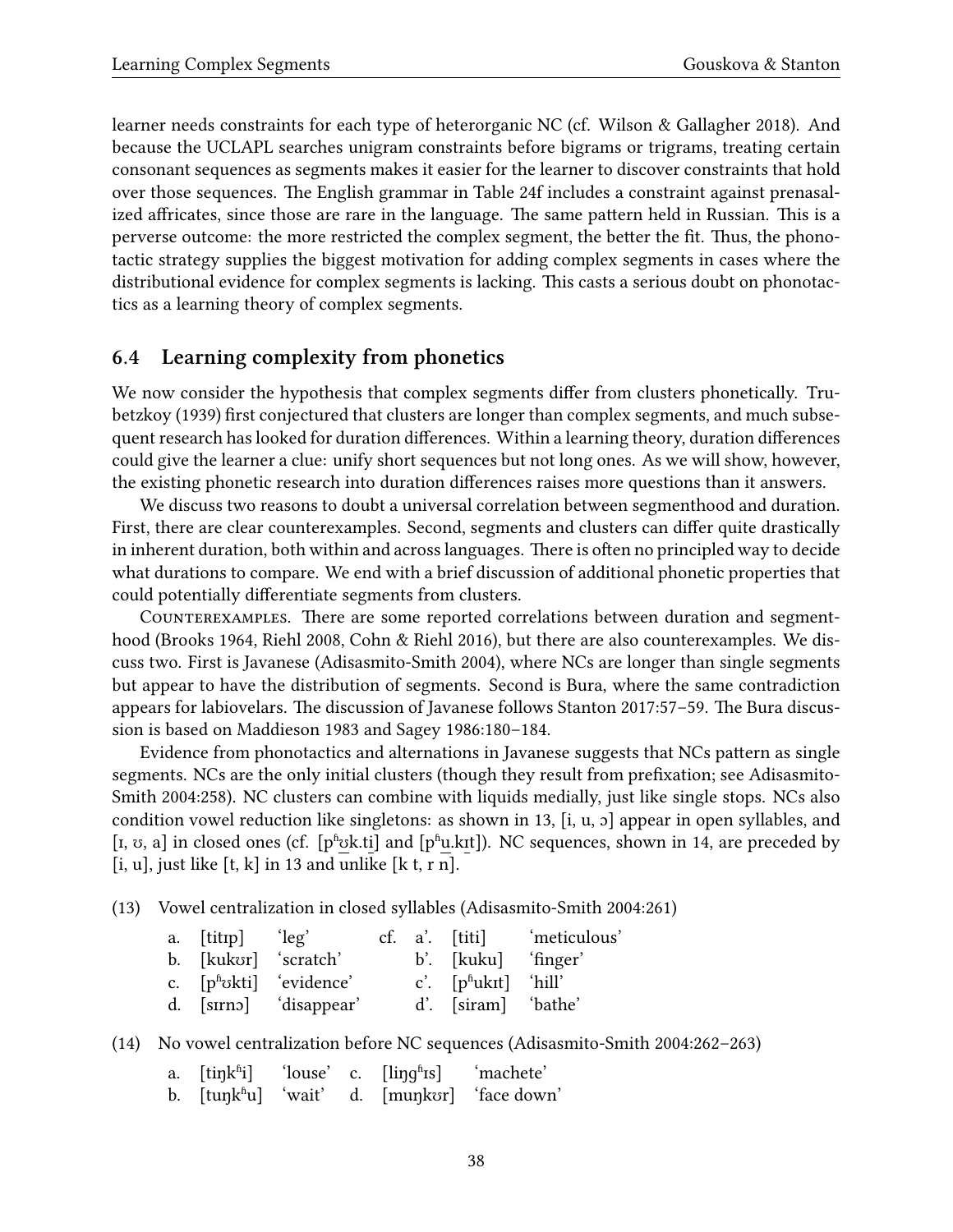The analytic arguments for treating Javanese NCs as complex segments are strong, and yet they are significantly longer than singleton stops and nasals in Javanese([Adisasmito-Smith](#page-41-8) [2004:](#page-41-8)307). [Adisasmito-Smith](#page-41-8) ([2004\)](#page-41-8) ultimately claims that the evidence from distribution and alternations is misleading, and the sequences are represented as clusters. But the link between segmenthood and duration in Javanese is tenuous. The phonological arguments for segmenthood are straightforward, but unmatched by the duration patterns.

A second case of mismatch between duration and segmenthood comes from languages in the Bura-Margi cluster. These languages are claimed to have many complex segments, most controversial of which are the labiocoronals [pt, bd, mnpt, mnbd, ʔbd, pts, ptʃ] [\(Maddieson](#page-45-1) [1983](#page-45-1):287). Contra segmental treatments([Hoffman](#page-44-18) [1963,](#page-44-18) [Newman](#page-46-20) [1977](#page-46-20)), [Maddieson](#page-45-1) ([1983](#page-45-1)) argues that Bura labiocoronals are clusters on the basis of several phonetic criteria. First, they are sequentially articulated: the bilabial closure is released before the alveolar closure is complete. Second, 'the consonantal duration for /pt/ is considerably longer than the duration for a single /t/ or /p/' [\(Mad](#page-45-1)[dieson](#page-45-1) [1983:](#page-45-1)293). On this basis, he concludes that labiocoronals in Bura (and likely Margi) are clusters. But [Sagey](#page-46-1) ([1986:](#page-46-1)182–184) argues that distributionally, the labiocoronals pattern as single segments: they can appear as the second member of a medial cluster or the first member of an initial cluster, both places where sonority-violating clusters are otherwise illicit. Thus the Bura-Margi labiocoronals pattern like single segments, yet are longer than single segments.

These counterexamples cast doubt on a universal link between duration and segmenthood. Of course, one could claim that duration and not phonological evidence correctly diagnoses these sequences as clusters [\(Maddieson](#page-45-1) [1983](#page-45-1), [Adisasmito-Smith](#page-41-8) [2004,](#page-41-8) [Riehl](#page-46-0) [2008](#page-46-0)). But this strikes us as circular: any research program linking segmenthood and duration needs independent evidence of segmenthood to use duration as a diagnostic. Clear evidence is hard to come by: first, because there is no field-wide consensus on criteria for distinguishing complex segments from clusters ([Herbert](#page-44-0) [1986\)](#page-44-0), and second, because the most straightforward evidence for duration/segmenthood link would have to come from languages that contrast complex segments with same-phone clusters (as in monomorphemic [t s i n]*∼*[ts i n]). If such contrasts exist, they are at best rare [\(Mad](#page-45-20)[dieson & Ladefoged](#page-45-20) [1993,](#page-45-20) [Riehl](#page-46-0) [2008,](#page-46-0) and others).

Differences in inherent duration. Proponents of the duration diagnostic claim that complex segments are same duration as a single segment. But inherent durations vary both within and across languages. There are differences among segments. In English, fricatives are longer than stops and nasals, and sounds produced towards the front of the vocal tract are longer than those produced towards the back([Lehiste](#page-45-21) [1970](#page-45-21), [Umeda](#page-47-16) [1977\)](#page-47-16). Nasals are considerably longer than stops in Sukuma [\(Maddieson & Ladefoged](#page-45-20) [1993:](#page-45-20)277) but not in English [\(Umeda](#page-47-16) [1977:](#page-47-16)848). There are also differences among clusters. Homorganic NC clusters are shorter than heterorganic ones in Dutch([Slis](#page-47-17) [1974](#page-47-17)) and several Australian languages [\(Stanton](#page-47-11) [2017](#page-47-11):175–176). Homorganic [s t] is shorter than heterorganic [s p] and [s k] in Greek, but not in English [\(Arvaniti](#page-41-0) [2007](#page-41-0):21–22). These differences suggest that there is no principled way to determine whether a sequence is a complex segment or a cluster by comparing it to similar sequences in other languages (see [Riehl](#page-46-0) [2008](#page-46-0):103–105 for discussion).

Inherent duration differences among the segments of a language also make it difficult to identify a principled reference point for "a single segment". Researchers who make such comparisons opt for different choices. [Maddieson & Ladefoged](#page-45-20) ([1993](#page-45-20):270–271) compare the durations of prenasalized stops in Fijian to those of /t/, /k/, and /l/ (the "measurable intervocalic consonants"), whereas [Riehl](#page-46-0) [\(2008](#page-46-0):179) determines whether an NC is a segment or a cluster by comparing its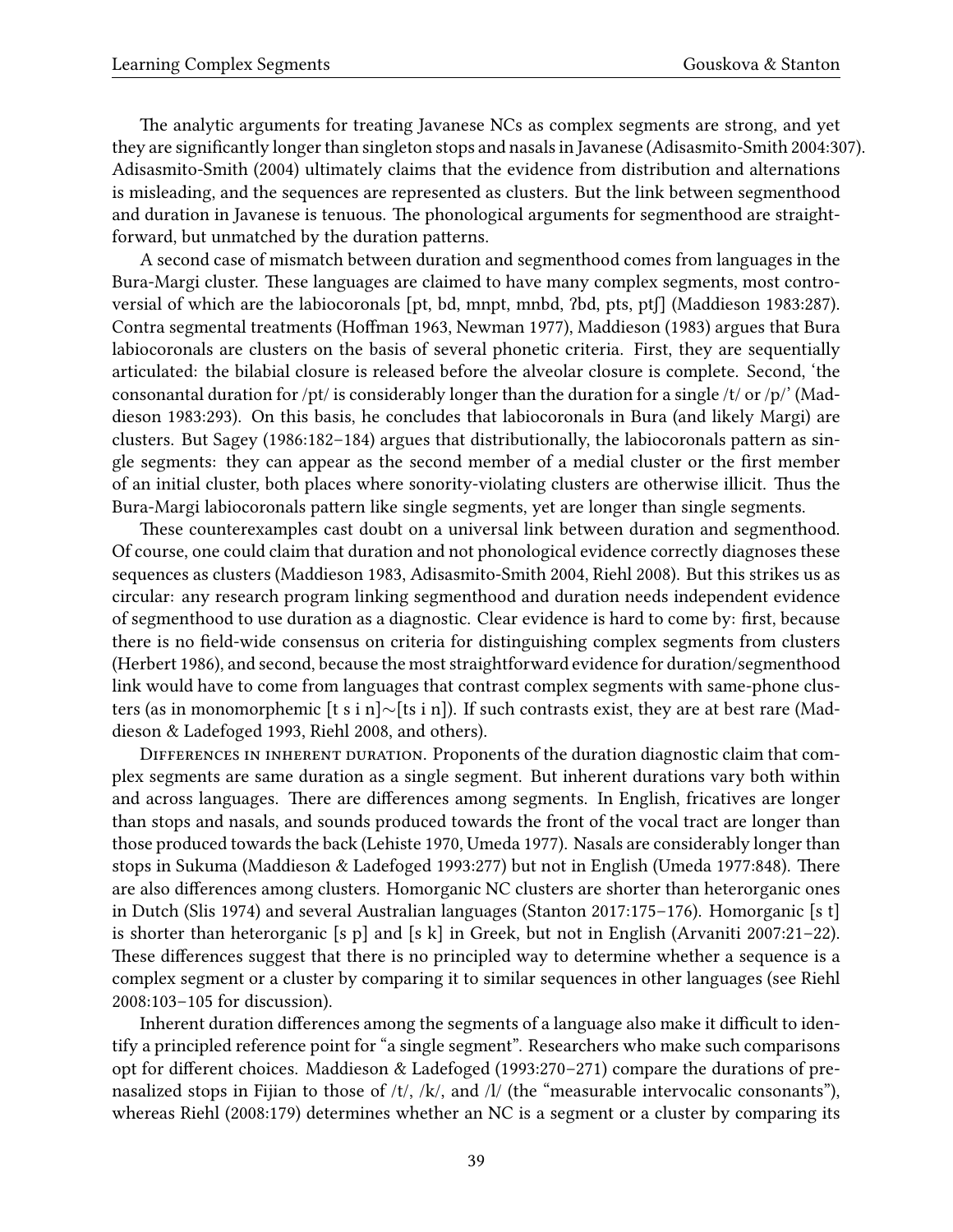duration to a plain nasal at the same place of articulation. It is not obvious which approach is more principled. More generally, durational asymmetries among segment and cluster types raise the possibility that complex segments might be longer than simplex segments because they are just long segments. Likewise, true clusters might be shorter than some simplex segments due to cluster compression([Farnetani & Kori](#page-43-20) [1986](#page-43-20)). In short, there is no agreed-upon way to determine whether a sequence is a segment or a cluster by comparing its duration to simplex segments, nor is it clear that such a correlation would be meaningful in the first place.

Many of these points come up in work on Modern Greek [t s] and [d z]. The analysis of these sequences has been hotly debated, with evidence from phonotactics, morpho-phonology, and phonetics recruited in favor of opposing analyses([Joseph & Philippaki-Warburton](#page-44-19) [1987,](#page-44-19) [Tzakosta](#page-47-18) [& Vis](#page-47-18) [2007,](#page-47-18) [Syrika et al.](#page-47-19) [2011](#page-47-19); see especially [Arvaniti](#page-41-0) [2007](#page-41-0) for a review). The phonotactics of Greek do not provide conclusive evidence; there is no clear difference between [t s, d z] and other stopfricative sequences. All can occur word-initially, and obey the same restriction on clustering (for example, none of [p s, k s, t s, d z] can precede a liquid). These patterns are consistent with either an affricate or a cluster analysis of [t s, d z]. The sequences have also been studied phonetically, with inconclusive results (see [Arvaniti](#page-41-0) [2007](#page-41-0) for critical discussion). By the duration diagnostic, weexpect [t s] and [d z] to be shorter than [p s] and [k s], and indeed they are ([Joseph & Lee](#page-44-20) [2010](#page-44-20)). As [Arvaniti](#page-41-0) [\(2007](#page-41-0)) points out, however, this could be due to homorganicity: other studies demonstrate that uncontroversial clusters in Greek show the same asymmetry (i.e. [s t] is shorter than [s p, s k]). Arvaniti concludes that neither phonetics nor phonotactics provide clear evidence to adjudicate the status of the sequences.

We were therefore interested in testing our computational learner on Greek to see if the distributional evidence was any clearer. To test the learner, we transcribed an orthographic list of 59,325 lexemes from the Corpus of Modern Greek. The learner was unequivocal: [t s, d z] are clusters. We provide a partial table of inseparability measures in Table [25](#page-39-0) (the learner identified 182 clusters). The two most inseparable sequences are [s t] (0.7) and [ŋ x] (0.44); the four stop-[s] clusters fall far below the threshold of 1 (other sequences with higher values are omitted for brevity). Thus, our results suggest that Greek [t s, d z] should be analyzed as clusters, not affricates.

|     | inseparability $N(C1C2) N(C1)$ |      |       | N(C2) |
|-----|--------------------------------|------|-------|-------|
| s t | 0.70                           | 7832 | 74207 | 35284 |
| ŋ x | 0.44                           | 114  | 167   | 5252  |
| dz  | 0.23                           | 275  | 4137  | 2377  |
| k s | 0.15                           | 3292 | 28912 | 74207 |
| p s | 0.03                           | 1234 | 20752 | 74207 |
| t s | 0.01                           | 963  | 35284 | 74207 |

<span id="page-39-0"></span>Table 25: Inseparability measures for Modern Greek

Other possible phonetic cues. For the reasons just enumerated, we do not believe that learners appeal to durational information to decide which consonant sequences are clusters and which are segments. We do not deny that durational information could be useful in individual cases,<sup>[21](#page-39-1)</sup> but the lack of a clear correlation between duration and phonological patterning casts

<span id="page-39-1"></span><sup>&</sup>lt;sup>21</sup>[Brooks](#page-42-19) ([1964](#page-42-19)) shows that duration is a cue to the cluster/affricate distinction in Polish [t̪ɛ] vs. [t̥s], for example.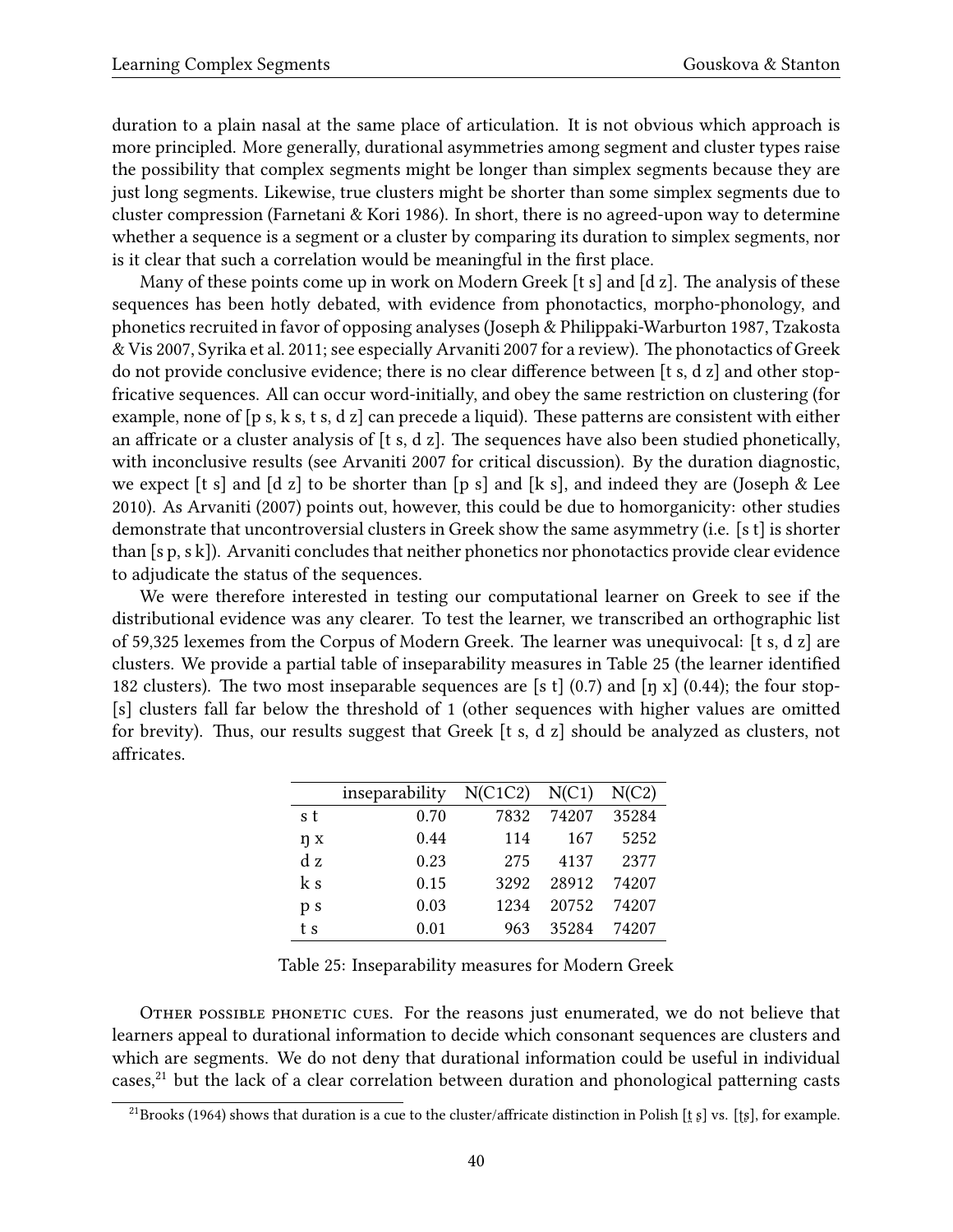doubt on duration as a universal diagnostic for segmenthood.

Other phonetic differences between complex segments and clusters are also not universal. [Herbert](#page-44-0) [\(1986:](#page-44-0)134–139) observes that vowels often lengthen before NCs in languages where NCs are argued to be segments. But subsequent work on NCs has established that this apparent correlation between segmenthood and lengthening has exceptions. Vowels do not lengthen before Fijian prenasalized stops([Maddieson & Ladefoged](#page-45-20) [1993:](#page-45-20)272), and vowels are lengthened before nasal-stop clusters in Iraqw([Downing](#page-43-21) [2005\)](#page-43-21). There is thus no clear correlation between length of a preceding vowel and the segmental status of an NC([Riehl](#page-46-0) [2008:](#page-46-0)108–112). Investigations of other correlates, such as the amount of nasalization in a preceding vowel, have also come up empty-handed [\(Riehl](#page-46-0) [2008:](#page-46-0)106–108).

One fundamental difference between our approach and phonetic investigations is that our approach works on a variety of complex segments. Conversely, no phonetic criteria (aside from duration) can consistently apply to all complex segments. One criterion is the lack of internal release([Jones](#page-44-7) [1918\)](#page-44-7), but languages have different phonetic rules for releasing consonants in clusters (see [Zsiga](#page-48-5) [2000](#page-48-5) on English vs. Russian). Another criterion is simultaneous articulation, used as a diagnostic on labiovelar and labiocoronal sequences([Maddieson](#page-45-22) [1993,](#page-45-22) [Zsiga &](#page-48-6) [Tlale](#page-48-6) [1998,](#page-48-6) [Chitoran](#page-42-20) [1998](#page-42-20)). But several types of complex segments—affricates and prenasalized stops—necessarily involve sequential articulation, so this criterion is useless for them.

It is of course possible that there are as-yet undiscovered phonetic properties that reliably distinguish complex segments from clusters, such as articulatory ones (Trubetzkoy's Rule II). [Saltzman & Munhall](#page-47-20) [1989,](#page-47-20) [Löfqvist](#page-45-23) [1991](#page-45-23), [Byrd](#page-42-21) [1996](#page-42-21) and others hypothesize that a segment is a constellation of gestures with a stable timing pattern. [Byrd](#page-42-21) [\(1996:](#page-42-21)160) suggests that this definition allows us to make predictions about differences between complex segments and clusters. For NCs, for example, the oral constriction and velum lowering gestures should be more stably coordinated in languages where they are prenasalized stops than in languages where they are clusters. Existing work has not identified consistent differences of this sort. On the one hand, Shaw and colleagues [2019](#page-47-21) find timing differences between Russian  $[b^j]$  and  $[br]$ . On the other hand, Browman and Goldstein [1986](#page-42-22) look for articulation differences between Chaga [mb] and English [m b], and find none: 'both [*. . .*] are constellations involving a single bilabial closure gesture [*. . .*] How, then, given the similarity between their gestural structures, do we capture the distinction between prenasalised stops in Chaga and nasal-stop sequences in English? The simplest statement is as a distributional, or phonotactic, difference'([Browman & Goldstein](#page-42-22) [1986](#page-42-22):235–236). We would contend that the distributional difference is inseparability.

## **7 Conclusion**

To conclude, we set out to construct a theory of learning complex segments. We presented a computational learner that builds complex segments from distributional information, and illustrated its application to both language-internal and typological questions. On the typological front, we

The distinction is sometimes erroneously described as a same-place contrast [\(Clements & Keyser](#page-42-23):35), but the [t] in the cluster is actually dental, whereas the fricative portion is retroflex. In the affricate, the entire sequence is retroflex (see Gouskova in preparation). For our learner, the two sequences would be completely distinct, such that [ʈʂ] is unified whereas [t̪ʂ] is not (something we have verified in a simulation on Polish; again, results in Gouskova (in preparation).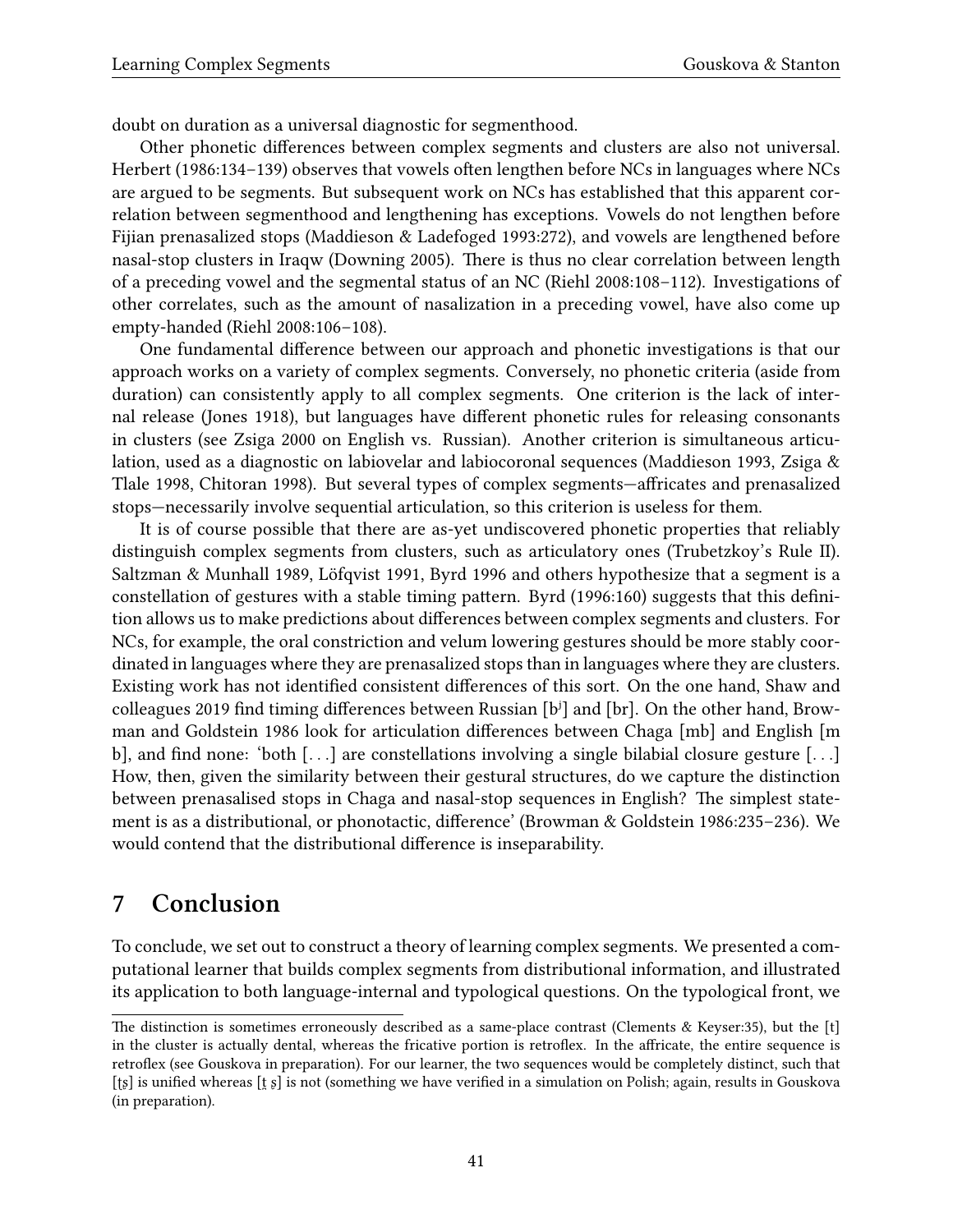have shown that our learner can derive at least one generalization regarding the size of complex segments and suggested that it may help us explain other generalizations regarding their composition. On the language-internal front, our learner identifies complex segment inventories that align with phonological argumentation in most cases.

Trubetzkoy's original heuristics for deciding between complex segments vs. clusters considered separability into independent phones, inventory structure, phonetic differences, and phonotactic distributions. We argued that phonotactic distributions are easier to state once the learner has the right inventory, but they cannot be the basis of a learnability theory of complex segment representations. We also evaluated the evidence for phonetic differences between complex segments and clusters, and concluded that these differences are not consistent enough to be a learning cue. We believe our model supplies an objective test to adjudicate between complex segments and clusters in languages where the evidence from other heuristics is inconclusive.

The next steps in this long-standing line of phonological research must involve securing better behavioral or psycholinguistic evidence for mental representations. In languages such as Quechua, the phonotactic patterning is clear and has been probed experimentally, with interpretable results. But for the vast majority of languages where complex segments are posited, good experimental evidence is missing. We are also far from an understanding of exactly what data are used in phonological learning. The dictionary-like lists that have become the norm are convenient but not obviously right as a model of learning data. Only when we have analytic, computational, and experimental results converging on the same conclusions, can we be sure that the hypothesized phonological representations are real.

## **References**

- <span id="page-41-8"></span>Adisasmito-Smith, Niken. 2004. *Phonetic and Phonological Influences of Javanese on Indonesian*. Ithaca, NY: Cornell University dissertation.
- <span id="page-41-2"></span>Adriaans, Frans, and René Kager. 2010. Adding generalization to statistical learning: The induction of phonotactics from continuous speech. *Journal of Memory and Language* 62.311– 331.
- <span id="page-41-7"></span>Albright, Adam. 2009. Feature-based generalisation as a source of gradient acceptability. *Phonology* 26.9–41.
- <span id="page-41-1"></span>Albright, Adam, and Bruce Hayes. 2003. Rules vs. analogy in English past tenses: A computational/experimental study. *Cognition* 90.119–161.
- <span id="page-41-0"></span>ARVANITI, AMALIA. 2007. Greek phonetics: The state of the art. *Journal of Greek linguistics* 8.97–208.
- <span id="page-41-3"></span>Asherov, Daniel, and Outi Bat-El. 2019. Syllable structure and complex onsets in Modern Hebrew. *Brill's Journal of Afroasiatic Languages and Linguistics* 11.69–95.
- <span id="page-41-4"></span>Asherov, Daniel, and Evan-Gary Cohen. 2019. A phonetic description of Modern Hebrew consonants and vowels. *Brill's Journal of Afroasiatic Languages and Linguistics* 11.3–27.
- <span id="page-41-5"></span>Baayen, R Harald; Richard Piepenbrock; and H Rijn van. 1993. The *{*CELEX*}* lexical data base. *{*CD-ROM*}*.
- <span id="page-41-6"></span>Barlow, Jessica A. 2001. Individual differences in the production of initial consonant sequences in pig latin. *Lingua* 111.667–696.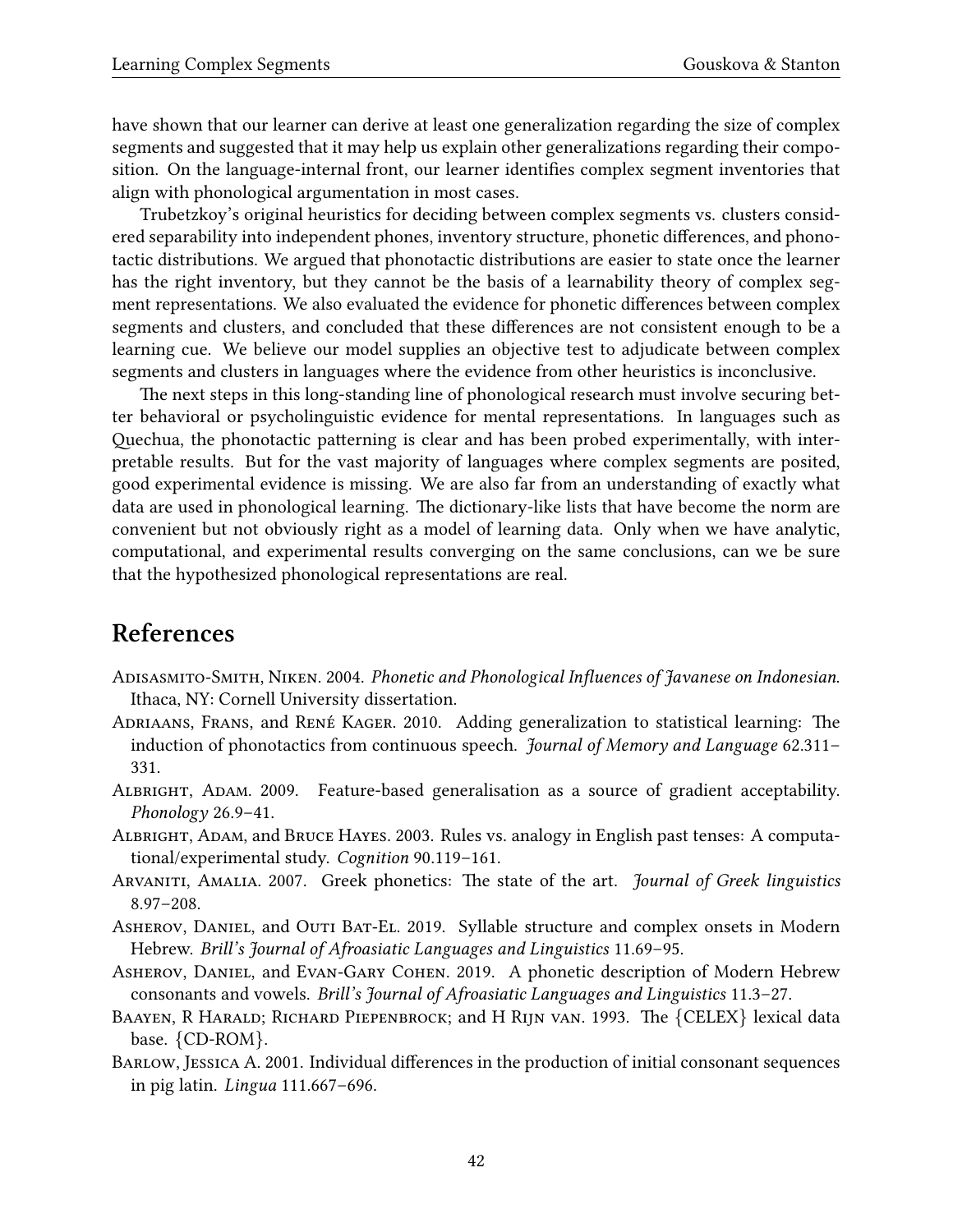- <span id="page-42-9"></span>Becker, Michael, and Maria Gouskova. 2016. Source-oriented generalizations as grammar inference in Russian vowel deletion. *Linguistic Inquiry* 47.391–425.
- <span id="page-42-2"></span>Béland, Renée, and Régine Kolinsky. 2005. One sound heard as two: The perception of affricates inQuebec French by Belgian French speakers. *Journal of Multilingual Communication Disorders* 3.110–117.
- <span id="page-42-13"></span>BLUST, ROBERT. 1997. Nasals and nasalization in Borneo. *Oceanic Linguistics* 36.149-179.
- <span id="page-42-6"></span>BOLOZKY, SHMUEL. 1980. On the monophonematic interpretation of Modern Hebrew affricates. *Linguistic Inquiry* 11.793–799.
- <span id="page-42-7"></span>Bolozky, Shmuel, and Michael Becker. 2006. Living lexicon of Hebrew nouns. Online resource. Available at http://sublexical.phonologist.org/.
- <span id="page-42-10"></span>Borowsky, Toni. 1986. *Topics in the Lexical Phonology of English*. University of Massachusetts, Amherst dissertation.
- <span id="page-42-19"></span>Brooks, Maria Zagórska. 1964. On Polish Affricates. *Word* 20.207–210.
- <span id="page-42-0"></span>BROWMAN, CATHERINE P., and LOUIS GOLDSTEIN. 1989. Articulatory gestures as phonological units. *Phonology* 6.201–251.
- <span id="page-42-22"></span>BROWMAN, CATHERINE P., and LOUIS M. GOLDSTEIN. 1986. Towards an articulatory phonology. *Phonology* 3.219–252.
- <span id="page-42-3"></span>Bybee, Joan. 1995. Regular morphology and the lexicon. *Language and Cognitive Processes* 10.425– 455.
- <span id="page-42-21"></span>BYRD, DANI. 1996. A phase window framework for articulatory timing. *Phonology* 13.139-169.
- <span id="page-42-16"></span>Chimhundu, H. 1996. *Duramazwi reChiShona*. Harare: College Press Publishing Ltd. Online: <https://www.dokpro.uio.no/allex/gsd.html>.
- <span id="page-42-20"></span>CHITORAN, IOANA. 1998. Georgian harmonic clusters: Phonetic cues to phonological representation. *Phonology* 15.121–141.
- <span id="page-42-4"></span>Chomsky, Noam, and Morris Halle. 1968. *The sound pattern of English*. New York: Harper & Row.
- <span id="page-42-23"></span>Clements, George N., and Samuel Jay Keyser. *CV phonology: A generative theory of the Syllable*. Cambridge, MA: MIT Press.
- <span id="page-42-14"></span>Cohn, Abigail. 1992. The consequences of dissimilation in Sundanese. *Phonology* 9.199–220.

<span id="page-42-15"></span>Cohn, Abigail C., and Anastasia K. Riehl. 2016. Are there post-stopped nasals in Austronesian? *Studies in language typology and change*, ed. by Yanti and Timothy McKinnon, *NUSA*, vol. 60, 29–57. Tokyo: Tokyo University of Foreign Studies.

- <span id="page-42-1"></span>Cover, Thomas M, and Joy A Thomas. 2012. *Elements of information theory*. Hoboken, NJ: John Wiley & Sons.
- <span id="page-42-12"></span>Cowan, N. 1989. Acquisition of Pig Latin: A case study. *Journal of Child Language* 16.365–386.
- <span id="page-42-18"></span>Daland, Robert. 2015. Long words in maximum entropy phonotactic grammars. *Phonology* 32.353–383.
- <span id="page-42-11"></span>Daland, Robert; Bruce Hayes; James White; Marc Garellek; Andrea Davis; and Ingrid Norrmann. 2011. Explaining sonority projection effects. *Phonology* 28.197–234.
- <span id="page-42-5"></span>Danis, Nicholas Stephen. 2017. *Complex place and place identity*. New Brunswick, NJ: Rutgers University dissertation.
- <span id="page-42-8"></span>Devine, A. M., and Laurence D. Stephens. 1977. *Two studies in Latin Phonology*. Saratoga, CA: Anma Libri and Co.
- <span id="page-42-17"></span>Dixon, Robert M. W. 1981. Wargamay. *Handbook of Australian Languages*, ed. by Robert M. W.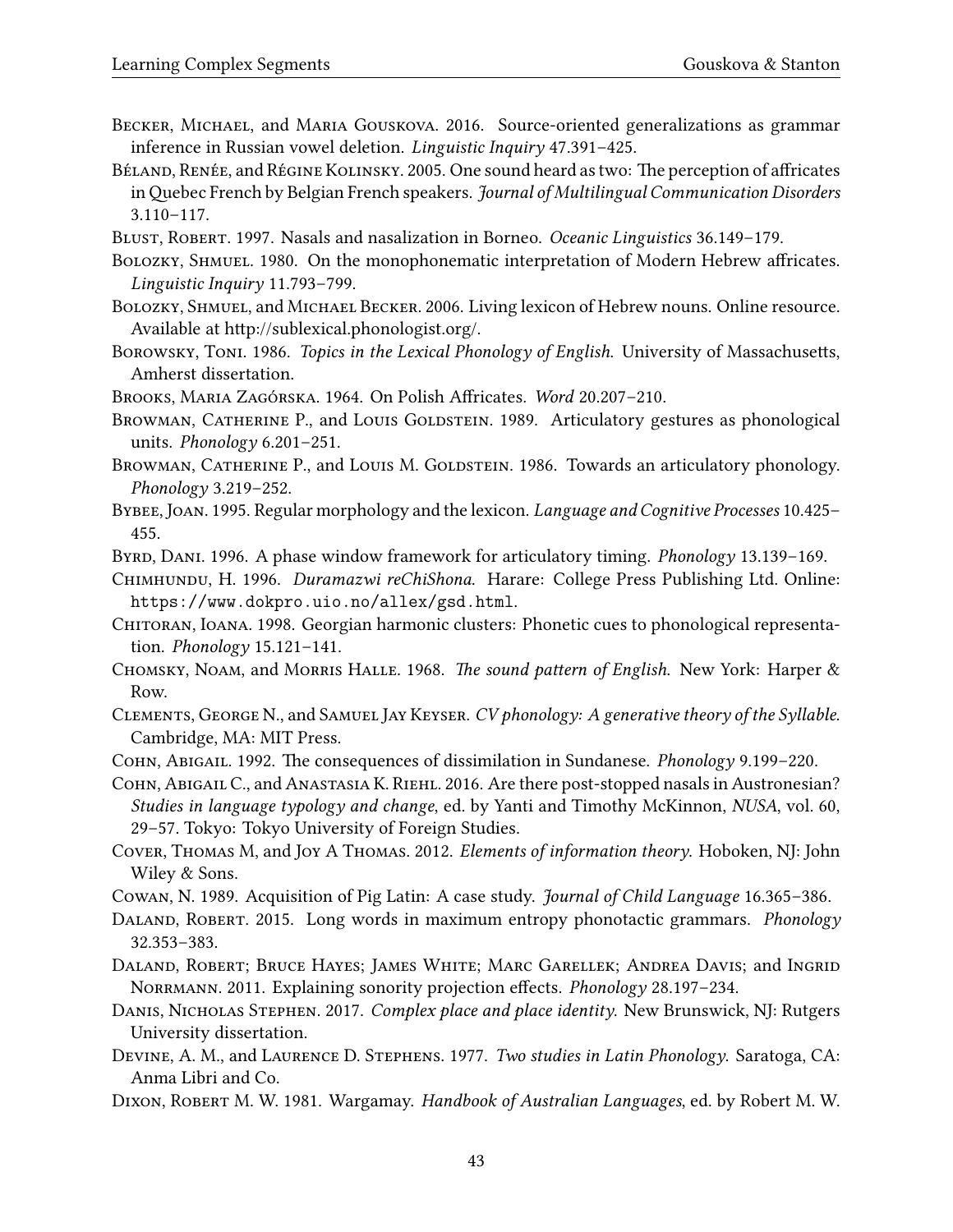Dixon and B. J. Blake, vol. 2. Amsterdam: John Benjamins.

<span id="page-43-4"></span>Dixon, Robert M. W. 1988. *A Grammar of Boumaa Fijian*. Chicago: University of Chicago Press.

- <span id="page-43-18"></span>Doke, Clement Martyn. 1931. *A comparative study in Shona phonetics*. University of the Witwatersrand Press.
- <span id="page-43-21"></span>Downing, Laura J. 2005. On the ambiguous segmental status of nasals in homorganic NC sequences. *The internal organization of phonological segments*, 183–216.
- <span id="page-43-20"></span>FARNETANI, EDDA, and SHIRO KORI. 1986. Effects of syllable and word structure on segmental durations in spoken Italian. *Speech Communication* 5.17–34.
- <span id="page-43-19"></span>Fortune, George. 1980. *Shona Grammatical Constructions Vol. I*. 2 edn. Harare: Mercury Press.
- <span id="page-43-3"></span>Fougeron, Cécile, and Caroline L Smith. 1993. French. *Journal of the International Phonetic Association* 23.73–76.
- <span id="page-43-5"></span>FRISCH, STEFAN A.; JANET B. PIERREHUMBERT; and MICHAEL B. BROE. 2004. Similarity avoidance and the OCP. *Natural Language & Linguistic Theory* 22.179–228.
- <span id="page-43-10"></span>Gallagher, Gillian. 2011. Acoustic and articulatory features in phonology–the case for [long VOT]. *The Linguistic Review* 28.281–313.
- <span id="page-43-11"></span>Gallagher, Gillian. 2013. Learning the identity effect as an artificial language: Bias and generalisation. *Phonology* 30.253–295.
- <span id="page-43-0"></span>Gallagher, Gillian. 2016. Asymmetries in the representation of categorical phonotactics. *Language* 92.557–590.
- <span id="page-43-1"></span>Gallagher, Gillian. 2019. Phonotactic knowledge and phonetically unnatural classes: the plain uvular in cochabamba quechua. *Phonology* 36.37–60.
- <span id="page-43-7"></span>Gallagher, Gillian; Maria Gouskova; and Gladys Camacho-Rios. 2019. Phonotactic restrictions and morphology in Aymara. *Glossa* 4.1–39.
- <span id="page-43-16"></span>Garvin, Karee; Myriam Lapierre; and Sharon Inkelas. 2018. A Q-Theoretic approach to distinctive subsegmental timing. *Proceedings of the Linguistic Society of America* 3.1–13.
- <span id="page-43-12"></span>Gelman, Susan A; Bruce Mannheim; Carmen Escalante; and Ingrid Sanchez Tapia. 2015. Teleological talk in parent–child conversations in Quechua. *First Language* 35.359–376.
- <span id="page-43-9"></span>Göksel, Asli, and Celia Kerslake. 2004. *Turkish: A comprehensive grammar*. New York: Routledge.
- <span id="page-43-17"></span>GORDON, MATTHEW K. 2016. *Phonological Typology*. No. 1 in Oxford Surveys in Phonology and Phonetics. Oxford: Oxford University Press.
- <span id="page-43-13"></span>Gouskova, Maria. 2004. Relational hierarchies in Optimality Theory: The case of syllable contact. *Phonology* 21.201–250.
- <span id="page-43-15"></span>Gouskova, Maria. 2012. Unexceptional segments. *Natural Language and Linguistic Theory* 30.79– 133.
- <span id="page-43-8"></span>Gouskova, Maria, and Michael Becker. 2013. Nonce words show that Russian yer alternations are governed by the grammar. *Natural Language & Linguistic Theory* 31.735–765.
- <span id="page-43-2"></span>Gouskova, Maria, and Gillian Gallagher. 2020. Inducing nonlocal constraints from baseline phonotactics. *Natural Language & Linguistic Theory* 38.77–116. Online: [https://doi.org/](https://doi.org/10.1007/s11049-019-09446-x) [10.1007/s11049-019-09446-x](https://doi.org/10.1007/s11049-019-09446-x).
- <span id="page-43-6"></span>GRAVINA, RICHARD. 2014. The phonology of Proto-Central Chadic: the reconstruction of the phonol*ogy and lexicon of Proto-Central Chadic, and the linguistic history of the Central Chadic languages*. Utrecht: LOT.
- <span id="page-43-14"></span>Halle, Morris. 1959. *The Sound Pattern of Russian*. The Hague: Mouton.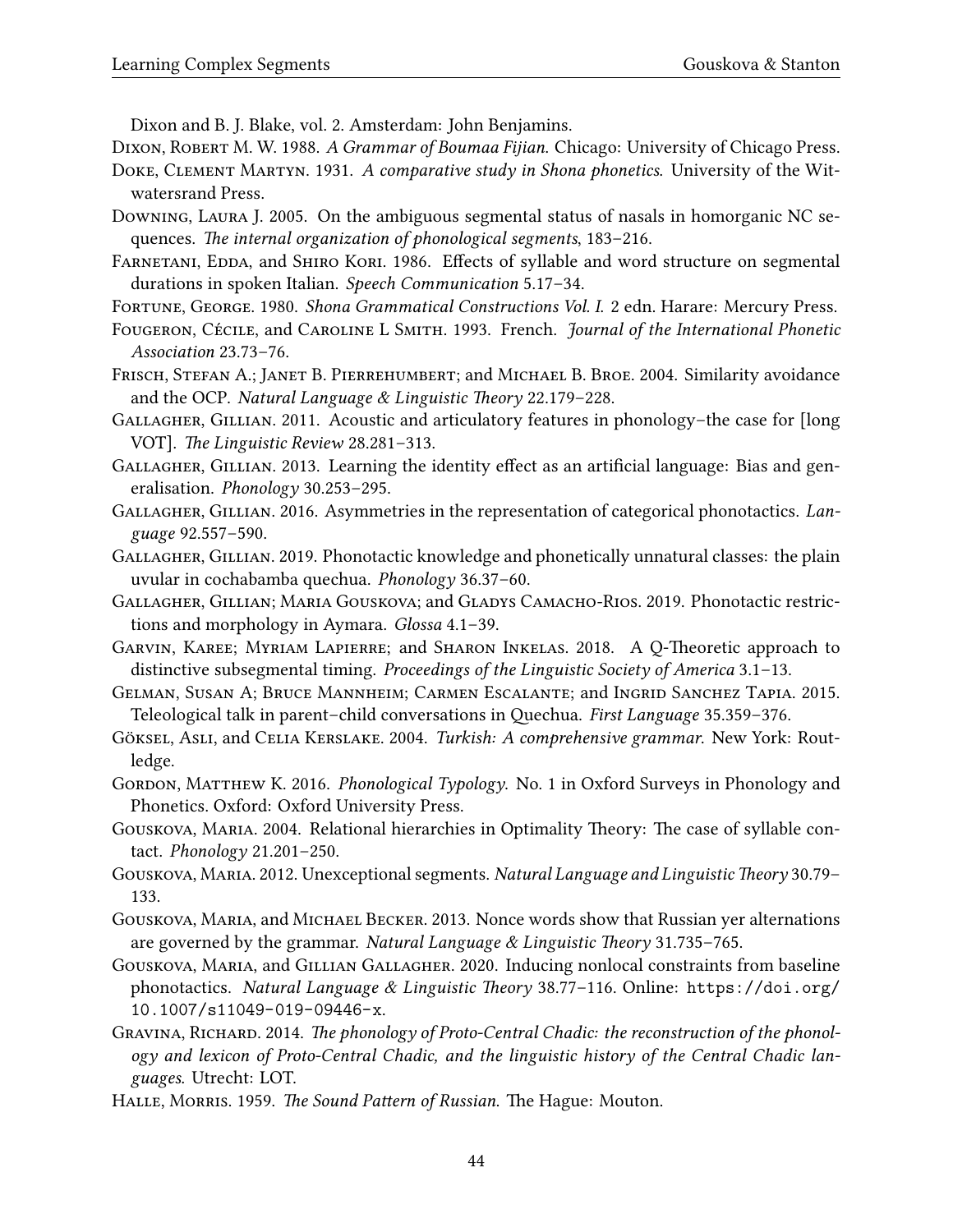- <span id="page-44-4"></span>Halle, Morris, and Alec Marantz. 1993. Distributed Morphology. *The View from Building 20. Essays in Honor of Sylvain Bromberger*, ed. by Kenneth Hale and Samuel Jay Keyser. Cambridge, MA: MIT Press.
- <span id="page-44-12"></span>Hayes, Bruce, and Tanya Stivers. 1996. The phonetics of post-nasal voicing. Ms., UCLA.
- <span id="page-44-3"></span>HAYES, BRUCE, and JAMES WHITE. 2013. Phonological naturalness and phonotactic learning. Lin*guistic Inquiry* 44.45–75.
- <span id="page-44-1"></span>Hayes, Bruce, and Colin Wilson. 2008. A Maximum Entropy Model of Phonotactics and Phonotactic Learning. *Linguistic Inquiry* 39.379–440.
- <span id="page-44-11"></span>Heath, Teresa. 2003. Makaa (A83). *The Bantu Languages*, ed. by Derek Nurse and Gérard Philippson, 335–348. Abingdon: Routledge.
- <span id="page-44-5"></span>Henrix, Marcel. 2015. *Dictionnaire Ngbaka-Français*. Munich: Lincom GmbH.
- <span id="page-44-0"></span>Herbert, R. K. 1986. *Language Universals, Markedness Theory, and Natural Phonetic Processes*. New York: Mouton de Gruyter.
- <span id="page-44-10"></span>HESTER, ELIZABETH, and BARBARA WILLIAMS HODSON. 2004. The role of phonological representation in decoding skills of young readers. *Child language teaching and therapy* 20.115–133.
- <span id="page-44-18"></span>HOFFMAN, CARL. 1963. *A Grammar of the Margi Language*. London: Oxrford University Press.
- <span id="page-44-6"></span>Inkelas, Sharon; Aylin Küntay; Orhan Orgun; and Ronald Sprouse. 2000. Turkish electronic living lexicon (TELL). *Turkic Languages* 4.253–275.
- <span id="page-44-14"></span>Inkelas, Sharon, and Stephanie Shih. 2016. Re-representing phonology: consequences of Q Theory. *NELS 46: Proceedings of the Forty-Sixth Annual Meeting of the North East Linguistic Society*, ed. by Christopher Hammerly and Brandon Prickett, 161–174. Amherst, MA: GLSA.
- <span id="page-44-13"></span>Inkelas, Sharon, and Stephanie S Shih. 2013. ABC+ Q: Contour segments and tones in (sub) segmental Agreement by Correspondence. *21st Manchester Phonology Meeting*.
- <span id="page-44-16"></span>Ito, Junko. 1986. *Syllable Theory in Prosodic Phonology*. University of Massachusetts, Amherst dissertation. Published 1988. Outstanding Dissertations in Linguistics series. New York: Garland.
- <span id="page-44-2"></span>Jakobson, Roman. 1929. Remarques sur l'evolution phonologique du russe comparee a celle des autres langues slaves. *Travaux du Cercle linguistique de Prague* 2, Reprinted in Selected Writings of Roman Jakobson, Vol. 1.
- <span id="page-44-9"></span>Jakobson, Roman; Gunnar Fant; and Morris Halle. 1952. *Preliminaries to Speech Analysis*. Cambridge, MA: MIT Press.
- <span id="page-44-7"></span>Jones, Daniel. 1918. *An Outline of English Phonetics*. Cambridge: W.Heffer & Sons.
- <span id="page-44-20"></span>Joseph, Brian D, and Gina M Lee. 2010. Greek ts/dz as internally complex segments: Phonological and phonetic evidence. *Ohio State University Working Papers in Lingiustics*, ed. by Marivic Lesho, Bridget J. Smith, Kathryn Campbell-Kibler, and Peter Culicover, vol. 59, 1–10. Columbus, OH: Ohio State University. Department of Linguistics.
- <span id="page-44-19"></span>Joseph, Brian D, and Irene Philippaki-Warburton. 1987. *Modern Greek*. Croom Helm London.
- <span id="page-44-15"></span>KADENGE, MAXWELL. 2010. Complexity in phonology: The complex consonants of simple CVsyllables in Zezuru. *Southern African Linguistics and Applied Language Studies* 28.393–408.
- <span id="page-44-8"></span>Kahn, Daniel. 1976. *Syllable-based Generalizations in English Phonology*. Cambridge, MA: MIT dissertation. Published by Garland Press, New York, 1980.
- <span id="page-44-17"></span>Kaplan, Abby. 2007. If \*NT and \*ND got into a fight, who would win? Ranking paradoxes and English postnasal stop deletion. *Phonology at Santa Cruz*, ed. by Aaron F. Kaplan and David Teeple, vol. 7, 25–35. Research Center, UC Santa Cruz.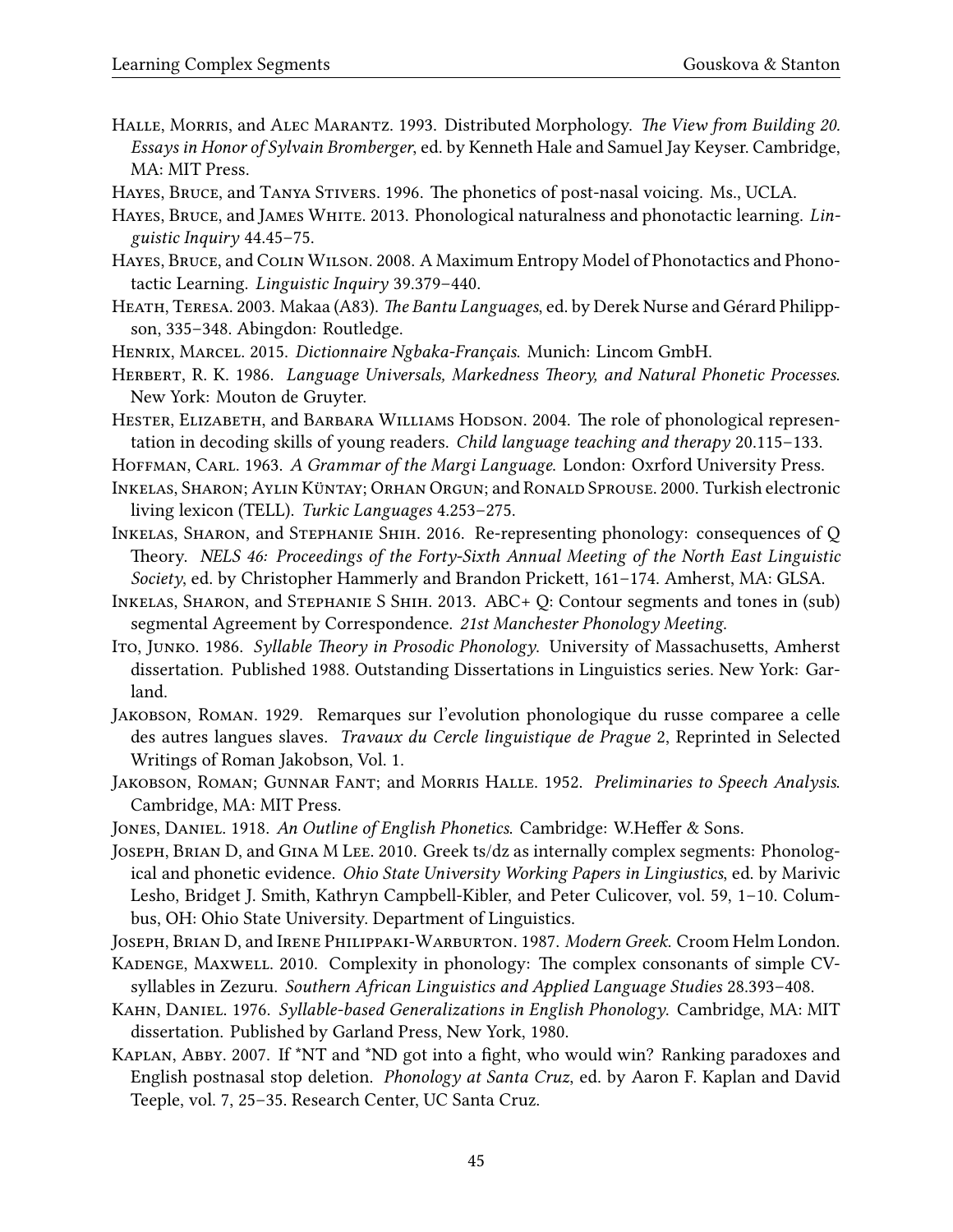<span id="page-45-8"></span>Keegan, John M. 1996. *Dictionary of Mbay*. Lincom Europa.

- <span id="page-45-9"></span>Keegan, John M. 1997. *A reference grammar of Mbay*, vol. 14. Lincom Europa.
- <span id="page-45-6"></span>KEHREIN, WOLFGANG. 2013. Phonological representation and phonetic phasing: affricates and la*ryngeals*, vol. 466. Walter de Gruyter.
- <span id="page-45-17"></span>KOCHETOV, ALEXEI. 2006. Syllable position effects and gestural organization: Articulatory evidence from Russian. *Laboratory Phonology 8*, ed. by Louis Goldstein, D. H. Whalen, and Catherine T. Best, 565–588. Mouton De Gruyter.
- <span id="page-45-10"></span>Kornfilt, Jaklin. 2013. *Turkish*. Routledge.

<span id="page-45-16"></span>Krämer, Martin. 2007. *The phonology of Italian*. Oxford: Oxford University Press.

- <span id="page-45-18"></span>Ladefoged, Peter. 1996. *Elements of Acoustic Phonetics*. 2 edn. Chicago: University of Chicago Press.
- <span id="page-45-5"></span>LADEFOGED, PETER, and IAN MADDIESON. 1996. *The sounds of the world's languages*, vol. 1012. Oxford: Blackwell.
- <span id="page-45-12"></span>Laime Ajacopa, Teofilo. 2007. *Diccionario bilingüe; Iskay simipi yuyayk'ancha Quechua– Castellano, Castellano–Quechua*. La Paz, Bolivia.
- <span id="page-45-21"></span>Lehiste, Ilse. 1970. *Suprasegmentals*. Cambridge, MA: MIT Press.
- <span id="page-45-19"></span>LEMBAGA BASA, and SASTRA SUNDA. 1985. *Kamus Umum Basa Sunda*. Indonesia: Penerbit Tarate Bandung.
- <span id="page-45-14"></span>Lewis, Charlton Thomas; William Freund; and Charles Short. 1969. *A latin dictionary: founded on andrews' edition of freund's latin dictionary*. Clarendon Press.
- <span id="page-45-3"></span>Lin, Yen-Hwei. 2011. Affricates. *Blackwell companion to phonology*, ed. by Marc van Oostendorp, Colin Ewen, Elizabeth Hume, and Keren Rice, vol. I, 367–390. Wiley-Blackwell.
- <span id="page-45-23"></span>Löfqvist, Anders. 1991. Proportional timing in speech motor control. *Journal of Phonetics* 19.343–350.
- <span id="page-45-2"></span>Lombardi, Linda. 1990. The nonlinear organization of the affricate. *Natural Language & Linguistic Theory* 8.375–425.
- <span id="page-45-11"></span>MacEachern, Margaret. 1997. *Laryngeal Cooccurrence Restrictions*. Los Angeles: UCLA dissertation.
- <span id="page-45-1"></span>MADDIESON, IAN. 1983. The analysis of complex phonetic elements in Bura and the syllable. *Studies in African Linguistics* 14.285–310.
- <span id="page-45-4"></span>MADDIESON, IAN. 1990. Shona velarization: complex consonants or complex onsets? *UCLA Working Papers in Linguistics* 74.16–34.
- <span id="page-45-22"></span>Maddieson, Ian. 1993. The Structure of Segment Sequences. *UCLA Working Papers in Phonetics*, vol. 83, 1–7. UCLA Department of Linguistics.
- <span id="page-45-20"></span>Maddieson, Ian, and Peter Ladefoged. 1993. Partially nasal consonants. *Nasals, Nasalization, and the Velum*, ed. by Marie Huffman and Rena Krakow, 251–301. San Diego, CA: Academic Press.
- <span id="page-45-7"></span>MAES, VÉDASTE. 1959. *Dictionnaire ngbaka-français-néerlandais: précédé d'un aperçu grammatical.* Tervuren: Musée royale de Congo belge.
- <span id="page-45-0"></span>Martinet, André. 1939. Un ou deux phonèmes? *Acta linguistica* 1.94–103.
- <span id="page-45-15"></span>McCRARY, KRISTIE MARIE. 2004. *Reassessing the Role of the Syllable in Italian Phonology: An Experimental Study of Consonant Cluster Syllabification, Definite Article Allomorphy and Segment Duration*. Los Angeles, CA: UCLA dissertation.
- <span id="page-45-13"></span>McCullagh, Matthew. 2011. The Sounds of Latin: Phonology. *A Companion to the Latin Lan-*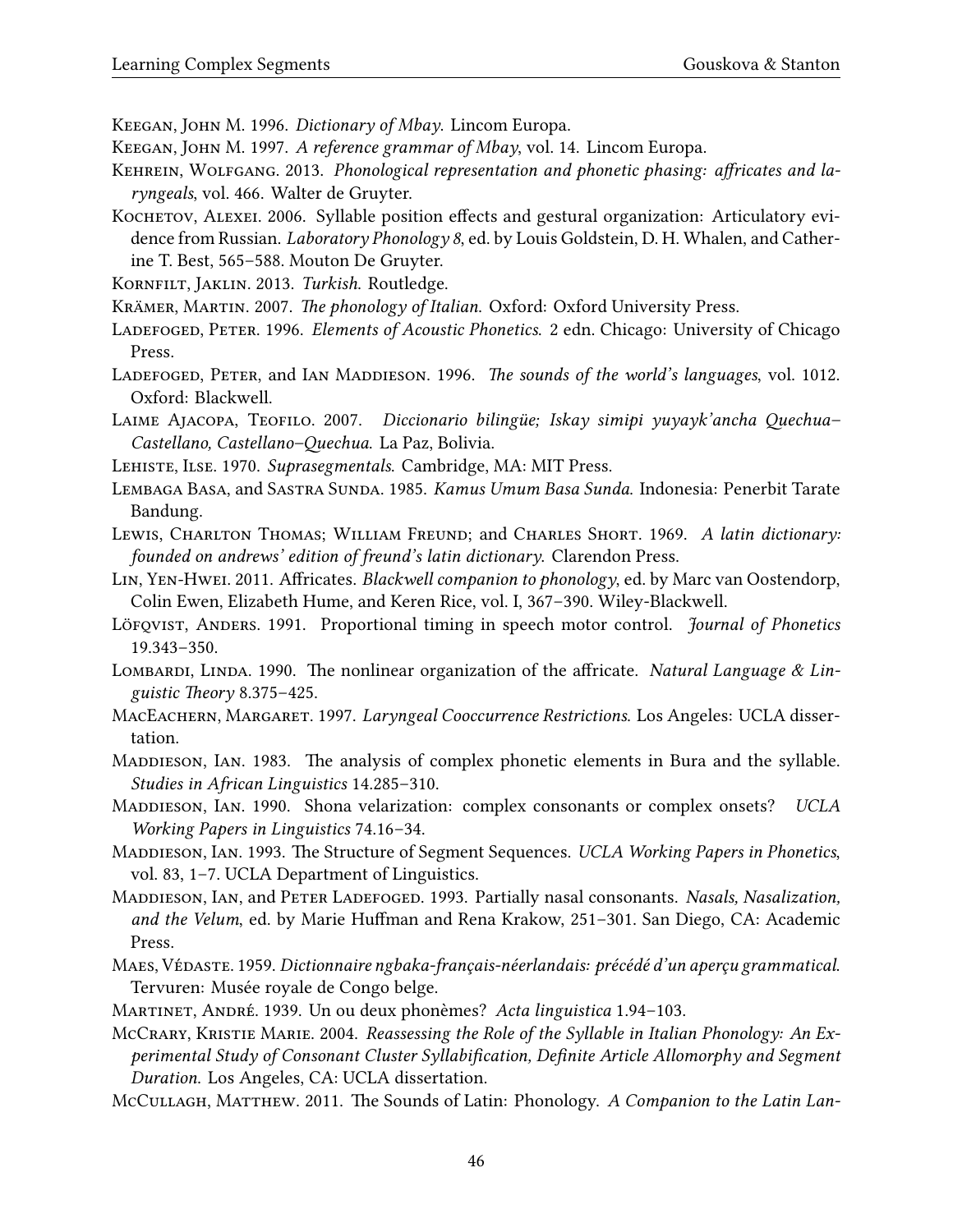*guage*, ed. by James Clackson, 81–91. Hoboken, NJ: Blackwell Publishing Ltd.

- <span id="page-46-17"></span>Mohanan, K. P. 1982. *Lexical Phonology*. Cambridge, MA: MIT dissertation. Distributed by IULC Publications.
- <span id="page-46-10"></span>MORETON, ELLIOTT. 2002. Structural constraints in the perception of English stop-sonorant clusters. *Cognition* 84.55–71.
- <span id="page-46-15"></span>Mudzingwa, Calisto. 2010. *Shona morphophonemics: Repair strategies in Karanga and Zezuru*. Vancouver, BC: University of British Columbia Doctoral dissertation.
- <span id="page-46-20"></span>Newman, P. 1977. Chadic classification and reconstruction. *Afroasiatic Linguistics* 5.1–42.
- <span id="page-46-5"></span>Newman, Paul, and Roxana Ma. 1966. Comparative Chadic: phonology and lexicon. *Journal of African Languages and Linguistics* 5.218–251.
- <span id="page-46-3"></span>Nurse, Derek, and Gérard Philippson. 2006. *The Bantu languages*. New York: Routledge.
- <span id="page-46-16"></span>Ohala, John J., and James Lorentz. 1977. The story of [w]: an exercise in the phonetic explanation for sound patterns. *Proceedings of the 3rd Annual Meeting of the Berkeley Linguistics Society*, ed. by Kenneth Whistler, Robert jr. van Valin, Chris Chiarello, Jeri J. Jaeger, Miriam Petruck, Henry Thompson, Ronya Javkin, Anthony Woodbury, Kenneth Whistler, Robert jr. van Valin, Chris Chiarello, Jeri J. Jaeger, Miriam Petruck, Henry Thompson, Ronya Javkin, and Anthony Woodbury, 577–599. Berkeley: Berkeley Linguistics Society.
- <span id="page-46-2"></span>Padgett, Jaye. 1995a. Partial class behavior and nasal place assimilation. *Proceedings of the Arizona Phonology Conference: Workshop on Features in Optimality Theory*. Available on Rutgers Optimality Archive, http://roa.rutgers.edu.
- <span id="page-46-18"></span>Padgett, Jaye. 1995b. *Stricture in Feature Geometry*. Stanford: CSLI Publications.
- <span id="page-46-8"></span>Padgett, Jaye. 2003. Contrast and postvelar fronting in Russian. *Natural Language & Linguistic Theory* 21.39–87.
- <span id="page-46-9"></span>PADGETT, JAYE, and MARZENA ŻYGIS. 2007. The evolution of sibilants in Polish and Russian. *Journal of Slavic linguistics*, 291–324.
- <span id="page-46-7"></span>PARKER, STEVE, and DAVID WEBER. 1996. Glottalized and aspirated stops in Cuzco Quechua. *International Journal of American Linguistics* 62.70–85.
- <span id="page-46-13"></span>Pater, Joe. 1999. Austronesian nasal substitution and other NC effects. *The Prosody-Morphology Interface*, ed. by René Kager, Harry van der Hulst, and Wim Zonneveld, 310–343. Cambridge: Cambridge University Press.
- <span id="page-46-19"></span>PHILLIPS, LAWRENCE, and LISA PEARL. 2015. The utility of cognitive plausibility in language acquisition modeling: Evidence from word segmentation. *Cognitive science* 39.1824–1854.
- <span id="page-46-4"></span>POPE, MILDRED KATHARINE. 1934. *From latin to modern french with especial consideration of anglonorman: Phonology and morphology*. 6. Manchester University Press.
- <span id="page-46-0"></span>Riehl, Anastasia Kay. 2008. *The phonology and phonetics of nasal obstruent sequences*. Ithaca, NY Doctoral dissertation.
- <span id="page-46-12"></span>Robins, R. H. 1959. Nominal and verbal derivation in Sundanese. *Lingua* 8.337–369.
- <span id="page-46-11"></span>Robins, R.H. 1957. Vowel nasality in Sundanese: A phonological and grammatical study. *Studies in Linguistic Analysis*, ed. by J.R. Firth, 87–103. Oxford: Blackwell.
- <span id="page-46-6"></span>ROSE, SHARON, and RACHEL WALKER. 2004. A typology of consonant agreement as correspondence. *Language* 80.475–532.
- <span id="page-46-14"></span>Rousset, Isabelle. 2004. *Structures syllabiques et lexicales des langues du monde*. Grenoble: Université Grenoble dissertation.
- <span id="page-46-1"></span>SAGEY, ELIZABETH. 1986. *The Representation of Features and Relations in Nonlinear Phonology*.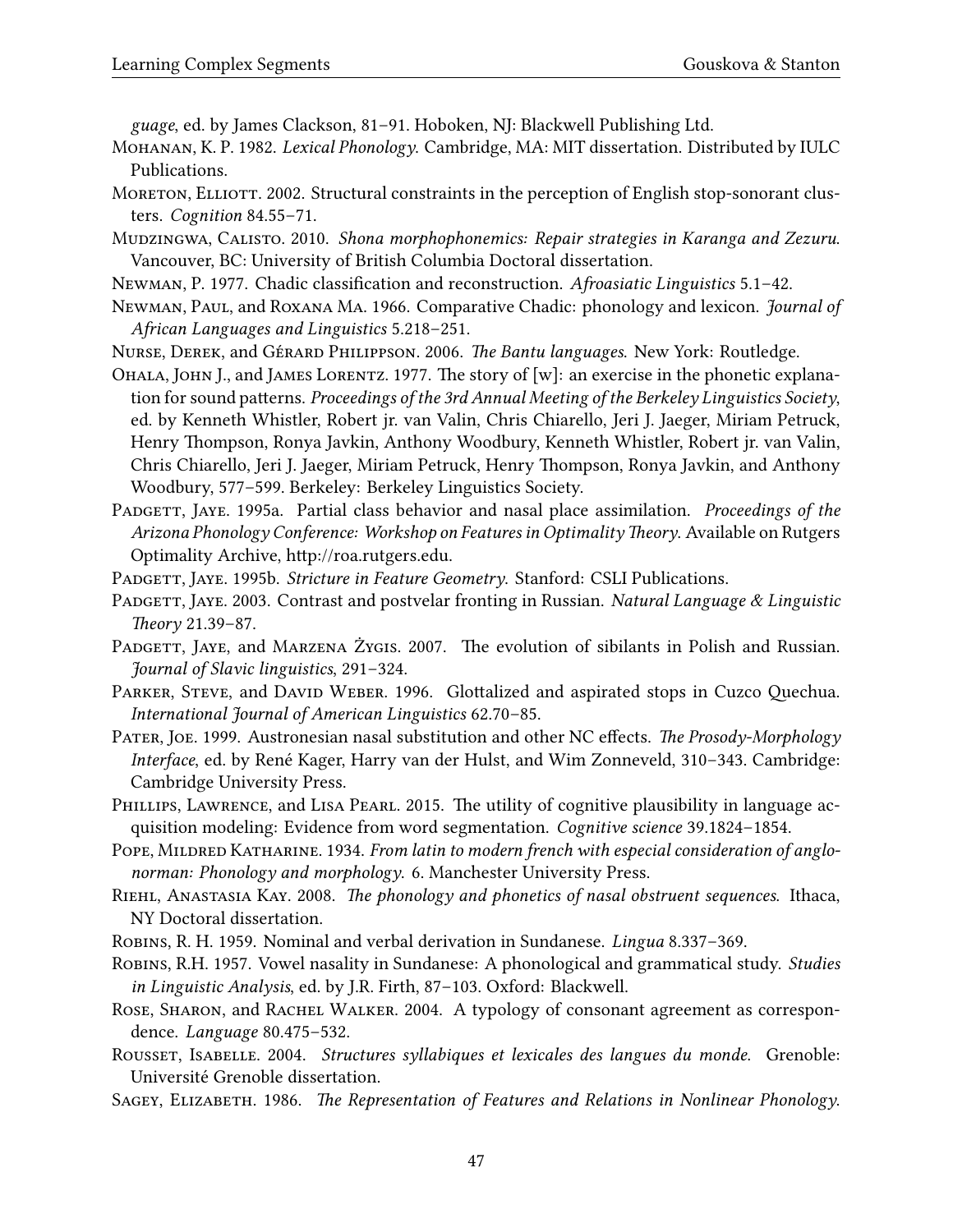Cambridge, MA: MIT dissertation. Published by Garland Press, New York, 1991.

- <span id="page-47-20"></span>SALTZMAN, ELLIOT L., and KEVIN G. MUNHALL. 1989. A dynamical approach to gestural patterning in speech production. *Ecological Psychology* 1.333–382.
- <span id="page-47-9"></span>Scholes, Robert J. 1966. *Phonotactic grammaticality*. Berlin: Mouton.
- <span id="page-47-13"></span>Schwarz, Martha; Myriam Lapierre; Karee Garvin; and Sharon Inkelas. 2019. Recent advances in Q Theory: Segment strength. *Proceedings of the Linguistic Society of America* 4.1–14.

<span id="page-47-10"></span>Selkirk, Elisabeth. 1982. The syllable. *The Structure of Phonological Representations*, ed. by Harry van der Hulst and Norval Smith, vol. Part II. Dordrecht: Foris Publications.

<span id="page-47-21"></span>SHAW, JASON A; KARTHIK DURVASULA; and ALEXEI KOCHETOV. 2019. The temporal basis of complex segments. *Proceedings of the 19th international congress of phonetic sciences*, ed. by Sasha Calhoun, Paola Escudero, Marija Tabain, and Paul Warren, Melbourne, Australia, 676–680.

<span id="page-47-2"></span>Shih, Stephanie S, and Sharon Inkelas. 2019a. Autosegmental Aims in Surface-Optimizing Phonology. *Linguistic Inquiry* 50.137–196.

<span id="page-47-12"></span>SHIH, STEPHANIE S, and SHARON INKELAS. 2019b. Subsegments and the emergence of segments. *Proceedings of the Linguistic Society of America* 4.1–8.

<span id="page-47-17"></span>Slis, I. H. 1974. Synthesis by Rule of Two-Consonant Clusters. *IPO Annual Progress Report*, ed. by A. J. Breimer, vol. 9, Eindhoven: Institute for Perception Research, 64–69.

<span id="page-47-11"></span>Stanton, Juliet. 2017. *Constraints on the distribution of nasal-stop sequences: An argument for contrast*. Massachusetts Institute of Technology dissertation.

<span id="page-47-15"></span>STANTON, JULIET. 2019. Allomorph selection precedes phonology: evidence from Yindjibarndi. Talk presented at the 27th Manchester Phonology Meeting.

- <span id="page-47-1"></span>Steriade, Donca. 1993. Closure, release, and other nasal contours. *Nasals, nasalization, and the velum*, ed. by Marie K. Huffman and Rena A. Krakow, 401–470. San Diego: Academic Press.
- <span id="page-47-6"></span>Steriade, Donca. 2012. Intervals vs. syllables as units of linguistic rhythm. Handouts, EALING, Paris.

<span id="page-47-19"></span>Syrika, Asimina; Katerina Nicolaidis; Jan Edwards; and Mary E Beckman. 2011. Acquisition of initial/s/-stop and stop-/s/sequences in Greek. *Language and speech* 54.361–386.

<span id="page-47-5"></span>Thomas, Jacqeline M. C. 1963. *Le parler ngbaka de Bokanga*. Paris: Mouton.

<span id="page-47-8"></span>Tikhonov, A. N. 2002. *Morfemno-orfografičeskij slovar*. Moscow: ACT Publishing.

<span id="page-47-7"></span>Tikhonov, Aleksandr Nikolaevich. 1996. *Morpho-orthographic dictionary: Russian morphemics*. Shkola-Press. Online: <http://www.speakrus.ru/dict/index.htm#tikhonov>.

- <span id="page-47-14"></span>Tlale, One. 2005. *The phonetics and phonology of Sengwato, a dialect of Setswana*. Washington, D.C.: Georgetown University dissertation.
- <span id="page-47-4"></span>Townsend, Charles, and Laura Janda. 1996. *Common and Comparative Slavic: Phonology and Inflection*. Columbus: Slavica Publishers.
- <span id="page-47-0"></span>Trubetzkoy, N. S. 1939. *Grundzüge der Phonologie*. Prague: Travaux du cercle linguistique de Prague 7.
- <span id="page-47-18"></span>Tzakosta, Marina, and Jeroen Vis. 2007. Phonological representations of consonant sequences: the case of affricates vs."true" clusters. Paper presented at the 8th Iinternational Conference on Greek linguistics, Ioannina, Greece.
- <span id="page-47-16"></span>Umeda, Noriko. 1977. Consonant duration in American English. *The Journal of the Acoustical Society of America* 61.846–858.

<span id="page-47-3"></span>Van De Weijer, Jeroen. 2011. Secondary and double articulation. *The Blackwell companion to phonology*, 694–710.